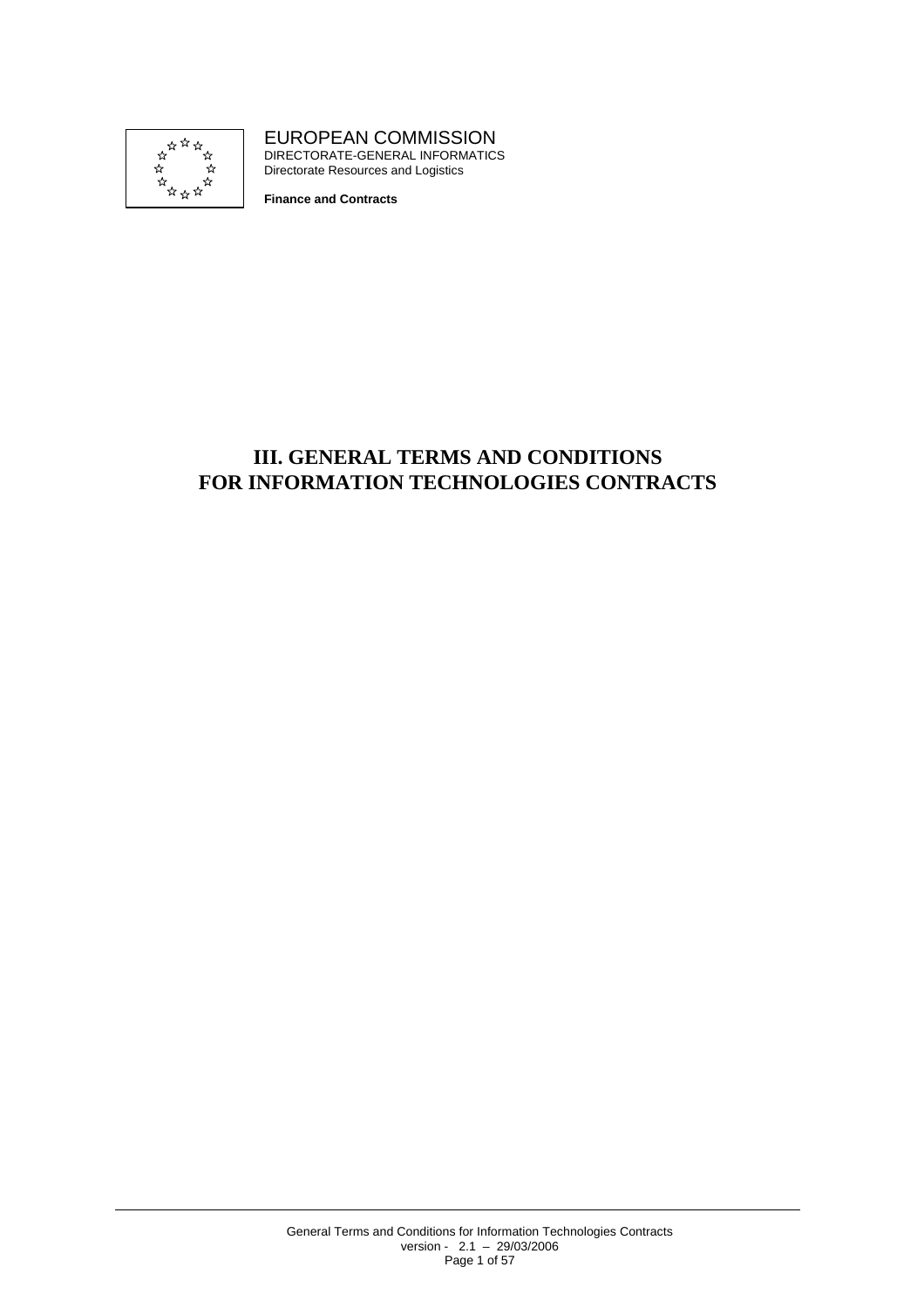# **TABLE OF CONTENTS**

| 1.    |                                                                                                   |  |
|-------|---------------------------------------------------------------------------------------------------|--|
| 1.1.  |                                                                                                   |  |
| 1.2.  | Performing Termination of Information Technologies Contracts 10                                   |  |
| 1.3.  | Formulation of Prices for IT Products, Software and Services11                                    |  |
| 1.4.  |                                                                                                   |  |
| 1.5.  | Particularities for Invoicing of Information Technologies                                         |  |
| 1.6.  |                                                                                                   |  |
| 1.7.  | Applicability of the Framework contract to several Institutions,                                  |  |
| 1.8.  |                                                                                                   |  |
| 2.    |                                                                                                   |  |
| 2.1.  |                                                                                                   |  |
| 2.2.  |                                                                                                   |  |
| 2.3.  |                                                                                                   |  |
| 2.4.  |                                                                                                   |  |
| 2.5.  |                                                                                                   |  |
| 2.6.  |                                                                                                   |  |
| 2.7.  |                                                                                                   |  |
| 2.8.  |                                                                                                   |  |
| 2.9.  |                                                                                                   |  |
| 2.10. |                                                                                                   |  |
| 3.    | SPECIFIC PROVISIONS RELATING TO THE PURCHASE,<br>AND LEASING OF COMPLEX HARDWARE<br><b>RENTAL</b> |  |
|       |                                                                                                   |  |
| 3.1.  |                                                                                                   |  |
| 3.2.  |                                                                                                   |  |
| 3.3.  |                                                                                                   |  |
| 3.4.  |                                                                                                   |  |
| 3.5.  |                                                                                                   |  |
| 3.6.  | Termination of the Contract for rental and leasing of Complex                                     |  |
| 3.7.  | Withdrawal of rented or leased Complex hardware product  30                                       |  |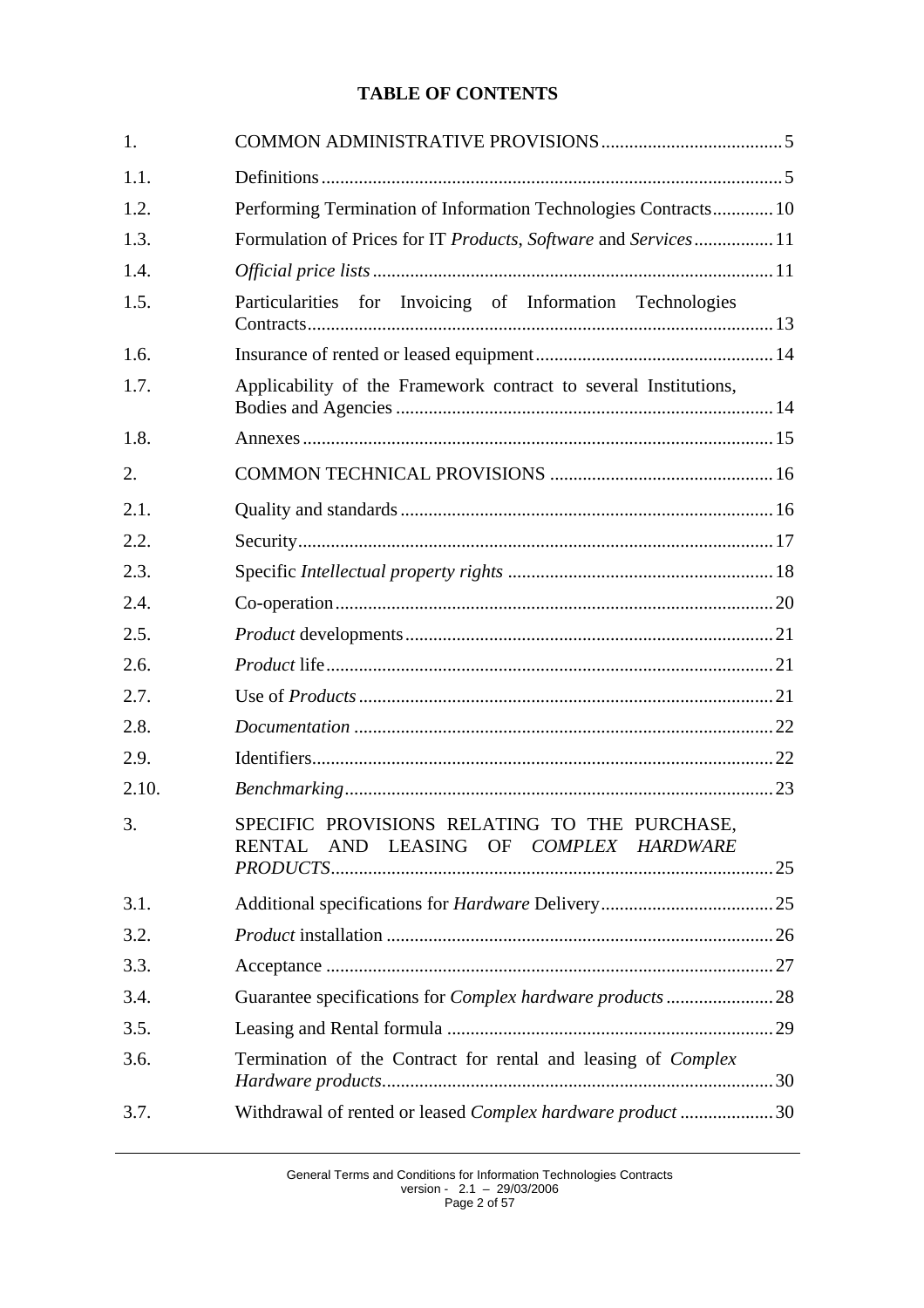| $\overline{4}$ . | SPECIFIC PROVISIONS RELATING TO THE PURCHASE,<br>RENTAL AND LEASING OF OTHER THAN COMPLEX  |  |
|------------------|--------------------------------------------------------------------------------------------|--|
| 4.1.             |                                                                                            |  |
| 4.2.             | Guarantee specifications for other than <i>Complex hardware</i>                            |  |
| 4.3.             |                                                                                            |  |
| 4.4.             | Termination of the Contract for rental and leasing of other than                           |  |
| 4.5.             | Withdrawal of rented or leased other than Complex hardware                                 |  |
| 5.               | SPECIFIC PROVISIONS RELATING TO LICENSED                                                   |  |
| 5.1.             |                                                                                            |  |
| 5.2.             |                                                                                            |  |
| 5.3.             |                                                                                            |  |
| 5.4.             |                                                                                            |  |
| 5.5.             |                                                                                            |  |
| 5.6.             | Intellectual property rights concerning Software-confidentiality35                         |  |
| 5.7.             |                                                                                            |  |
| 6.               | SPECIFIC PROVISIONS RELATING TO HARDWARE AND                                               |  |
| 6.1.             |                                                                                            |  |
| 6.2.             |                                                                                            |  |
| 6.3.             |                                                                                            |  |
| 7.               | SPECIFIC PROVISIONS RELATING TO ALL INFORMATICS                                            |  |
| 7.1.             |                                                                                            |  |
| 7.2.             |                                                                                            |  |
| 7.3.             |                                                                                            |  |
| 7.4.             |                                                                                            |  |
| 7.5.             |                                                                                            |  |
| 7.6.             |                                                                                            |  |
| 8.               | SPECIFIC PROVISIONS RELATING TO DEVELOPMENT<br>AND MAINTENANCE OF COMMISSIONED SOFTWARE 48 |  |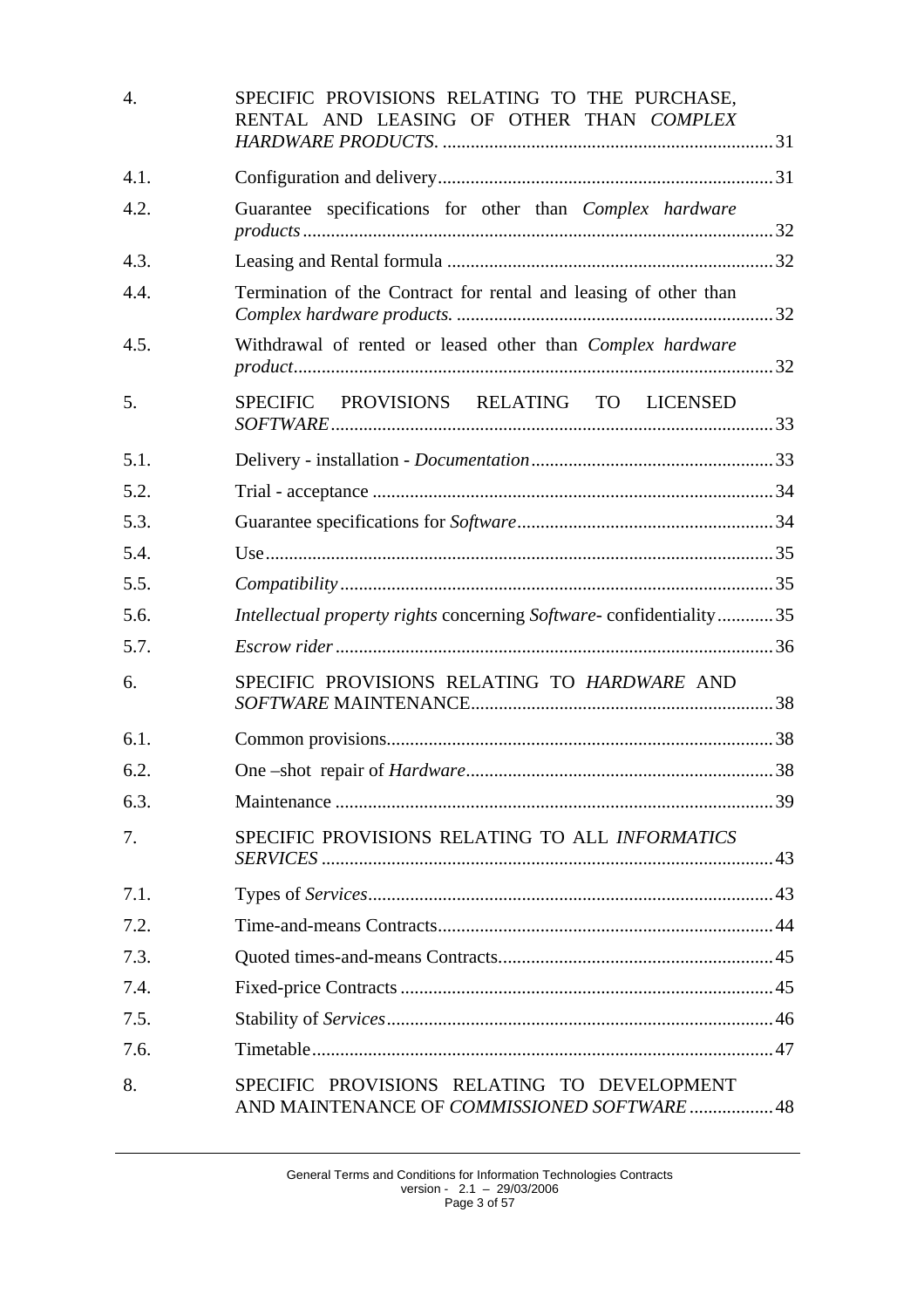| 8.1.              |                                                                  |
|-------------------|------------------------------------------------------------------|
| 8.2.              |                                                                  |
| 8.3.              | Guarantee of proper operation of <i>Commissioned software</i> 50 |
| 8.4.              | Intellectual property rights and ownership of source code50      |
| 8.5.              |                                                                  |
| 8.6.              |                                                                  |
| 9.                | PROVISIONS RELATING TO TRAINING<br><b>SPECIFIC</b>               |
| 9.1.              |                                                                  |
| 9.2.              |                                                                  |
| 9.3.              |                                                                  |
| 9.4.              |                                                                  |
| 10.               | SPECIFIC PROVISIONS RELATING TO DOCUMENTATION                    |
| <b>ANNEX I:</b>   |                                                                  |
| <b>ANNEX II:</b>  | TEMPLATE OF DECLARATION OF CONFIDENTIALITY56                     |
| <b>ANNEX III:</b> | COMMISSION<br>DECISION ON<br><b>PROTECTION</b><br>OF             |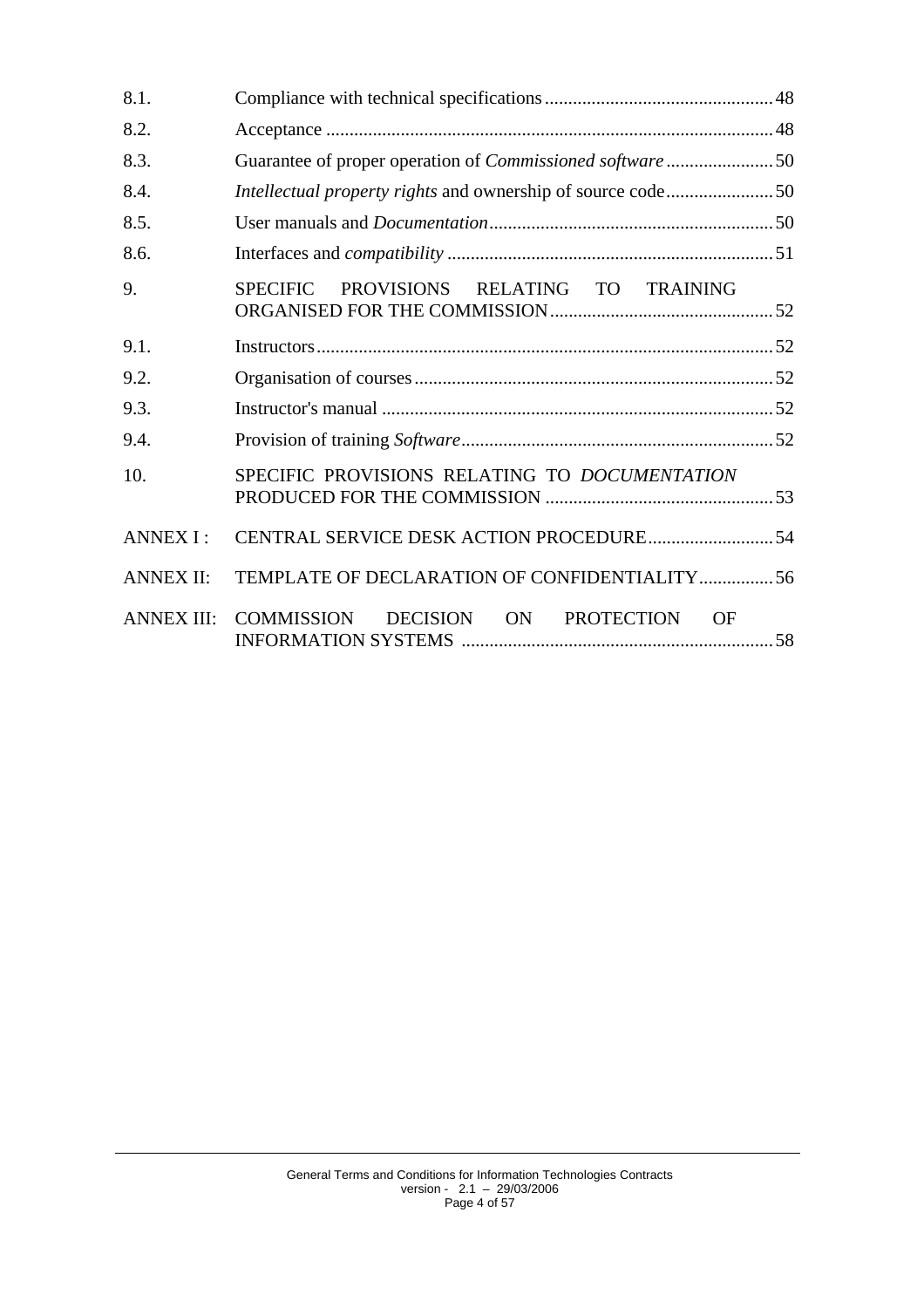## <span id="page-4-1"></span><span id="page-4-0"></span>**1. COMMON ADMINISTRATIVE PROVISIONS**

## **1.1. Definitions**

When used in the Framework contract with a capitalised first letter and in italics, the following terms shall have the following meaning:

### **"Benchmarking":**

Assessment process carried out by a qualified and objective third party which: tests, evaluates and measures the performance of the Contractor by reference to the specific *Quality indicators* defined in the *Service level agreement*, or by comparison with similar *Services* or *Products* provided by other companies; and/or analyses the evolution of the relation between the prices laid down in the Framework contract and the market prices for similar *Products* or S*ervices.*

## **"Benchmarker":**

The independent third party carrying out a *Benchmarking*.

### **"Commissioned Software":**

*Software* developed by the Contractor for the Commission under the Framework contract.

### **"Commissioning date":**

Date on which the Contractor notifies the Commission that a *Product*, a *System* or an *Extension* thereto has been brought into service.

### **"Compatibility":**

Ability of a *Product* to function in accordance with the *System* specifications or type of equipment into which it will be integrated.

### **"Complex hardware product":**

Any computer equipment, whether or not it contains *Software*, which requires installation by skilled staff and acceptance by both Parties. These *Products* are explicitly described in Annex I to the Framework contract.

### **"Consignment note"**

Note in duplicate duly signed and dated by the Contractor or his carrier, giving the Specific Contract number and particulars of the goods delivered to be countersigned by the Commission and returned to the Contractor or his carrier. This note acknowledges the fact that the goods have been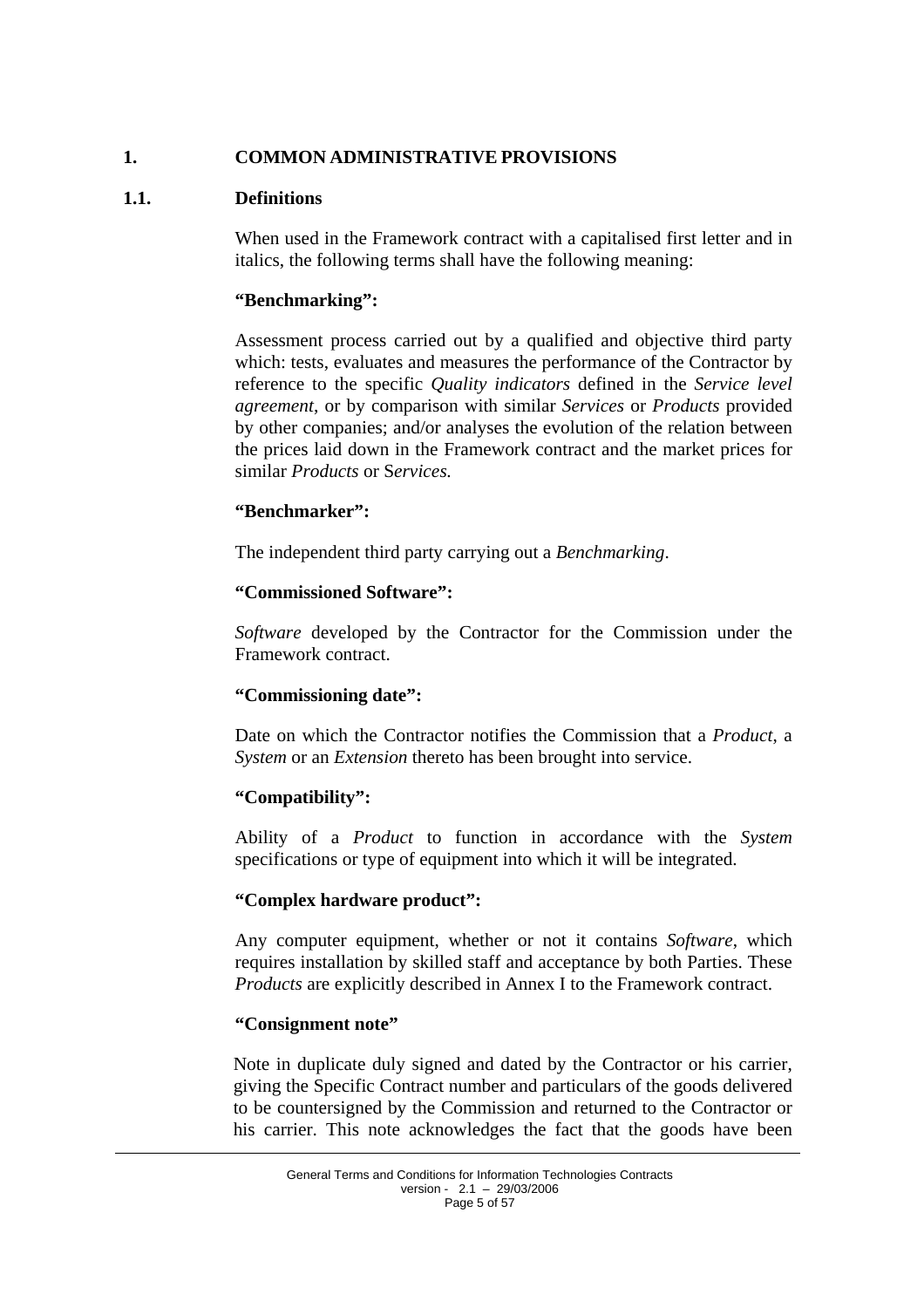delivered and in no way implies conformity of the goods with the Specific Contract.

#### **"Certificate of conformity"**

Certificate signed by the Commission, evidencing conformity of the goods delivered, no later than one month after the date of delivery, unless provision is made in the Special Conditions or General terms and conditions for Information Technologies contracts for a different period.

#### "**Constant discount**":

Fixed percentage of discount on its *Products* and *Services*, awarded by the Contractor to the Commission during the entire duration of the Framework contract, and calculated on the prices as they appear in the *Official Price list*.

#### **"Delivery date":**

Date, determined in the Framework contract, on which a *Product*, a *System* or an *Extension* thereto is to be delivered to the Commission.

#### **"Documentation":**

Instructions and manuals supplied with the *Product*(s) and/or *Service*(s), whether intended for support/technical staff or for end-users, and whether in printed or in electronic form.

#### **"Escrow agent":**

The third party providing the safekeeping facilities specified in the *Escrow rider*.

#### **"Escrow rider":**

Agreement between the Commission, the Contractor and a third party, by which such third party provides safekeeping facilities for the source code of the *Software product(s)* covered by the Framework contract and/or for the related *Documentation*.

#### **"Extension":**

Set of *Products* to supplement or extend a *System*.

#### **"Extended working hours":**

Any working hours other than *Normal working hours*.

#### **"Extra muros"**

Outside the Commission's premises.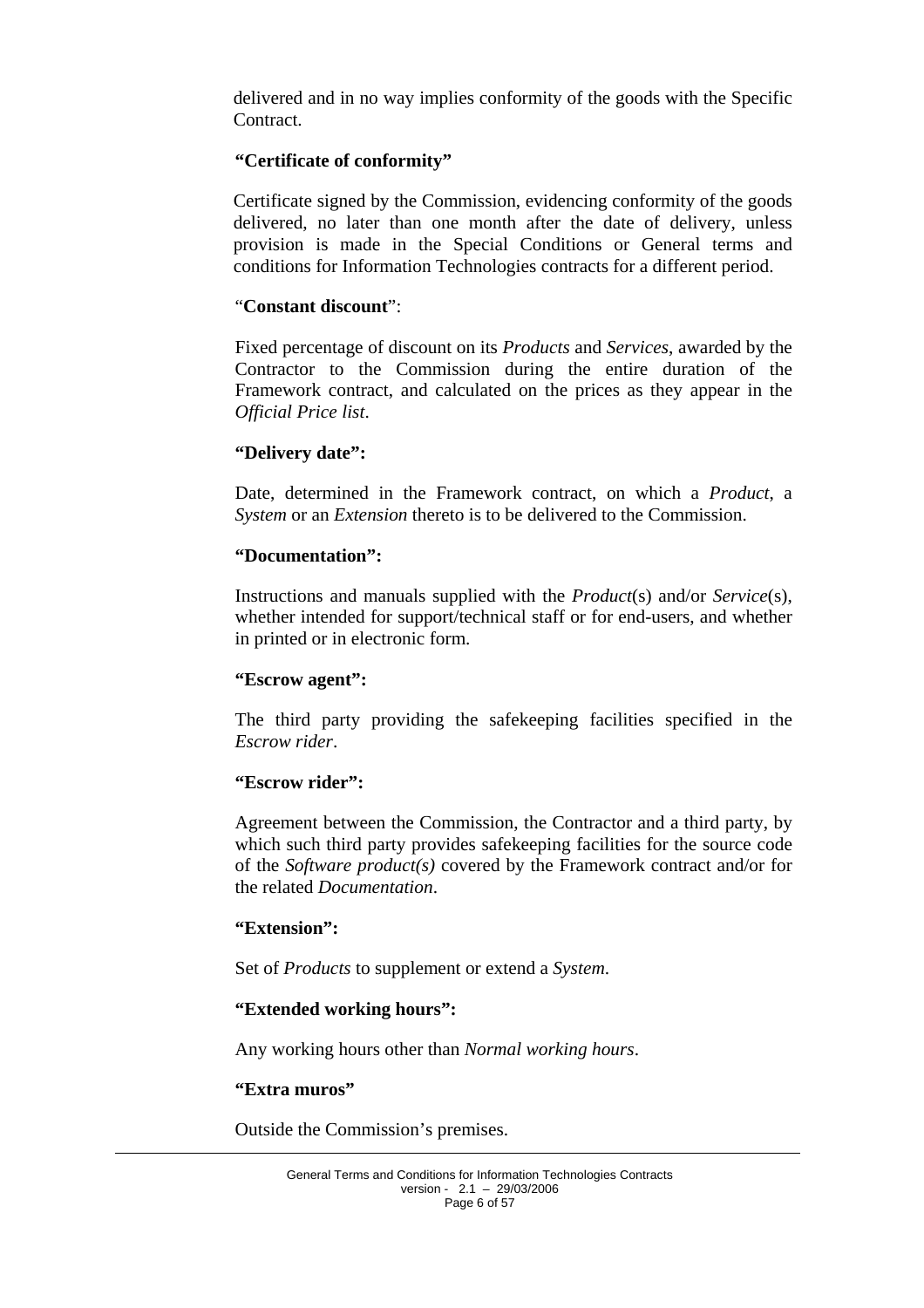## **"Hardware":**

Any computer equipment purchased, rented, leased or maintained under this Framework contract.

### **"Informatics** *Services***":**

All *Services* related to information technology, such as (but not limited to) training, consultancy, removal, logistics, integration work, engineering, development, maintenance and writing of documentation, as further described in the Framework contract.

### **"Installation date":**

Date notified by the Contractor with a *Means of registered communication* on which the Contractor will perform the assembly, the installation and the bringing into service of a *Hardware Product*. This may not be later than fifteen (15) *Normal working days* after the date of its removal from its place of delivery to its place of installation. This date may be extended upon the Commission's decision and may be notified by the Commission with a *Means of communication*.

### **"Intellectual property rights":**

All industrial and *intellectual property rights*, such as, but not limited to, copyright, the rights of the producer of a database, rights on semiconductors, patents, patent applications, utility models, trademarks (whether Benelux, Community, international or foreign trademarks), trade names, designs and models.

### **"Internal use"**

Within the Commission's premises and the use by a European Community official as defined by the Staff Regulations of the Community, elsewhere than in his normal office located in the Commission's premises, but within the context of his official work.

#### **"Intra muros"**

Within the Commission's premises.

### **"Means of communication":**

Any communication between the Parties relating to the execution of this Framework contract, whether made by letter, facsimile, telegram, e-mail or by any other *Means of communication*, the content of which can be printed on paper. These *Means of communication* also include communication by telephone, SMS, or any other *Means of communication* whose content cannot be printed on paper, provided such communication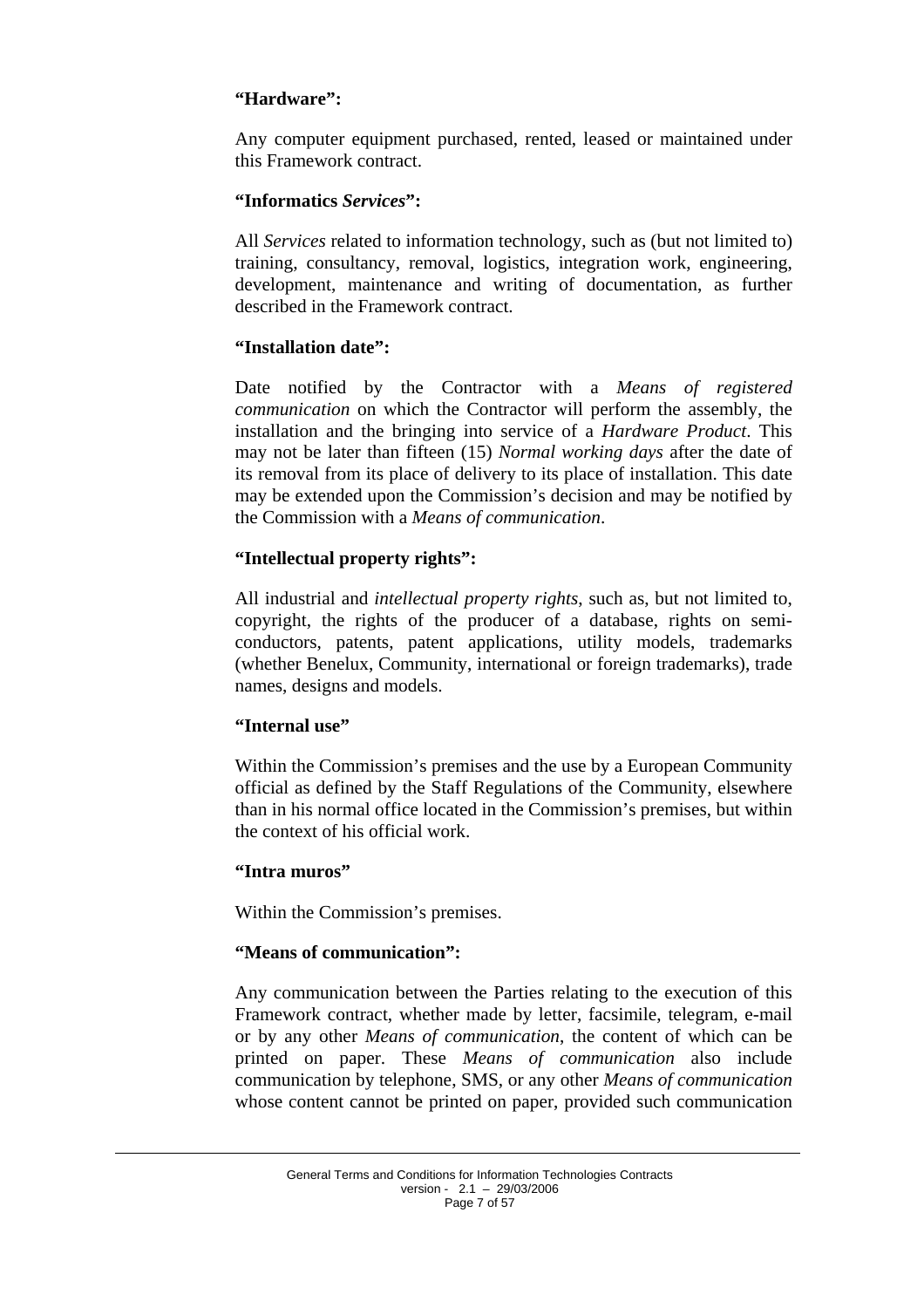is confirmed within two (2) *Normal working days* by a communication by one of the means mentioned in the first sentence.

#### **"Means of registered communication":**

Any communication between Parties relating to the execution of this Contract, made by a *Means of communication* the content of which can be printed on paper whereby an independent third party is able to establish that the communication has reached its destination, whether such destination be a postal, an electronic (e-mail) or any other type of address.

#### **"New release":**

Revision of an existing version of a *Software* program, usually amending the reference to the *Software*'s version from for example version 0.1 to version 0.2.

#### **"New version":**

New version of a *Software* program, usually amending the reference to the *Software*'s version from for example version 0.1 to version 1.1.

### **"Normal working days":**

From Mondays to Fridays inclusive, excepting Commission holidays only. Commission holidays are usually  $-$  but not necessarily  $-$  the same as the national holidays of the place of execution of the Framework contract. When expressly so provided in the Framework contract or in a Specific Contract, Commission on-duty days (such as Holy Thursday, Good Friday, the day following Ascension Day and the period between 27 and 31 December) may be included in the *Normal working days*. If nothing is provided in this respect, such Commission on-duty days will be regarded as Commission holidays.

#### **"Normal working hours":**

From 8 a.m. to 8 p.m. on *Normal working days*.

#### **"Official price list":**

Price list, which is

- a constant feature of the Contractor's sales policy;
- regularly updated by the Contractor;
- addressed to the public, to the Contractor's customers or to a part of them; and
- accessible to the public, to the Contractor's customers or to a part of them, e.g. on an Internet site.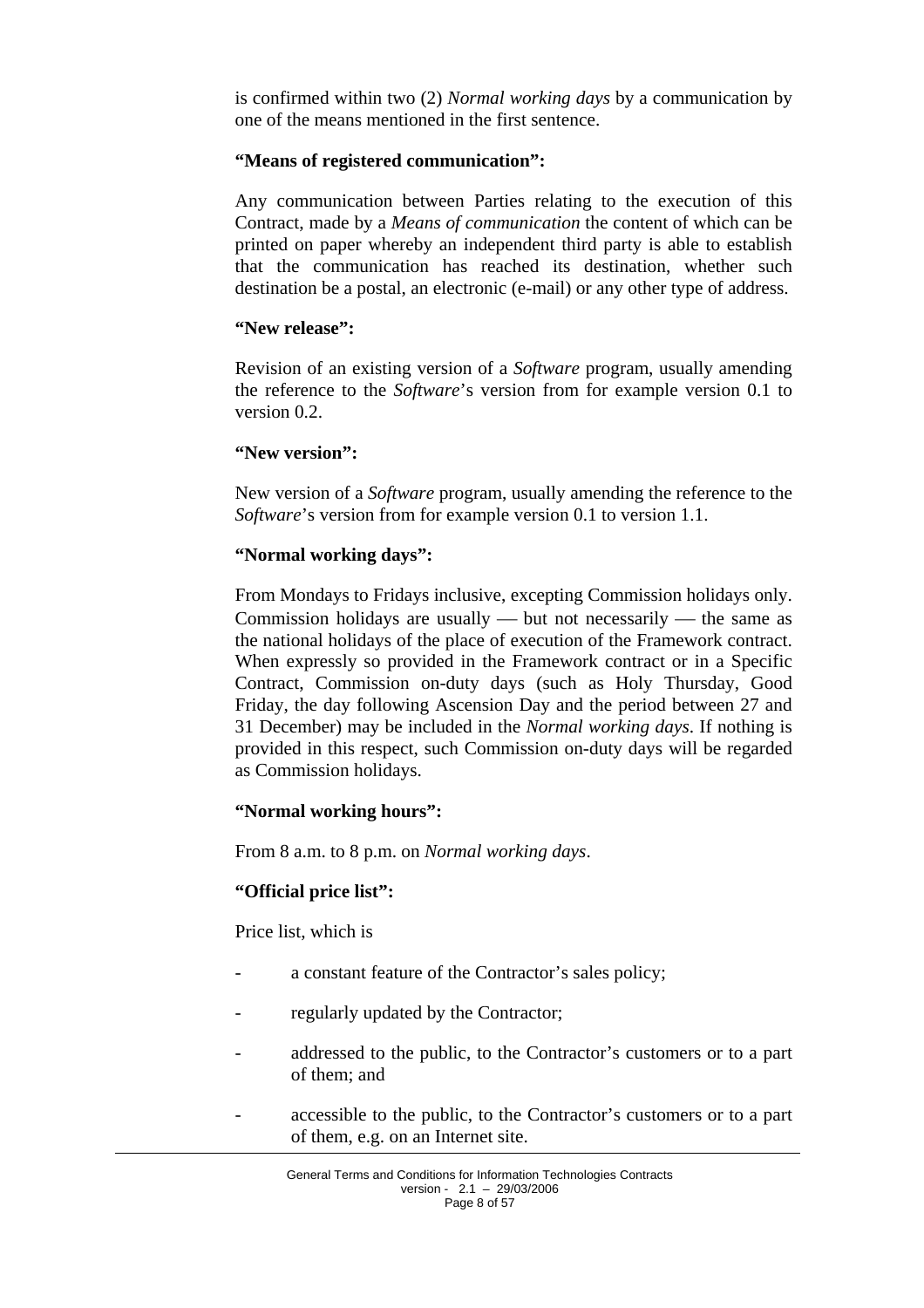### **"Order Forms"**

Document signed by the Commission and the Contractor ordering *Products* or *Services* pursuant to the Framework contract. Please note that reference to Specific Contracts may be understood, where relevant, as references to Orders.

## **"Payment request"**

Contractor's request for a payment, by a *Means of communication*, for the execution of any of its obligations under the Framework contract.

#### **"Person-day":**

Seven-and-a-half (7½) hours.

#### **"Product":**

Any *Software*, *Hardware or Telecommunications product*. Where a distinction between the three types of *Products* is intended, it shall either be explicit, by the use of one of the three terms, or it may be implicitly deduced from the context of this Framework contract.

#### **"Quality indicators":**

Measurable targets serving as a reference for evaluating the quality of the *Services* to be provided by the Contractor*,* and determined in the *Service level agreement.*

### **"Services":**

*Informatics and/or Telecommunications Services.* 

### **"Service level agreement":**

Document annexed to the Framework contract*,* which lays down:

- the quality of the *Services* to be provided by the Contractor by reference to the *Quality indicators*;
- the penalties for total or partial non-performance which will apply to the Framework contract if he fails to meet the *Quality indicators*.

### **"Software":**

Any series of instructions constituting a computer-executable program or programs, and being (part of) the object of the Framework contract.

#### **"System":**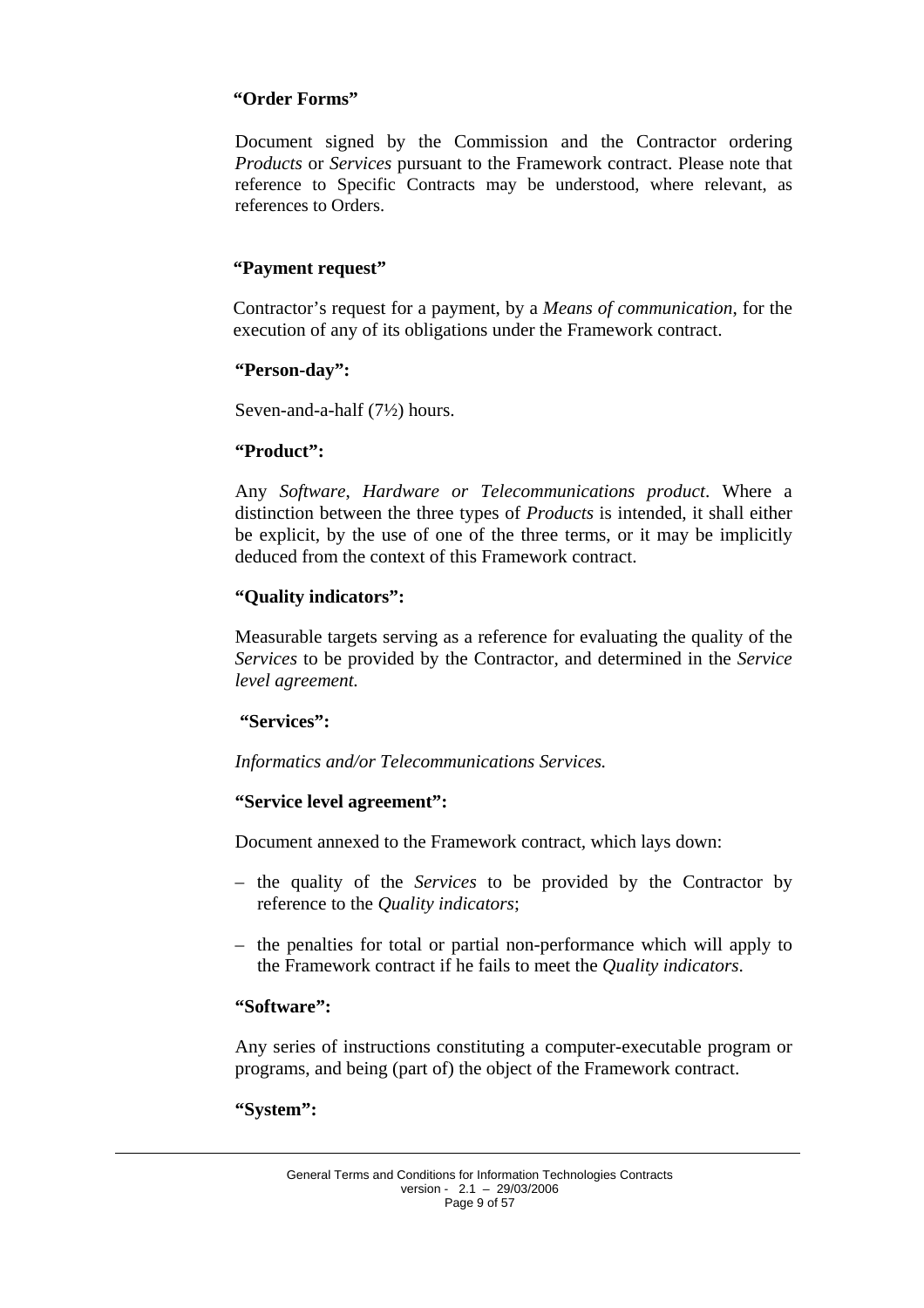Combination of *Products* serving a complete set of functions.

## **"Telecommunications products":**

All products and equipment related to the provision of *Telecommunications services*.

## **"Telecommunications services":**

All *Services* related to the transmission, emission or receipt of signs, signals, writings, images, sounds or data of whichever nature, whether enabled by wire or wireless means or by any other electromagnetic *System*, such as (but not limited to) training, consultancy, removal, installation, administration, management and maintenance, as further described in the Framework contract.

## <span id="page-9-0"></span>**1.2. Performing Termination of Information Technologies Contracts**

- 1.2.1. If the Commission terminates the Framework contract pursuant to Article II.12 of the General Conditions and the Commission has been assigned the rights on *Commissioned Software* or has paid for maintenance of *Commissioned Software*, the Contractor shall:
	- hand over (immediately and without charge) the source code, the *Software* plans, the access keys and the *Documentation* required by the Commission for the proper operation of the *Software*, insofar as the Contractor has a legal right to do so.
	- expressly undertake not to use such developments in the future and to purge any copies of the same from his equipments;
	- undertake to keep every information in relation to the developed *Software* confidential even after the termination of the Framework contract;
- 1.2.2. If the Framework contract concerns the provision of *Products* as well as maintenance *Services* relating to these *Products*, the Commission has the right, if the circumstances justifying termination only concern the provision of the *Products*, to terminate only the part of the Framework contract which concerns the provision of *Product*s, while keeping the part of the Framework contract relating to the maintenance *Services* in force.
- 1.2.3. In case of rental and leasing the Contractor shall remove the *Products* or *Systems* at its expense within the time agreed upon between the Parties. The withdrawal of a *Product* shall be recorded in a withdrawal report quoting the Framework contract and Specific Contract concerned.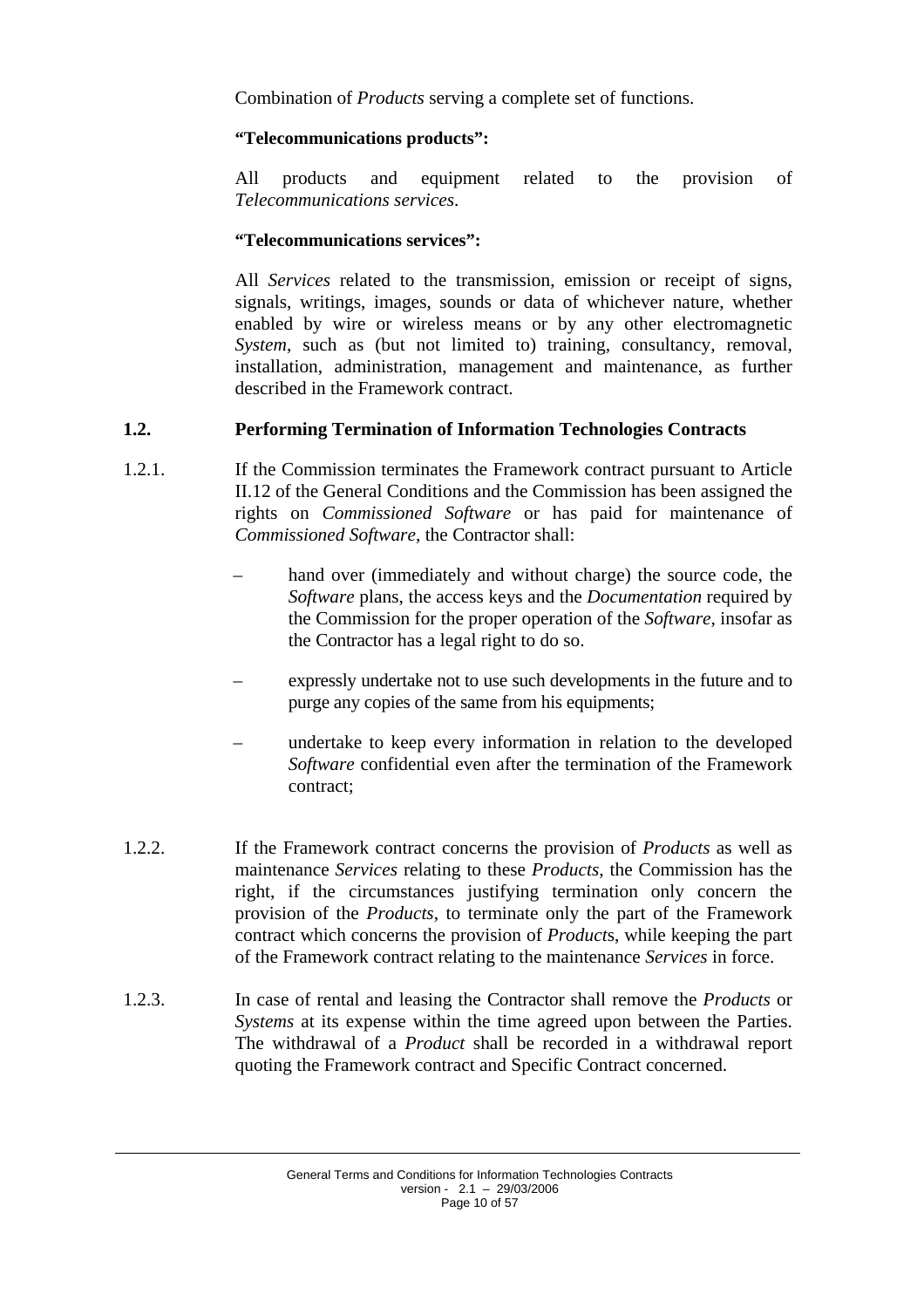1.2.4. The Contractor shall not provide any *Products* or *Services* if the Framework contract is not in force and if no Specific Contract has been entered into.

### <span id="page-10-0"></span>**1.3. Formulation of Prices for IT** *Products***,** *Software* **and** *Services*

1.3.1. In general, the Contractor agrees to let the Commission, as a most favoured partner, benefit from its most advantageous prices.

## 1.3.2. *Products*

Contractual prices for purchase of *Products* shall be expressed per unit. The prices quoted shall include delivery, installation and assembly where applicable.

Rental of *Products* shall be distinguished from leasing by the fact that, in the former, the Framework contract shall not include any purchase value at the end of the rental period. In the case of leasing, the Framework contract shall lay down the price for the purchase option at the end of the leasing period.

Maintenance of *Products* shall be expressed as a percentage of the purchase price or as an absolute figure. It may vary in proportion to the level of service as defined in the Contract, which shall be specified in each Specific Contract.

1.3.3. *Software* 

The fees for the maintenance of *Software* are either expressed as a percentage of the licence fees or are calculated at a fixed price. Duration of the maintenance shall be specified in each price.

1.3.4. *Services* 

*Service* prices shall be defined at a fixed price or by *Person-day,* and shall include all general expenses and expenses directly connected with the provision of the *Services* such as company management costs, social security costs, travel and office expenses.

## <span id="page-10-1"></span>**1.4. Official price lists**

1.4.1. Upon signature of the Framework contract, the Contractor's *Official price list* is appended to the Contract as an Annex. The Contractor will use its best endeavours to supply an *Official price list* which only includes the *Products* which form the subject of the Framework contract. If the *Official Price list* also includes items other than such *Products*, then the Contractor agrees to indicate clearly and accurately, for example by highlighting the relevant items in the electronic version of the document, which subset of items of its *Official price list* correspond to the *Products* forming the subject of this Framework contract. If the Contractor fails to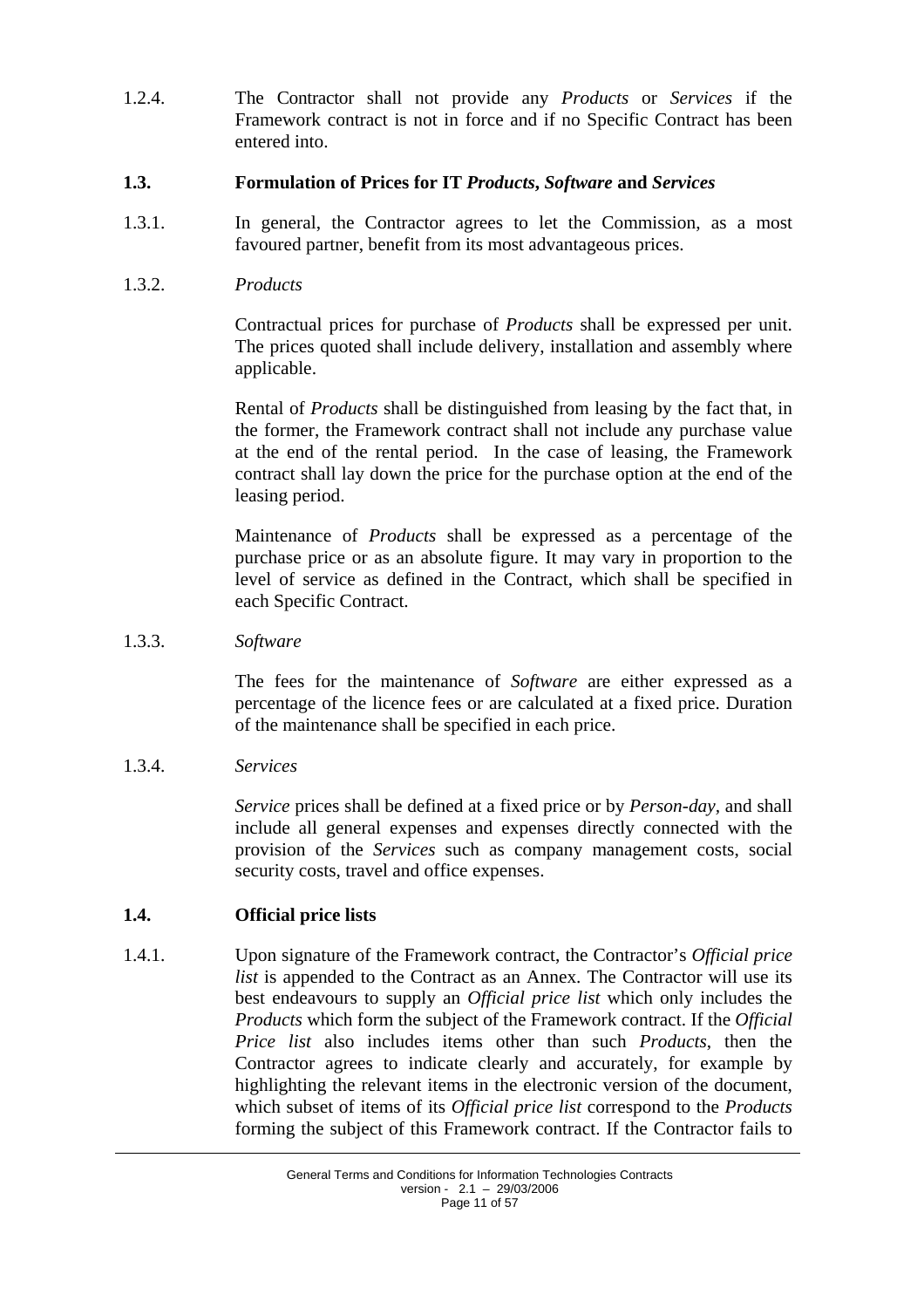do so, he agrees that he cannot claim payment for, restitution of, nor damages for items delivered to the Commission outside the scope of the object of this Framework contract.

- 1.4.2. The Contractor agrees to make an updated version of the *Official price list*  available to the Commission at the frequency determined in the Special Conditions of the Framework contract.
- 1.4.3. The updates of the *Official price list* will be made available to the Commission either, and by order of preference, for download by remote access to a website, to an FTP site, to an intranet site, in electronic format (e.g. by e-mail) or in hard copy (or e.g. on CD-ROM), as specified in the Special Conditions of the Framework contract. When it is therein agreed that such updates may be downloaded, then the Contractor shall precisely indicate the location of the download area (such as from an area on the Contractor's website, from an FTP site, etc.) and provide the Commission, by a *Means of communication*, with full and accurate instructions, including access codes, enabling it to perform such downloads. Should the *Official price list* be made available to the Commission by remote access, the Contractor must inform the Commission in advance by a *Means of communication* of the moment on which it will be made available on line.
- 1.4.4. When the *Official price list* is treated as confidential information by the Contractor, the Contractor agrees to make the updates of the *Official price list* available to the Commission not later than on the day it is for the first time made available to any other customer of the Contractor. If not, the Commission may claim damages for total or partial non-performance.
- 1.4.5. Once the update of the *Official price list* is made available to the Commission, the Commission must accept or refuse it within the time limit set forth in the Framework contract. Such acceptance or refusal will be communicated to the Contractor by a *Means of communication*. The Contractor agrees to provide the updates in a manner allowing an easy way of comparing the different versions of the *Official price list*.
- 1.4.6. The Contractor agrees to make updates of the *Official price list* available to the Commission only when, considering the volumes of each *Product* already ordered by the Commission, the global average price for all the *Products* is lower than the preceding versions of the *Official price list*. Individual products prices already included in the list shall not be increased, unless otherwise agreed in the Framework contract. If this is not the case, the Commission may refuse to apply the proposed update. The Commission will then continue to benefit from the prices of the last accepted version of the *Official price list*.
- 1.4.7. When the Commission's acceptance of the update of the *Official price list* has been communicated to the Contractor by a *Means of communication***,** the new prices will be immediately applicable to all orders placed by the Commission on and from the day following such a communication.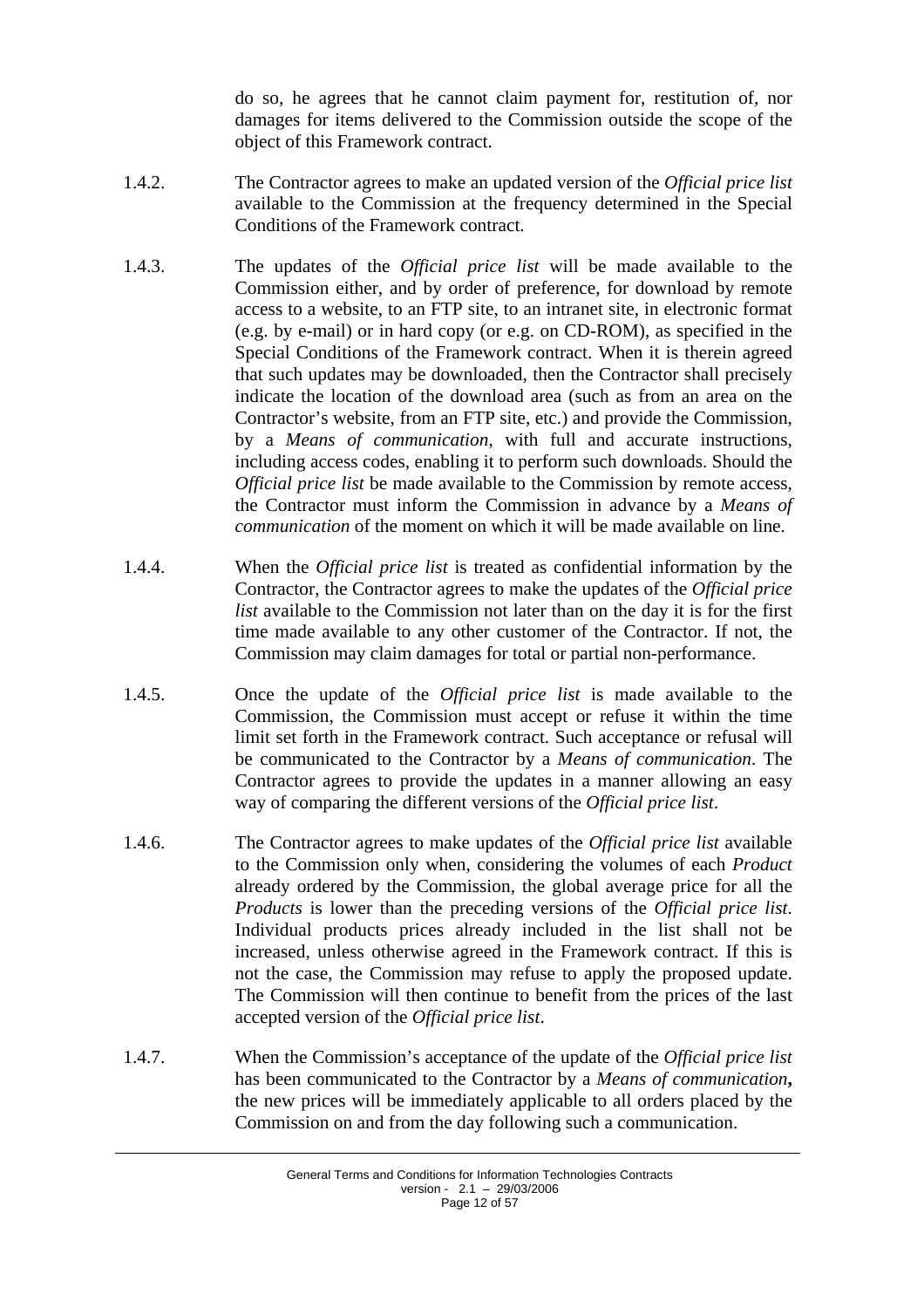- 1.4.8. The *Constant discount* rate(s) must be applied to clearly defined groups of *Products* and/or *Services.*
- 1.4.9. The *Constant discount*(s) fixed in the Framework contract are applicable to all the accepted updates of the *Official price list.*
- 1.4.10. The present Article does not prevent the Parties agreeing on a higher percentage for the *Constant discount*(s) by Amendment.

### <span id="page-12-0"></span>**1.5. Particularities for Invoicing of Information Technologies Contracts**

- 1.5.1. The invoices are to be sent to the address stated in the Specific Contracts. The payment period shall not be binding on the Commission if any invoice is sent to a different address. An invoice should be submitted not later than six (6) months after delivery of the *Consignment note*, or, where applicable, the *Certificate of Conformity*. In accordance with Article II.4 of the General Conditions, the Contractor will be liable to liquidated damages in the case of invoices submitted out of time.
- 1.5.2. *Products*

Purchases shall be invoiced when the relevant *Consignment note*, or, where applicable, the *Certificate of Conformity* has been signed.

Invoices in respect of rental, leasing and maintenance shall be submitted quarterly unless otherwise provided for in the Framework contract. The first invoice in respect of rented or leased Products shall cover the period from the date of signature of the Consignment note, or, where applicable, the Certificate of Conformity of the Products, or, as regards maintenance, from expiry of the guarantee, to the last day of the current calendar quarter.

1.5.3. *Software* 

One-off licence fees shall be invoiced when the relevant *Consignment note*, or, where applicable, the *Certificate of Conformity* has been signed.

Yearly licence fees and maintenance fees may be invoiced per calendar year and in advance for the whole year. The first invoice shall cover the period from the date of signature of the Consignment note, or, where applicable, the Certificate of Conformity of the Software, or, as regards maintenance, from expiry of the guarantee, to the end of the current calendar year.

1.5.4. Services

Invoices in respect of *Services* consisting in a single performance, for example the provision of a report, a project or a training measure, shall be submitted in accordance with the terms of the Specific Contracts.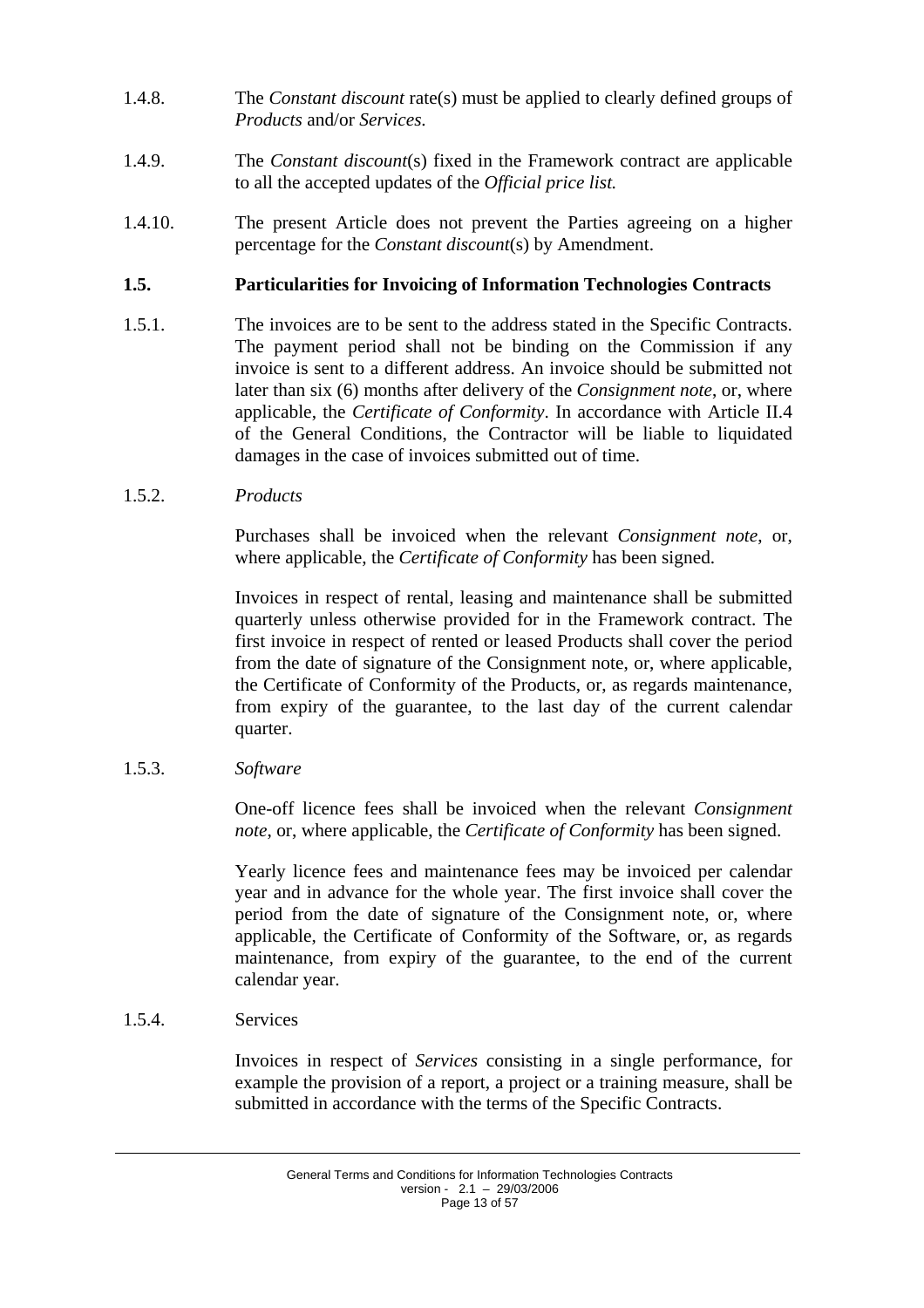Invoices with respect of continuous *Services* shall be submitted at the end of the calendar quarter**.** The first invoice shall cover the period from the start date indicated in the Specific Contract until the end of the current calendar quarter. When the invoice relates to an amount of less than  $E$ 5,000 payment shall be made when the service has been fully provided.

### <span id="page-13-0"></span>**1.6. Insurance of rented or leased equipment**

1.6.1. The Contractor shall insure the *Products* rented or leased under this Framework contract from the *Delivery date* until the date the rental or lease have expired. The Commission shall in no case be considered responsible for any deterioration, destruction, theft or loss of any *Products* rented or leased by the Contractor under this Framework contract, unless the damage or loss is caused by a serious fault or serious negligence on the part of the Commission.

### <span id="page-13-1"></span>**1.7. Applicability of the Framework contract to several European Union Institutions, Bodies and Agencies**

- 1.7.1. Unless otherwise stated in the Preamble of the Framework contract, the Framework contract covers the provision of *Products* and *Services* to the Commission alone.
- 1.7.2. If the Framework contract stipulates that it is applicable to the Commission and to one or more of the other European Union Institutions, Bodies and Agencies, the Commission shall sign the Framework contract acting as agent for the Institutions, Bodies and Agencies to which it is applicable.
- 1.7.3. In so doing, should one or more of the other Institutions, Bodies and Agencies have their own legal personality separate from that of the European Community, the Commission guarantees the Contractor that it has received any mandates required to that effect.
- 1.7.4. Once the Framework contract is signed by the Commission acting as an agent for the Institutions, Bodies and Agencies to which it is applicable, each of them shall sign with the Contractor their own Specific Contracts governing the provision of *Product*s and *Services* to it.
- 1.7.5. References to the Commission in the Framework contract shall be understood, as required by the context, as referring to one of the following concepts:
	- all the Institutions, Bodies and Agencies covered by the Framework contract, in relation to their collective rights and obligations with the Contractor, as one of the Parties to the Framework contract ;
	- any one of the Institutions, Bodies and Agencies acting in its own capacity, in particular for matters related to the conclusion, execution or termination of Specific Contracts between itself and the Contractor ;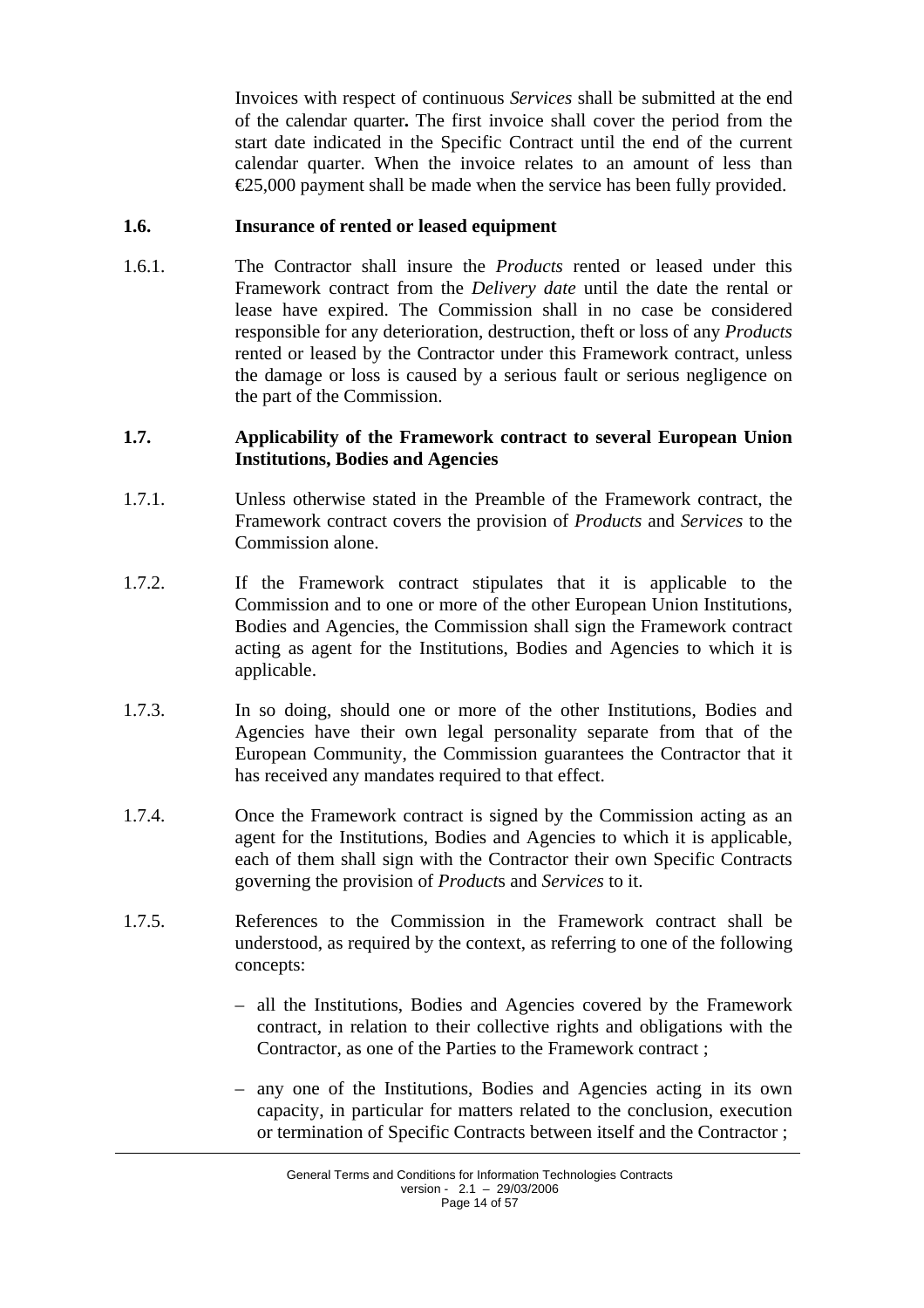– the Commission acting in its capacity as agent for the Institutions, Bodies and Agencies to which the Framework contract is applicable.

The Commission shall as far as possible make clear to the Contractor whether it is acting in its own capacity or as agent for the Institutions, Bodies and Agencies to which the Framework contract is applicable.

1.7.6. In the event of the Contractor having a complaint against an Institution, Body or Agency in relation to the conclusion, execution or termination of Specific Contracts, the Contractor remains bound to his obligations under the Framework contract and Specific Contracts concluded with the other Institutions, Bodies or Agencies. Without prejudice to Article I.7 of the Special Conditions, the Contractor expressively renounces hereby to compensate or suspend the execution of Specific Contracts related to the other Institutions, Bodies or Agencies.

#### <span id="page-14-0"></span>**1.8. Annexes**

The following documents are annexed to the General terms and conditions for Information Technologies Contracts and shall form an integral part of it:

| Annex I   | : Central service desk action procedure.                                            |
|-----------|-------------------------------------------------------------------------------------|
| Annex II  | : Confidentiality Agreement                                                         |
| Annex III | : Commission decision on protection of information<br>Systems [C(95) 1510 23/11/95] |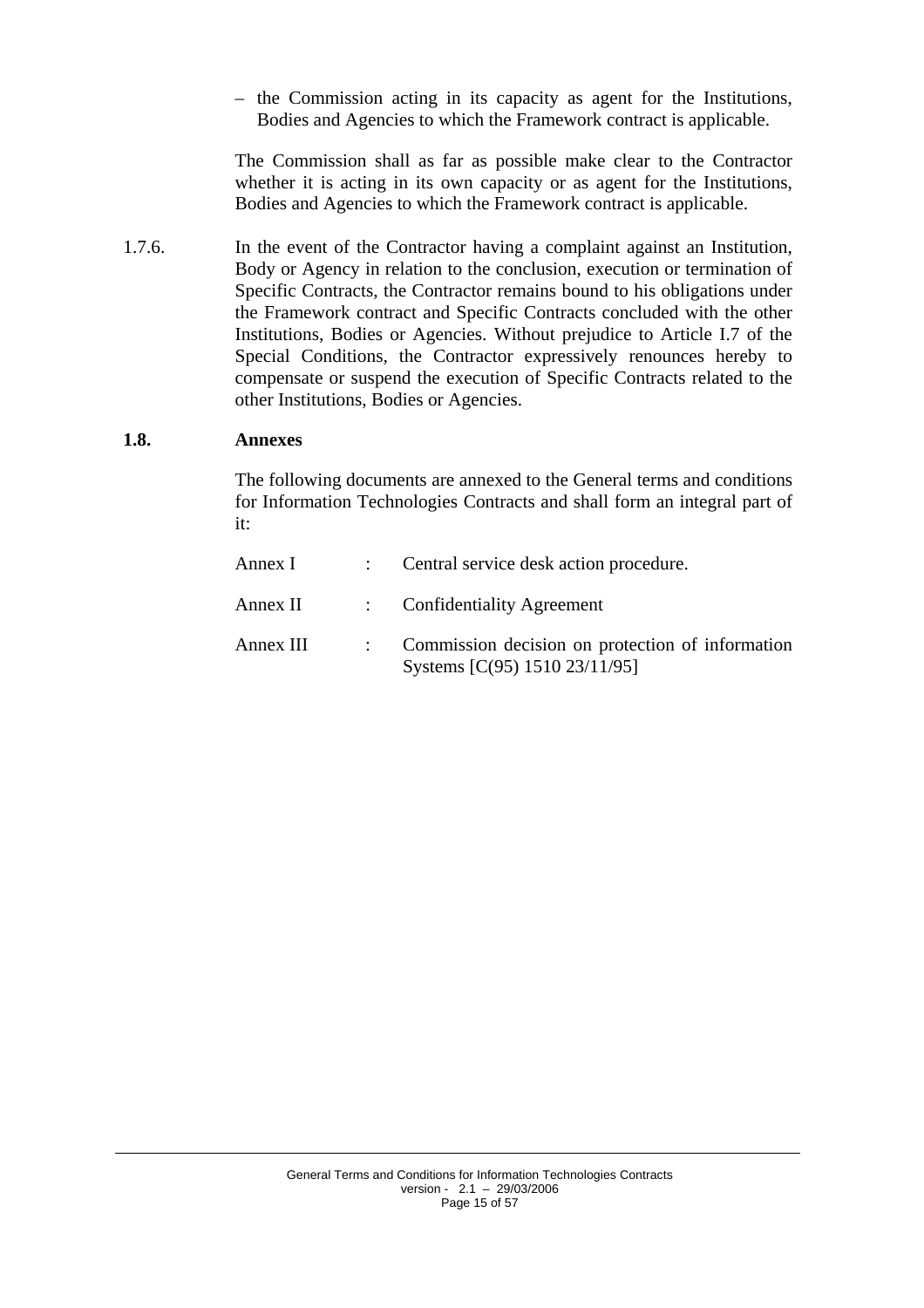## <span id="page-15-1"></span><span id="page-15-0"></span>**2. COMMON TECHNICAL PROVISIONS**

## **2.1. Quality and standards**

- 2.1.1. The Contractor shall perform the *Services* and provide the *Products* in full knowledge and consideration of the Commission's computing environment. It shall perform it in accordance with technical norms, standards and procedures based on best professional practice in the informatics and/or telecommunications field, for instance the ISO 9000 standards.
- 2.1.2. The Commission shall supply, without delay, all the assistance, data and information that the Contractor considers necessary or useful for providing its *Products* and *Services*.
- 2.1.3. The Commission and the Contractor shall notify each other by a *Means of communication* of any factor likely to impair or delay the proper execution of the Framework contract.
- 2.1.4. The Contractor guarantees that *Software* delivered under this Framework contract, whether or not developed in execution of this Framework contract, will not fail to execute its programming instructions due to defects and workmanship when properly installed and used on the device designated by the Contractor. It shall be devoid of any deliberate mechanism which leaves it under the Contractor's control after supply to the Commission. It shall meet the operating requirements, specifications and characteristics specified in the Contractor's documents or laid down in the Framework contract.
- 2.1.5. The quality of the Contractor's *Products* and *Services* shall be measured by reference to the definitions, quality standards and procedures defined in the present General terms and conditions for Information Technologies Contracts, Framework contract or the Specific Contract, and by reference to the *Quality indicators* defined in the *Service level agreement*. Quality standards may be revised in line with developments on the market.
- 2.1.6. The Contractor undertakes to comply with those quality standards. Compliance with the standards shall be monitored by the Commission. Unless otherwise stated in the Framework contract, in accordance with article II.1 of the General Conditions, in the event of non–compliance with one or more of the standards over a sliding period of three (3) months, the Contractor shall submit an improvement plan. In the event of non–compliance with one or more of the standards for three (3) months, consecutive or not, over a sliding period of six (6) months, a *Product* whose quality has proved substandard may be withdrawn from the Framework contract, or the Contract may be terminated where the overall quality of the *Services* is substandard.
- 2.1.7. Stand–by *System* (outside the guarantee period)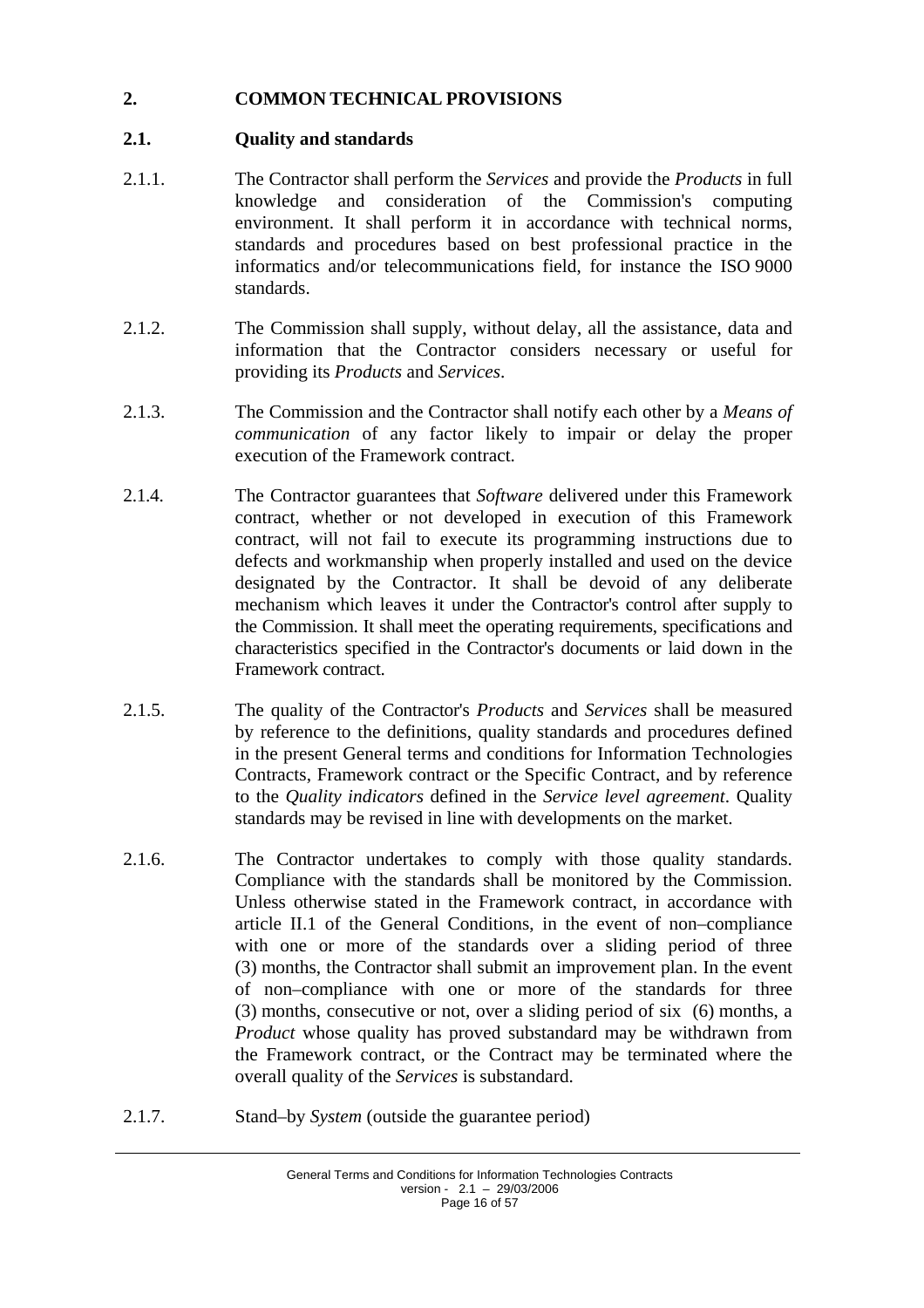Unless otherwise stated in the Framework contract, in the event of a complete *System* failure lasting more than twenty-four (24) hours from the time it is notified by a *Means of communication* to the Contractor, or in the event of intermittent failures lasting more than forty-eight (48) hours for any reason whatsoever, the Contractor shall, upon a duly substantiated request, make available to the Commission within twenty-four (24) hours at the most, an equivalent S*ystem* or the necessary hardware and software enabling the Commission to run its applications in the interim. The cost of such equivalent material shall be charged to the Contractor.

If the Contractor can demonstrate that the failure is not attributable to it, it may charge the cost to the Commission at the rates shown in the Annexes.

## <span id="page-16-0"></span>**2.2. Security**

- 2.2.1. Contractors working in the Commission premises must conform to any internal Commission security rules, including the Commission's Information Systems Security Policy. If the Contractor's staff are working in Commission buildings, the Contractor is required, at the Commission's request, to replace immediately and without compensation any person considered undesirable by the Commission
- 2.2.2. The Contractor undertakes to comply with Article 5 of the Commission decision on protection of information Systems [C(95) 1510 23/11/95] and any subsequent versions. (See Annex III)
- 2.2.3. The security requirements for each individual project shall be described in the Specific Contracts.
- 2.2.4. The Contractor agrees to impose the security obligations of this Article upon any of its subcontractors and their staff who perform tasks for the Commission in execution of this Framework contract.
- 2.2.5. The Contractor recognises that no *Products*, equipment or material whatsoever owned by the Commission or present at the Commission's premises, may be moved or removed without the Commission's express written approval and the signature of a Specific Contract relating thereto. Each move or removal of a *Product*, equipment or material whatsoever, shall be recorded in a note, as specified in the Specific Contract in execution of which these *Products*, equipments or materials are moved or removed.
- 2.2.6. The Contractor shall take all appropriate steps for each *Product* to ensure that the data and the magnetic media upon which they are stored are safely preserved. The *Products* supplied shall not contain any mechanism (e.g. viruses) which could compromise their proper operation or that of other *Products*. The cost of repairing the damage caused by such a mechanism shall be borne by the Contractor.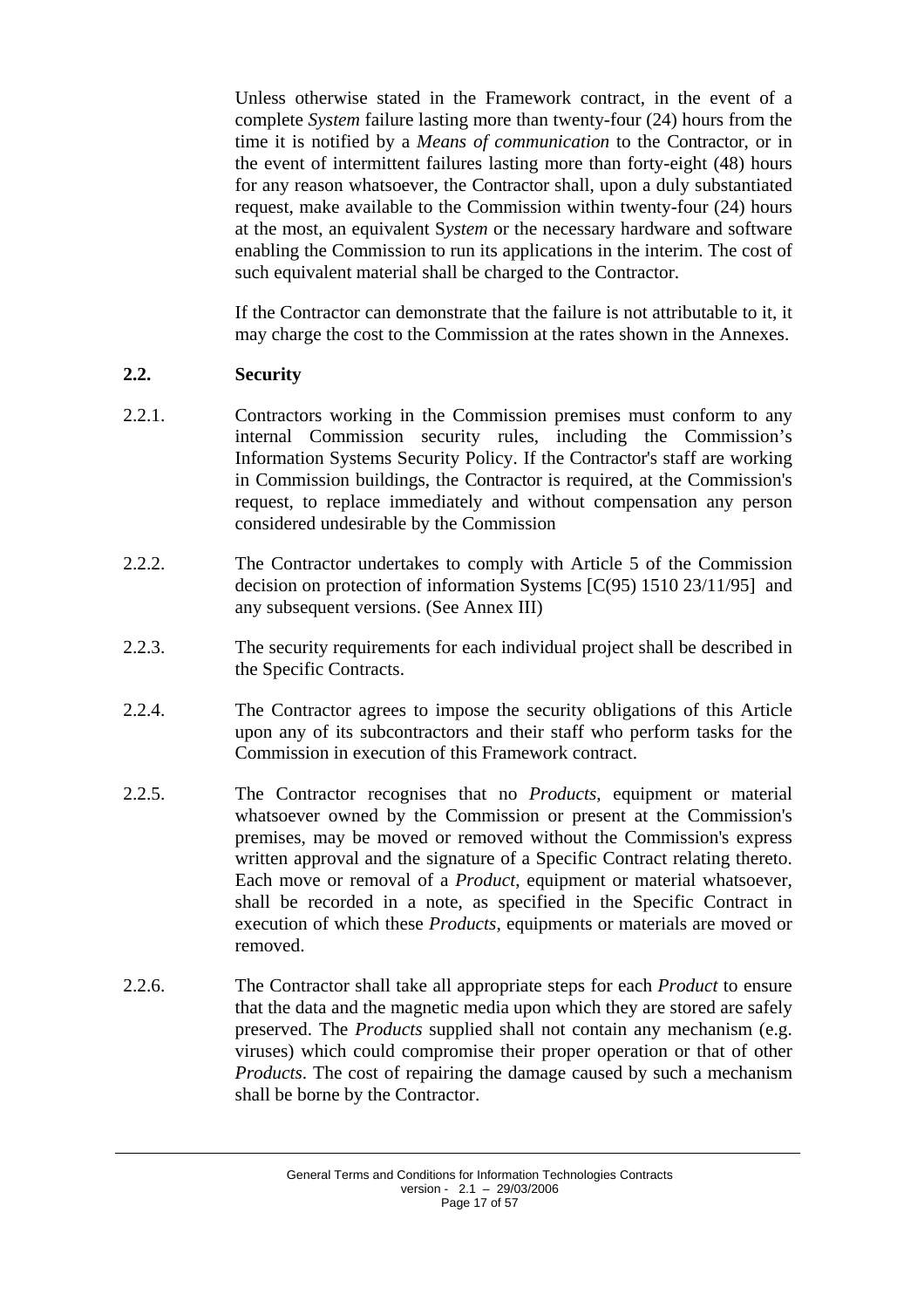- 2.2.7. The Contractor undertakes to inform the Commission by a *Means of registered communication* as soon as it has any knowledge of defaults in its *Products* that endanger the security of the configurations of which they form a part. It shall immediately take any measures necessary to restore the security of the configurations and correct the defaults.
- 2.2.8. The Contractor shall ensure that all security precautions for each *Product* are clearly spelled out in the relevant *Documentation* supplied to the Commission.
- 2.2.9. Should the Contractor, during the performance of the tasks which are the subject of the Framework contract, need remote access to internal informatics resources from the external domain, he shall be requested to comply with the Commission's internal rules on practical and technical security for remote intervention. This must be achieved by way of signature of a specific agreement for remote intervention provided by the Commission.

## <span id="page-17-0"></span>**2.3. Specific** *Intellectual property rights*

2.3.1. As regards all *Software* or other protected material for which the *Intellectual property rights* are the property of the Commission or which have been licensed to the Commission by third Parties, and which the Contractor is likely to use in the execution of its obligations under this Framework contract, the Commission expressly authorises the Contractor to use such S*oftware* or other protected material, within the limits strictly necessary for the execution of this Framework contract.

In view of the preceding, the Contractor undertakes:

- not to copy any such *Software* or other protected material without prior written authorisation from the Commission;

- to use such *Software* or other protected material exclusively in the context of this Framework contract;

- to protect and indemnify the Commission against all third-party claims or actions alleging a breach of their *Intellectual property rights*, or a use of such S*oftware* or other protected material in contravention with the present Article.

2.3.2. Pursuant to Article II.17 of the General Conditions and as regards the results or rights obtained in performance of the Framework contract, the Contractor undertakes to obtain written consent from the Commission prior to:

> - filing a trademark, patent or design application in relation with any of the results or rights obtained in performance of the Framework contract in his own name or that of a third party.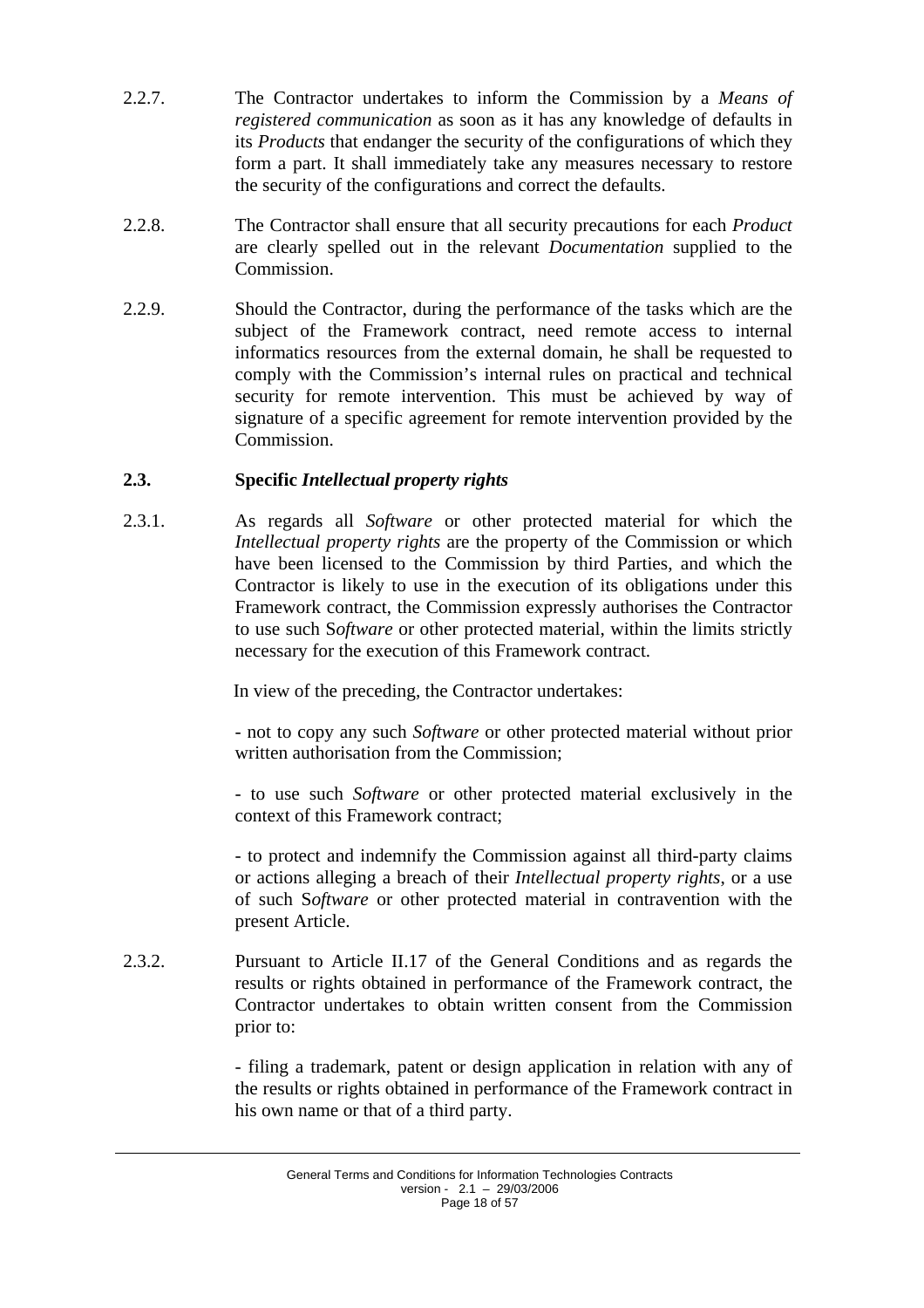- claiming a copyright over the results or rights obtained in performance of the Framework contract in his own name or of that of a third party.

- allowing a third party to do such filings or claims*.* 

Failure to obtain permission from the Commission will entitle the Commission to seek damages against the Contractor and will not prevent the Commission from protecting the rights assigned under the Framework contract.

- 2.3.3. The Contractor declares that it is the rightful owner of the *Intellectual property rights* to all *Products* and/or their components delivered under this Framework contract, and that it is entitled to assign or licence those rights in accordance with the terms of this Framework contract. If those *Intellectual property rights* are the property of third Parties, the Contractor guarantees that it has requested and obtained those third Parties' written authorisation to grant to the Commission the assignment or licence of their *Intellectual property rights* to the extent as provided under this Framework contract. The Contractor shall be solely responsible for taking the necessary steps, under the laws and regulations in force at the place where the tasks assigned to the Contractor are to be performed, to ensure the opposability to third Parties of the assignments or licences granted to the Commission by the Contractor or by such third Parties.
- 2.3.4. The Contractor guarantees that none of the *Products*, *Documentation* or other protected material delivered, whether or not developed in execution of this Framework contract, infringes any third party's *Intellectual property rights*.
- 2.3.5. Each party shall inform the other party of the existence or threat of any third party's action or claim alleging an infringement of its *Intellectual property rights* by the Commission's use of any *Products*, *Documentation* or other protected material delivered under this Framework contract, provided such use is made in conformity with the terms of this Framework contract.
- 2.3.6. In the event of such a dispute or threat thereof, the Contractor undertakes to conduct all litigation, arbitration or negotiations for settlement, in its own name as well as in the Commission's name, at its own and sole expense.

The Commission agrees to provide the Contractor with all information and assistance that may reasonably be required, at the Contractor's own and sole expense.

However, the Commission reserves the right to decide to conduct its own defence or to negotiate its own settlement, at its own discretion. The Contractor will be responsible for any payment arising out of any settlement or judgement following such a dispute or threat, except for the payment of a settlement made by the Commission without the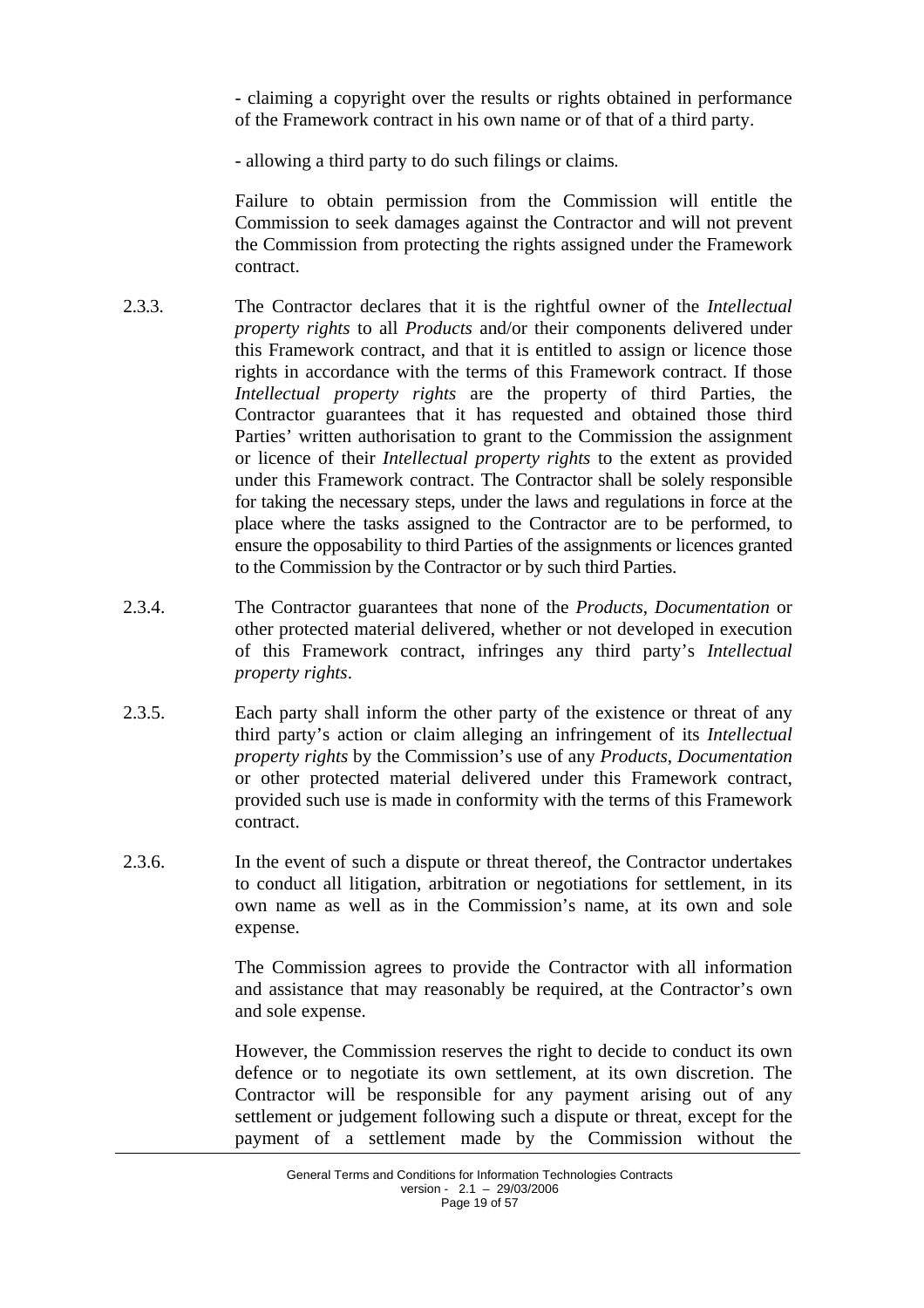Contractor's written consent. Such consent may not be withheld without reasonable grounds.

If the infringement of a third party's *Intellectual property right* on a *Product* and its *Documentation* is declared in a judgement, arbitration sentence or party settlement, or if such is likely to happen, the Contractor agrees to (1) either procure for the Commission the right to continue using the *Product* and its *Documentation*, (2) either replace them with substantially equivalent non-infringing *Products*, or, if none of the foregoing is available, (3) grant to the Commission a credit in the amount corresponding to the purchase price of the proportion of the *Product* which can no longer be used.

The Contractor will not be responsible under the present guarantee for any third party claiming an infringement of its *Intellectual property rights* based on (1) the Commission*'s* use of *Products* in combination with equipment not delivered by the Contractor, if such combined use is the cause of the claimed infringement, or (2) the Commission's use of any *Product* and *Documentation* delivered hereunder in a form other than the one delivered by the Contractor, if such change in form is the cause of the claimed infringement.

2.3.7. The guarantee against third party claims is due by the Contractor until five (5) years following the end of the Framework contract, or until five (5) years following the last use by the Commission of the Product and its Documentation delivered by the Contractor, whichever period ends last.

## <span id="page-19-0"></span>**2.4. Co-operation**

- 2.4.1. The Contractor undertakes to develop and install the *Products* and provide the *Informatics Services* in accordance with the document "Informatics Architecture", as updated from time to time. On the day of completion of this version of the General terms and conditions, the latest version of that document is available at the URL *[http://europa.eu.int/comm/dgs/informatics/publications/index\\_en.htm](http://europa.eu.int/comm/dgs/informatics/publications/index_en.htm)* which the Contractor agrees to visit regularly for updating purposes. The Contractor agrees to co-operate with other suppliers to make the *Products* work with those of these other suppliers. It agrees to attend meetings called for that purpose by the Commission.
- 2.4.2. The Contractor shall assist and advise the Commission on the use of its *Products* and *Services*. It shall be responsible for *Product* integration as regards its inclusion in the Framework contract, its operation in the Commission's environment and the introduction of *New versions.*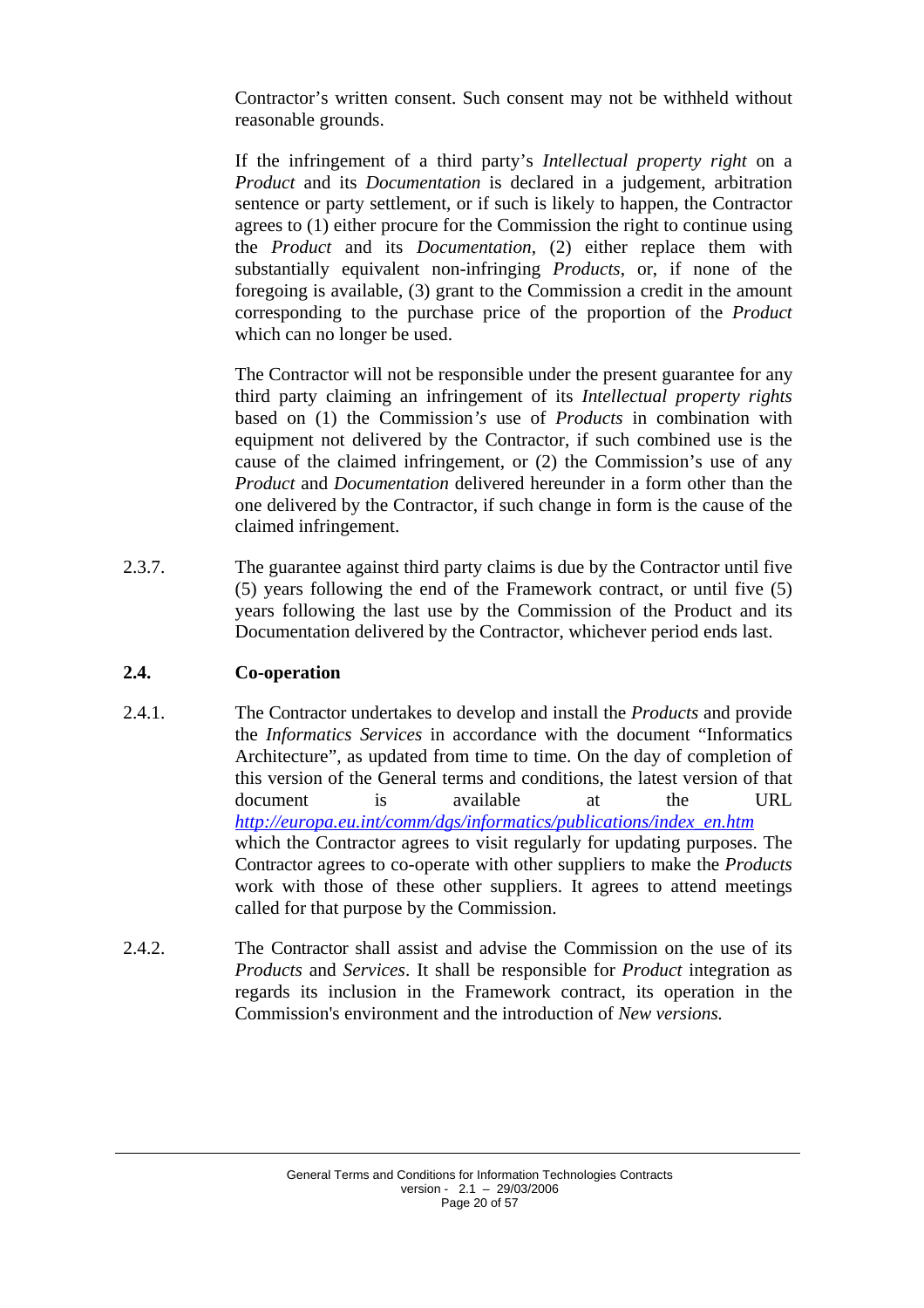## <span id="page-20-0"></span>**2.5.** *Product* **developments**

- 2.5.1. Any *Product* delivered under this Framework contract shall have been demonstrated by the Contractor, at its expense, to conform to the technical specifications sent to the Contractor as part of the invitation to tender or the negotiation pursuant to which the present Framework contract has been drawn up.
- 2.5.2. Any *Product* capable of replacing a previously approved *Product* in the same operational environment, with no loss of performance and at no extra cost to the Commission, may be added to the relevant Annexes of the Framework contract.
- 2.5.3. Proposals to include new *Products* involving new features or functions not previously available amongst the *Product* listed in the Framework contract's Annexes, shall only be considered in the context of the principal *Product* classifications and specifications covered by the call for tenders referred to in the preamble of the Framework contract.
- 2.5.4. Even if a *Product* is approved by the Commission, any incompatibility with previous *Products* that becomes apparent in the course of its use shall be resolved by the Contractor as swiftly as possible and at no cost to the Commission.
- 2.5.5. Evaluation procedures and trials of new products before inclusion in the price list may be specifically defined in the Framework contract.

### <span id="page-20-1"></span>**2.6.** *Product* **life**

2.6.1. The Contractor shall ensure that the *Product*, or replacing *Product*, are marketed or available during the lifetime of the Framework contract from the date of their inclusion in the relevant Annex of the Framework contract.

> The Contractor shall ensure that maintenance of the *Product* delivered under this Framework contract may be requested and provided for a period of at least five (5) years from the date of signature of their *Consignment note*, or, where applicable, of their *Certificate of Conformity*, whichever is the latest.

### <span id="page-20-2"></span>**2.7. Use of** *Products*

2.7.1. From the date of signature of the *Consignment note*, or, if applicable, of the *Certificate of Conformity*, whichever is the latest, the Commission may make unrestricted use of the *Product*s under normal operating conditions. The Commission may use the *Product*s for *Services* it is carrying out for other Institutions, Agencies or Bodies. If the *Product*s are rented or leased, the right of use applies for the duration specified in the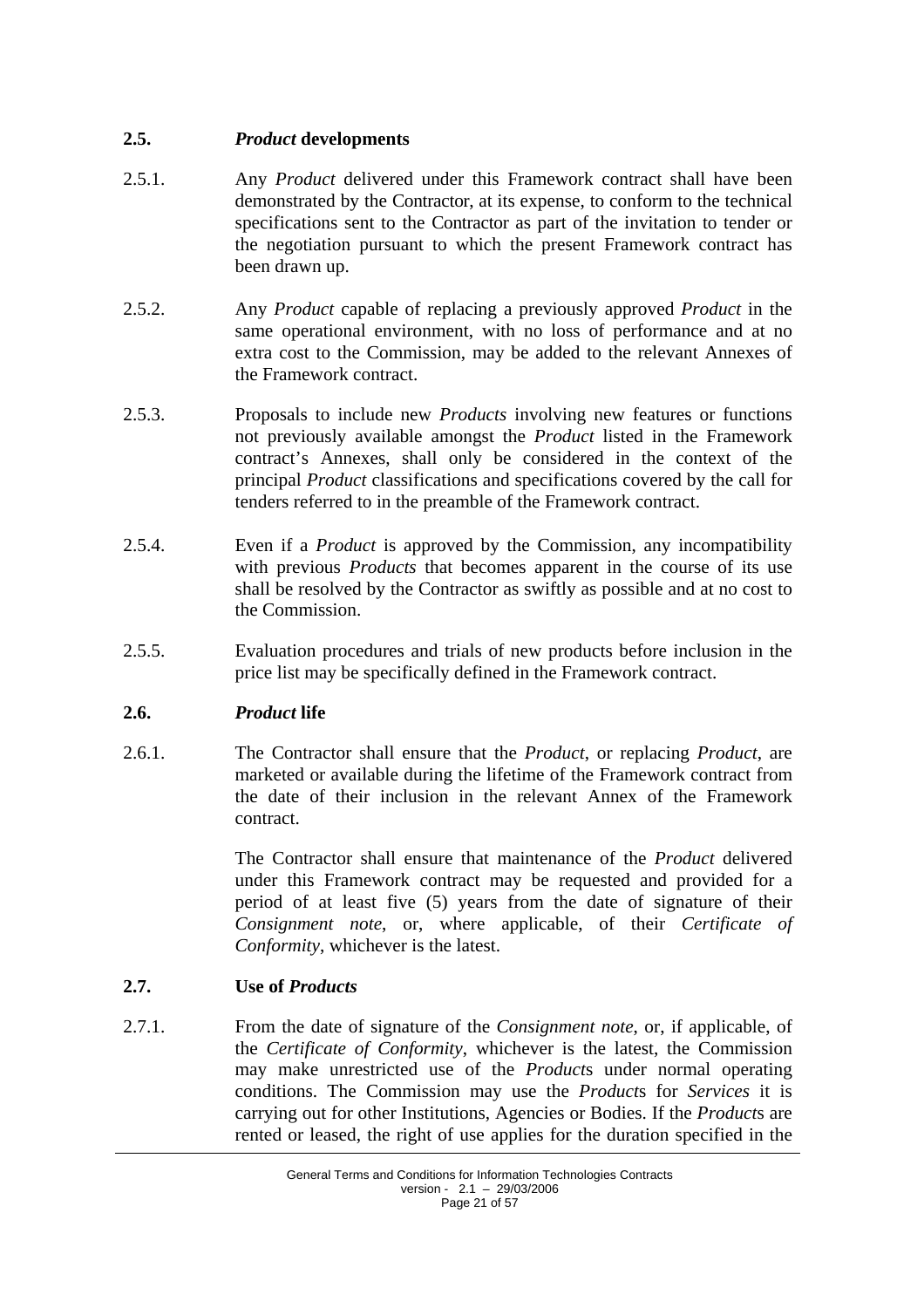Specific Contract. If a guarantee applies, maintenance may not start until the guarantee has expired.

- 2.7.2. The Contractor must ensure that the Commission may add to a *System* or connect to it, either directly or via telecommunications networks, compatible *Product*s of any origin.
- 2.7.3. In view of the Commission's supranational nature, the Contractor shall not exert any right of inspection over the Commission's use of the *Product*s.

#### <span id="page-21-0"></span>**2.8.** *Documentation*

The Contractor shall provide the Commission with its *Documentation* and updates, as soon as they become available to its customers, in as many copies, whether in machine-readable form or on paper, as are stated in the Framework contract or a Specific Contract*.*

The Commission may reproduce this *Documentation* in full or in part for any *Internal use* by its staff. The Commission shall reproduce all references to *Intellectual property rights* appearing on the originals.

#### <span id="page-21-1"></span>**2.9. Identifiers**

The Commission may decide to assign an identifier to a unit of a delivered *Product*. In such case, the Contractor commits itself to using an identifier for every unit of a *Hardware* or *Telecommunications Product* delivered to the Commission. This identifier is communicated to the Contractor by the Commission when the *Consignment note*, or, if applicable, the *Certificate of Conformity* for such unit has been signed. The identifier(s) shall be given in electronic file(s) in such manner as shall have been agreed by both Parties. The Contractor's original identifier mentioned in its delivery documents is associated with the Commission's identifier. After that, only the Commission's identifier is to be used in all instances when the Contractor refers to the unit in question (for example in all operations relating to the service desk, invoicing of maintenance, technical intervention, etc.).

The identifier is an alphanumeric code of 15 characters. The format of the identifier may be changed by the Commission at any moment. In that case, the Contractor will be notified by a *Means of communication*.

Examples of correctly formulated identifiers are:

02DI20030764930 02BX19954381081 02LX19926036740 02XXXXXX0572190 02YYYYYY0032078 04DI99996134114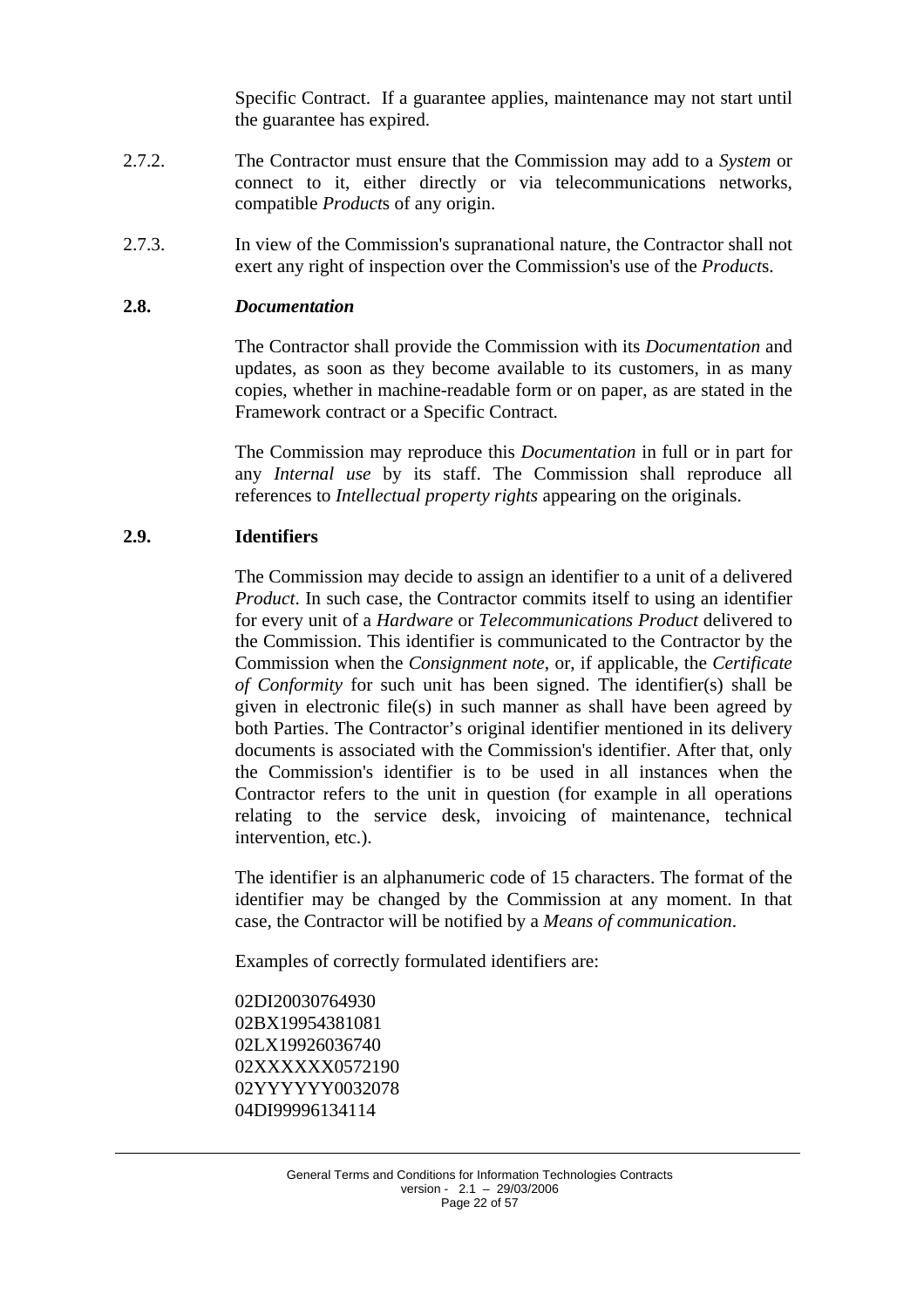### <span id="page-22-0"></span>**2.10.** *Benchmarking*

The Commission may undertake a *Benchmarking* of the levels and the charges of the *Services* and supplies provided under this Framework contract by comparison with similar *Services* and supplies provided by outsourcing vendors and/or in-house IT service providers and suppliers. The results of such *Benchmarking* shall be available in identical form to both the Commission and the Contractor.

In order to guarantee that a valid comparison is made, the Commission will ensure that:

- the scope of the *Services* and supplies being provided by the Contractor is taken into consideration;
- the comparison group consists of at least four enterprises to ensure statistical significance;
- the relevant comparison data must be guarantee

#### The *Benchmarking* shall not exceed four (4) months

For the first *Benchmarking* exercise, the comparison group shall be defined in a document entitled "Comparison Group Definition". The Commission reserves the right to change the comparison group algorithm to reflect any changes in its business from time to time.

The *Benchmarker* shall be a qualified and objective third party selected by the Commission through an appropriate market procedure. The Commission will pay all of its own costs and the *Benchmarker's* costs during the *Benchmarking.* The Contractor will pay all of its own costs. Interpretation of the results of the *Benchmarking* shall be the sole prerogative of the *Benchmarker*.

The Commission and the Contractor shall set aside sufficient time and resources for each stage of the *Benchmarking,* such as:

- identification and location of *Benchmarking* data,
- performing the *Benchmarking,* and
- implementation of the conclusions of the *Benchmarker*.

The Commission and the Contractor will be free to suggest changes in *Benchmarking* parameters as the *Services* and supplies evolve over the term of this Framework contract.

The *Benchmarker* shall treat as confidential, in accordance with Article II. 16 of the General Conditions, all data provided by the Commission and the Contractor, and will return all material and media once the *Benchmarking* is completed.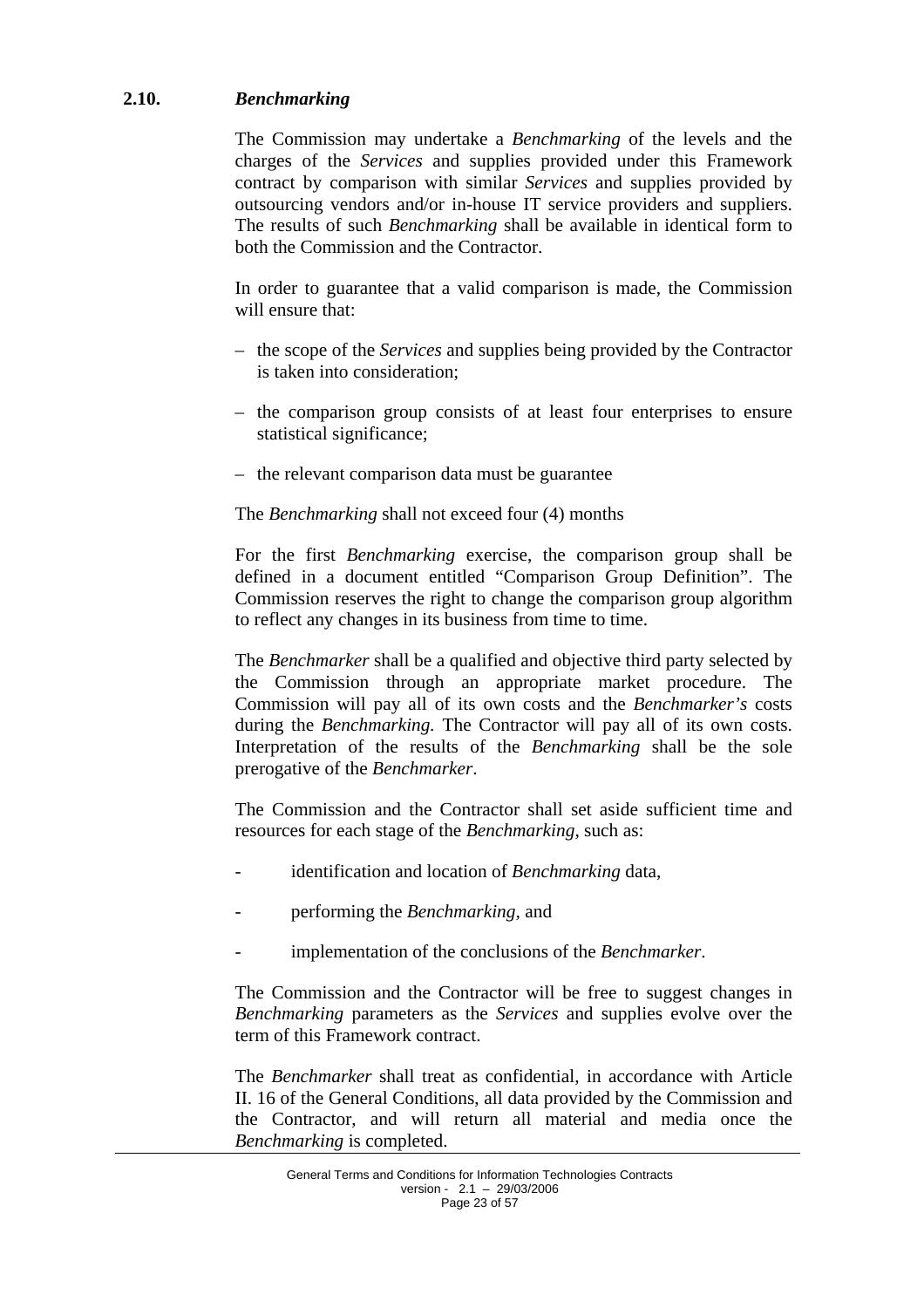If a *Benchmarking* reveals that the level of a *Service* does not reach the comparison group's service levels, the Contractor shall immediately prepare an action plan, which will specify all actions necessary to rectify the deviations. The full and measurable implementation of the action plan shall in no circumstances exceed one (1) year. If the Contractor fails to fully implement the action plan, the Commission may claim damages.

If a *Benchmarking* reveals that charges are higher than the comparison group's charges, the Contractor shall immediately reduce its charges to the comparison group level, with effect from the date on which the results of the *Benchmarking* were delivered to the Parties.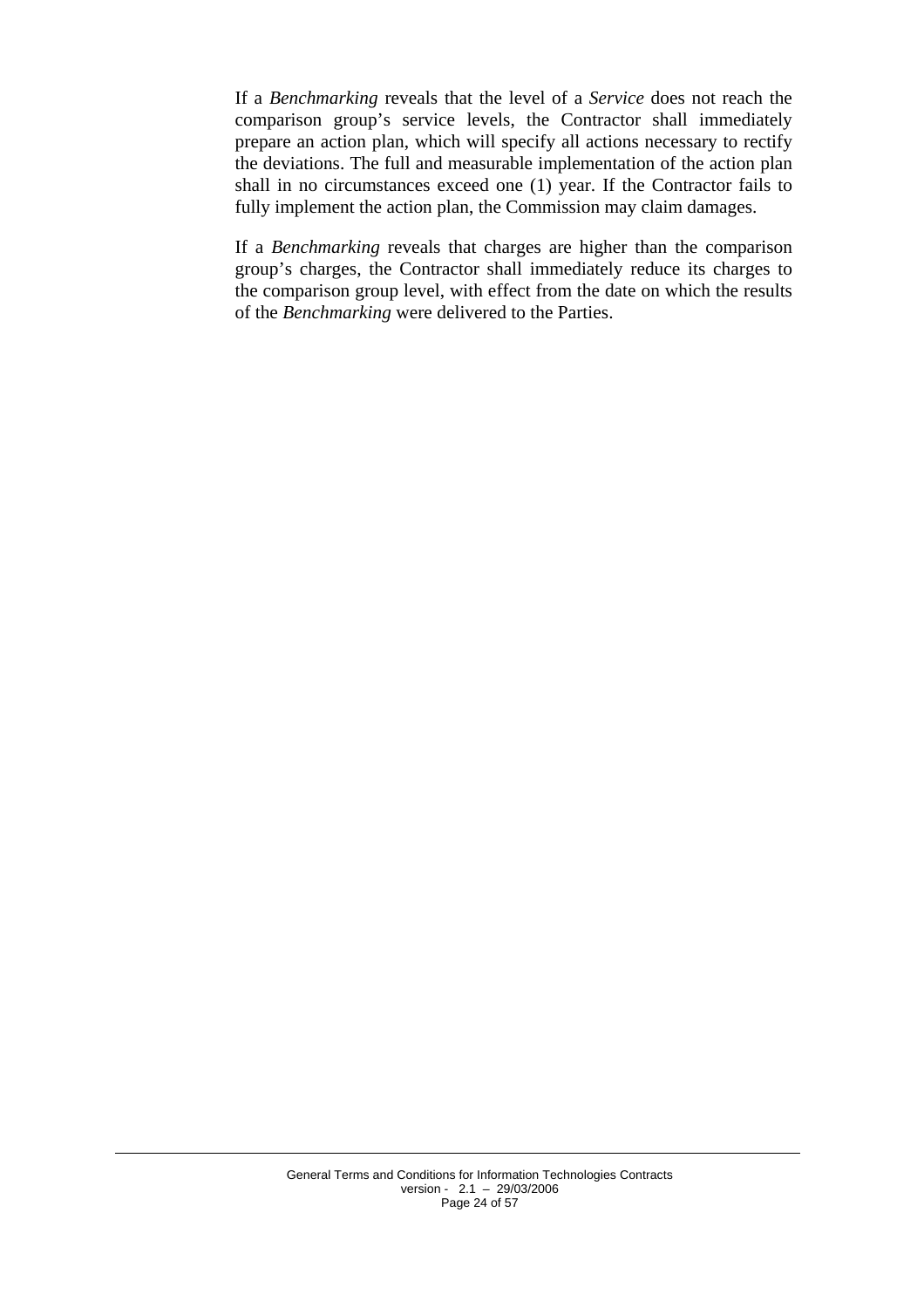### <span id="page-24-0"></span>**3. SPECIFIC PROVISIONS RELATING TO THE PURCHASE, RENTAL AND LEASING OF COMPLEX HARDWARE PRODUCTS**

#### <span id="page-24-1"></span>**3.1. Additional specifications for** *Hardware* **Delivery**

3.1.1. Terms

All *Complex hardware product*s shall be tested by the Contractor before their delivery. The Contractor shall be able to demonstrate that the pre– delivery test was satisfactory if the Commission so requests.

The number of copies of *Documentation* to be supplied shall be specified in the Specific Contract, but must be at least equal to one (1) copy per unit of *Complex hardware product*.

The Contractor shall notify the Commission by *a Means of communication* of its packaging terms at least two (2) weeks prior to the *Delivery date*. The Contractor shall remove all packaging material used during delivery.

The height of the Contractor's delivery vans may not exceed 4.5 m and only "EURO"–type pallets shall be used.

#### 3.1.2. Dates

The *Delivery date* shall be indicated in each Specific Contract.

Failure regarding the *Delivery date* is considered as damage to the Commission as defined in Article II.4 of the General Conditions.

Should the Contractor be unable to deliver on the specified *Delivery date*, it must then supply an equivalent *Complex hardware product* or *System* with the Commission's prior consent.

Where the Commission has incurred costs vis–a–vis a third party by reason of a delay in delivery or commissioning attributable to the Contractor, then the Contractor shall reimburse those costs upon production of supporting documents, provided that the Commission has notified the Contractor by a *Means of communication* of the risk of incurring damages due to the late delivery soon after having been informed of the Contractor's inability to deliver on time.

If a *Delivery date* is overrun by more than forty-five (45) calendar days, the Commission is entitled to immediately terminate the Specific Contract in question.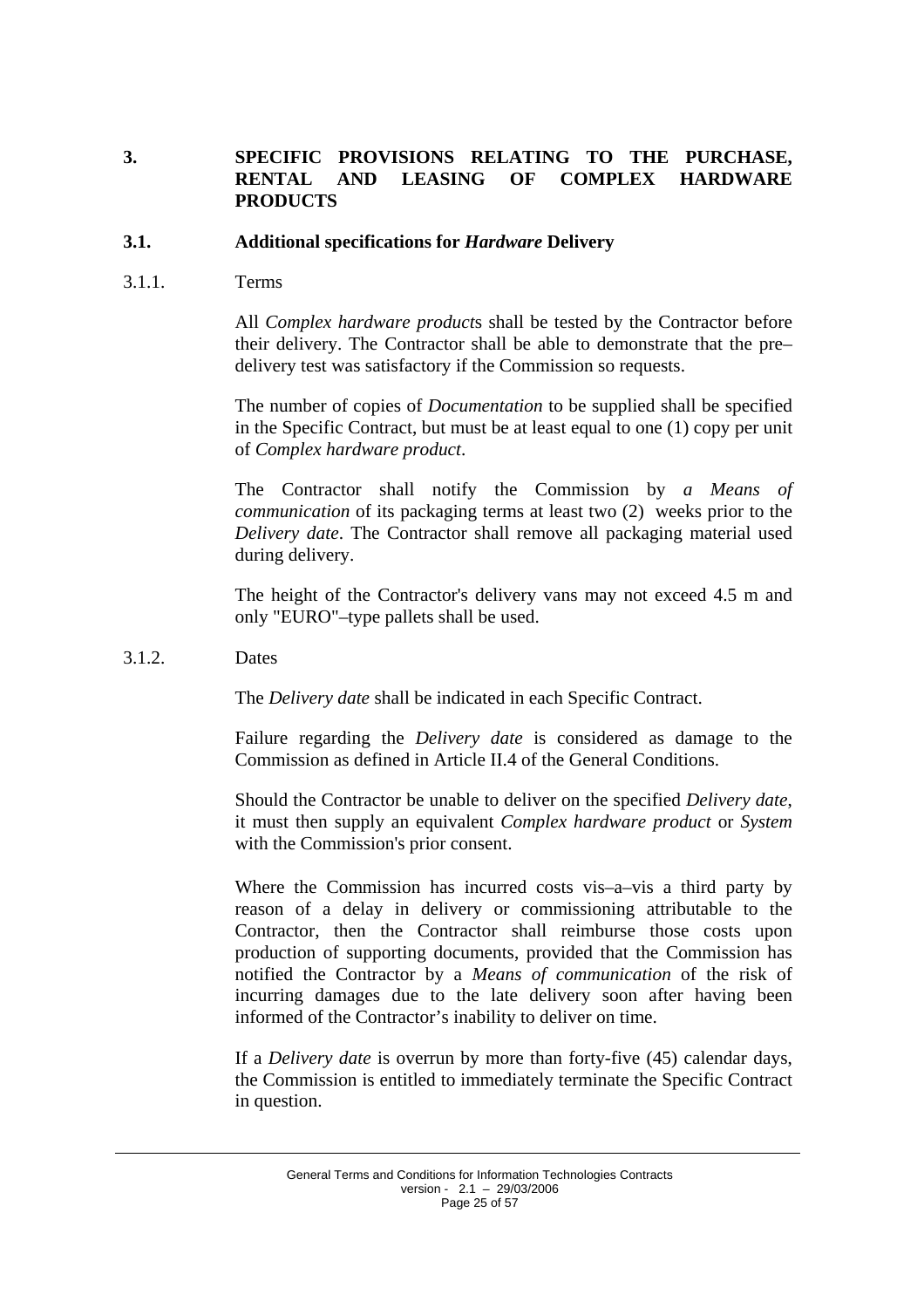### 3.1.3. Procedure

The Contractor shall confirm the exact *Delivery date* of each *Complex hardware product* at least eight (8) calendar days in advance to the Commission by a *Means of communication*.

The Commission shall, during *Normal working days* and *hours*, provide access to its premises for delivery on the notified *Delivery date*. Delivery and installation costs shall be borne by the Contractor. Deliveries shall be complete.

Receipt of each delivery of *Products* shall be recorded in a *Consignment note* signed by the Commission as stated in article II.1.1 of the General Conditions (including the balance to be delivered for each *Product*)

## <span id="page-25-0"></span>**3.2.** *Product* **installation**

### 3.2.1. Installation requirements

For each *Product* listed in the Annexes of the Framework contract, the Contractor shall specify by a *Means of communication* the technical installation requirements and any refurbishment necessary for the premises intended to house the *Product*s.

The Commission shall ensure that from then onwards the premises where the *Products* are installed satisfy the conditions set out by the Contractor regarding access, air–conditioning and electric power supplies and are equipped with the necessary data transmission lines.

The Commission shall grant the Contractor access to its premises for the assembly of *Complex hardware products* on the *Installation date*, which must be duly notified by the Contractor with a *Means of registered communication* within five (5) *Normal working days* upon the Commission's notification referred to in the last paragraph of Article III.3.2.2.

### 3.2.2. Procedure

– Pre-installation meeting

A pre-installation meeting may be organised. A technical representative of the Contractor will be available for each *Specific Contract* for a pre-installation meeting organised on the Commission's premises. The purpose of this meeting is to review practical issues related to installation of the *Products* covered in the relevant Specific Contract. The minutes of each pre-installation meeting should be drafted after the pre-installation meeting by the Contractor, unless otherwise agreed in this meeting.

**Installation**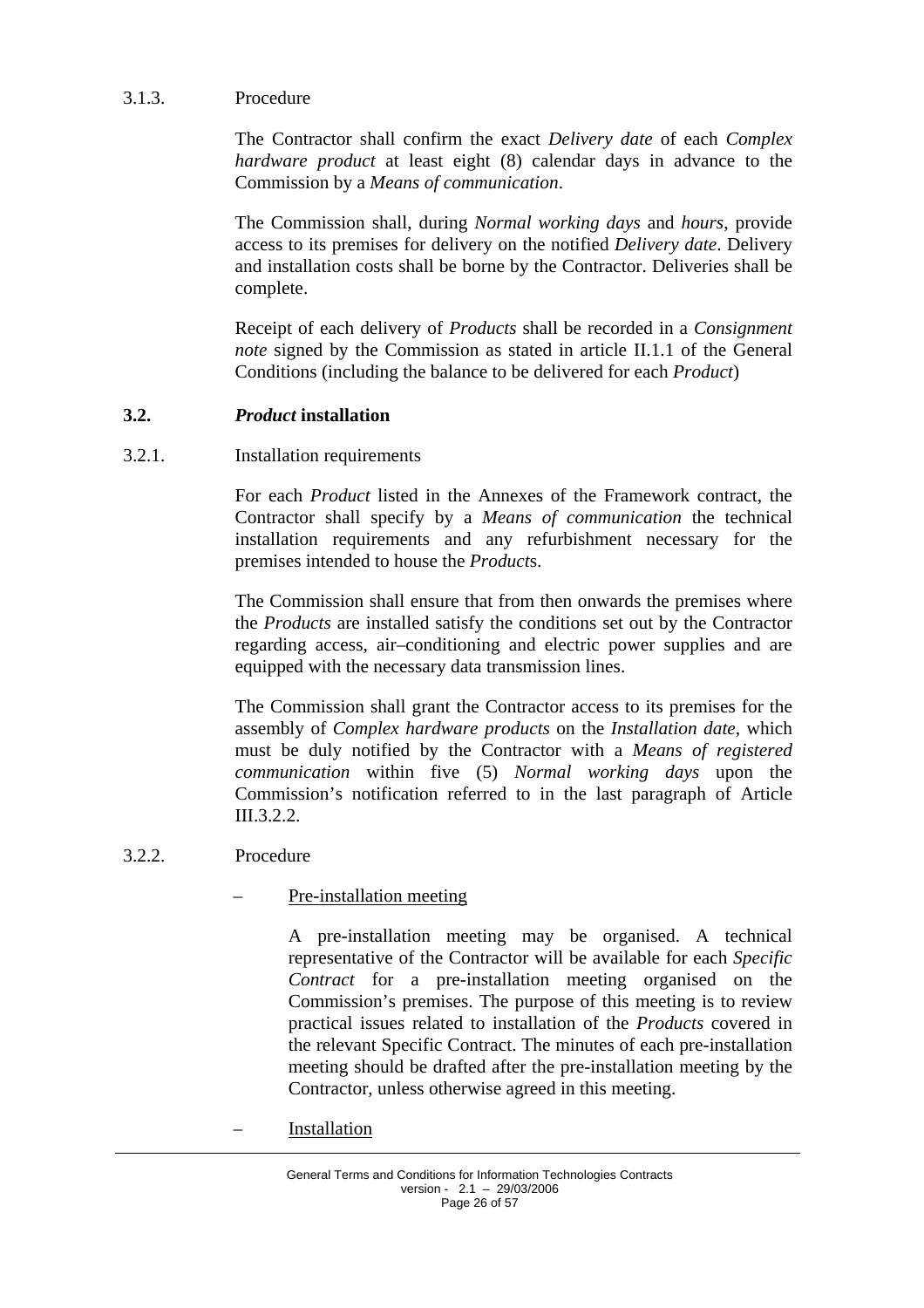Installation will be done in conformity with the relative Specific Contract and/or *Service Level agreement* and with the minutes of the pre-installation meeting and in accordance the methodology agreed in the pre-installation meeting if appropriate.

If the place of delivery is not the place of installation, the Commission shall arrange for *Products* to be moved at its own risk from the place of delivery to the place of installation within fifteen (15) *Normal working days* from the day of signature of the *Consignment note* and undertakes to notify the Contractor of the place of the move by a *Means of communication* within five (5) *Normal working days* upon successful move of the *Products* to the installation site.

#### <span id="page-26-0"></span>**3.3. Acceptance**

#### 3.3.1. The *Commissioning date*

The assembly of *Complex hardware products* and the bringing into service of a *System* shall be executed by the Contractor at its own expense, unless otherwise agreed in the Framework contract.

A *Complex hardware product* or *System* shall be assembled, installed, and brought into service no later than fifteen (15) *Normal working days* after the date of notification by the Commission of its removal to the installation site unless another time limit is laid down in the Specific Contract.

Upon successful installation, the Contractor shall notify the Commission by a *Means of communication* of the date on which the *Complex hardware product* or *System* has been brought into service, which date will be the *Commissioning date* for this particular *Product* or *System*.

### 3.3.2. The acceptance period

The acceptance period will run up to seventy-five (75) *Normal working days* from the *Commissioning date*.

During this acceptance period, the Commission shall notify any defaults in the *Complex hardware product* or *System* to the Contractor by a *Means of communication*. As from the date of such notification, the running of the acceptance period will be suspended up to the date on which the Contractor notifies by a *Means of communication* that it has remedied the notified default, this date will reinitiate the acceptance period for the rest of the seventy-five (75) *Normal working days* period, with a guaranteed minimum period of twenty-five (25) *Normal working days* after the last notification by the Contractor that it has remedied a default.

Upon the expiry of the acceptance period, acceptance of a *Product* will be recorded in a *Certificate of Conformity*, as stated in article II.1.1 of the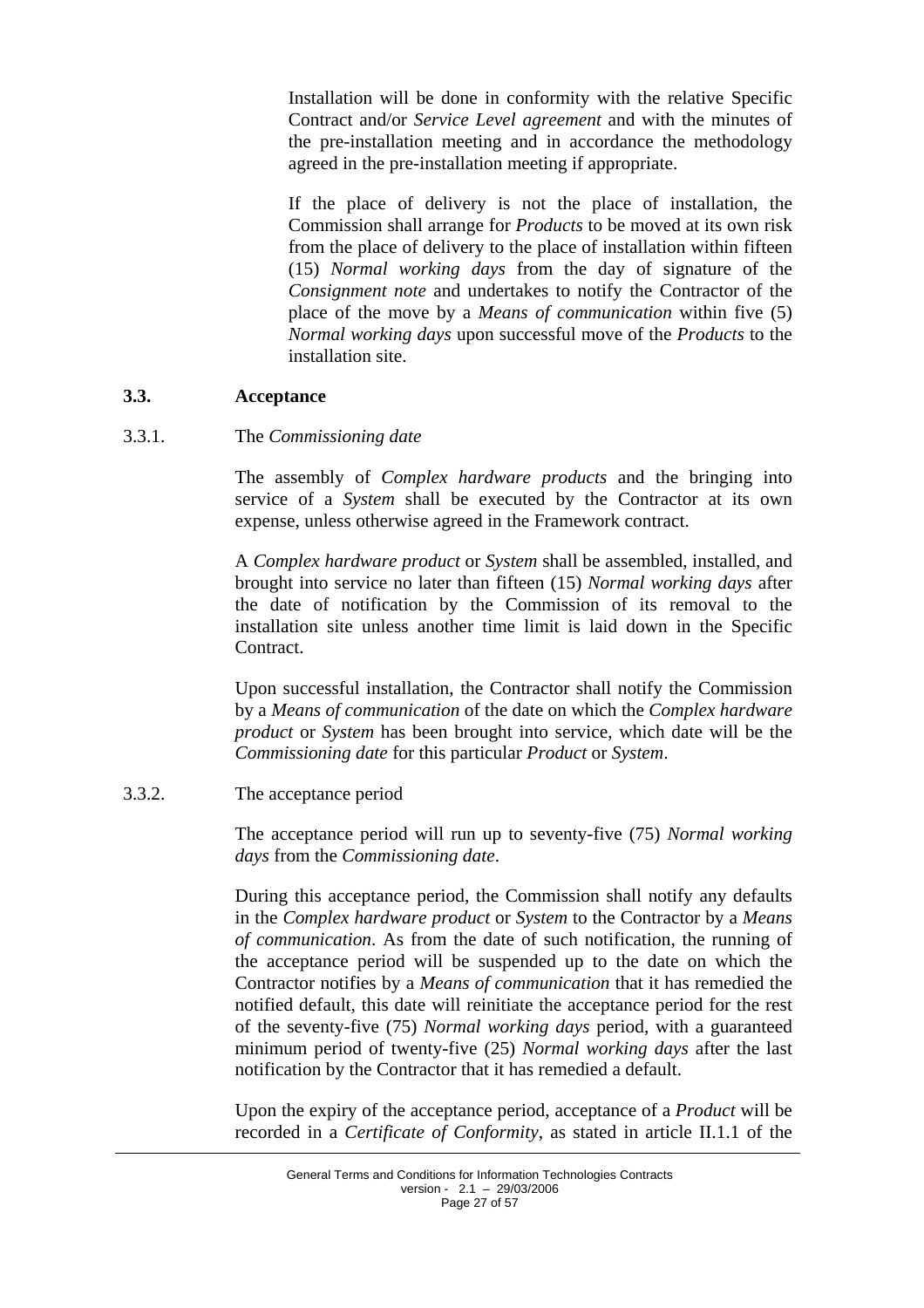General Conditions that shall indicate inter alia the detailed nature of the accepted *Complex hardware products* and the reference number of this Framework contract and of the Specific Contract concerned.

If no *Certificate of Conformity* has been issued at the end of the acceptance period and if no notification of faulty operation is pending, the Commission is considered as having accepted the *Complex hardware product.* 

#### 3.3.3. Termination

If, due to faulty operation by the Contractor, acceptance cannot be completed within a maximal time limit of hundred and fifty (150) calendar days from the *Commissioning date*, unless a different time limit has been specified by Specific Contract, the Commission shall be entitled to terminate the Specific Contract after giving the Contractor a thirty (30) calendar days' notice by a *Means of communication* to meet its obligations. This provision is without prejudice to the Commission's other rights under Article II.12.4 of the General Conditions.

#### <span id="page-27-0"></span>**3.4. Guarantee specifications for** *Complex hardware products*

The Contractor shall guarantee all goods delivered in conformity with article II.1.2 of the General Conditions. During the two years guarantee period stated in article II.1.2 of the General Conditions the Contractor shall provide maintenance at its own and sole expenses.

The guarantee period shall be automatically extended by the total duration of stoppages attributable to the Contractor during that period, as recorded under the maintenance procedures. For this purpose only stoppages lasting eight (8) consecutive *Normal working hours* or more shall be counted. One day's extension therefore corresponds to a stoppage of eight (8) consecutive *Normal working hours*, which may be interrupted by a period of hours not defined as *Normal working hours.*

If failures during the guarantee period are such as to make a *Product* unusable for an uninterrupted period of more than one (1) calendar week, the Commission shall be entitled to have the *Complex hardware product* immediately replaced free of charge by the Contractor.

If the aggregate unavailability of a *Product* during *Normal working hours* exceeds forty-eight (48) hours, the Commission is entitled to terminate the part of the Specific Contract relating to that *Product*.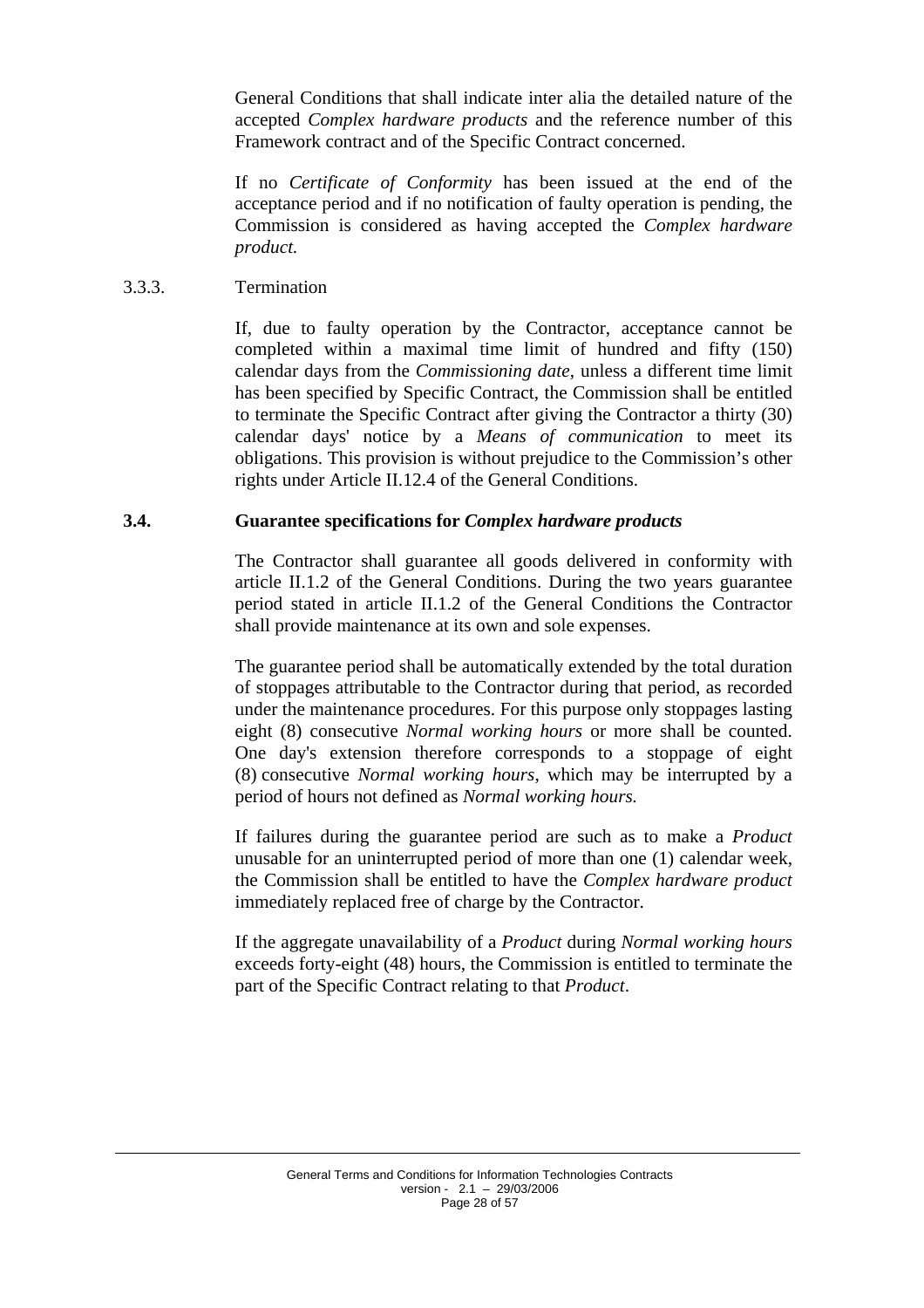#### <span id="page-28-0"></span>**3.5. Leasing and Rental formula**

3.5.1. Determination of the periodic rental/leasing to be paid n times at the beginning of each period for an investment of PV with no residual value FV at the end of the n periods.

$$
PMT = PV \frac{i}{(1 - \frac{1}{(1 + i)^n})} \frac{1}{1 + i}
$$

3.5.2. Determination of the periodic rental/leasing to be paid n times at the beginning of each period for an investment of PV with a residual value FV at the end of the n periods.

$$
PMT = (PV - FV) \frac{i}{(1 - \frac{1}{(1 + i)^n})} \frac{1}{1 + i} + FV \frac{i}{1 + i}
$$

3.5.3. Determination of the periodic rental to be paid n times at the end of each period for an investment of PV with no residual value FV at the end of the n periods.

$$
PMT = PV \frac{i}{\left(1 - \frac{1}{\left(1 + i\right)^n}\right)}
$$

3.5.4. Determination of the periodic rental to be paid n times at the end of each period for an investment of PV with a residual value FV at the end of the n periods.

$$
PMT = (PV - FV) \frac{i}{\left(1 - \frac{1}{\left(1 + i\right)^n}\right)} + FV.i
$$

| <b>Abbreviation</b> | <b>Description</b>                                                    |
|---------------------|-----------------------------------------------------------------------|
| <b>PMT</b>          | Periodic payment                                                      |
| Ni                  | Nominal annual interest rate at order time                            |
| Mi                  | Margin on annual basis as defined in the Framework<br>contract        |
| $\mathbf{i}$        | Interest rate per period as defined in the Framework<br>contract      |
| <b>NY</b>           | Number of payments per year                                           |
| N                   | Total number of payments                                              |
| PV                  | Investment amount $=$ Present Value                                   |
| <b>FV</b>           | Residual Value = Future Value as defined in the<br>Framework contract |
| $P-P^3$             | Percentages as defined in the Framework contract                      |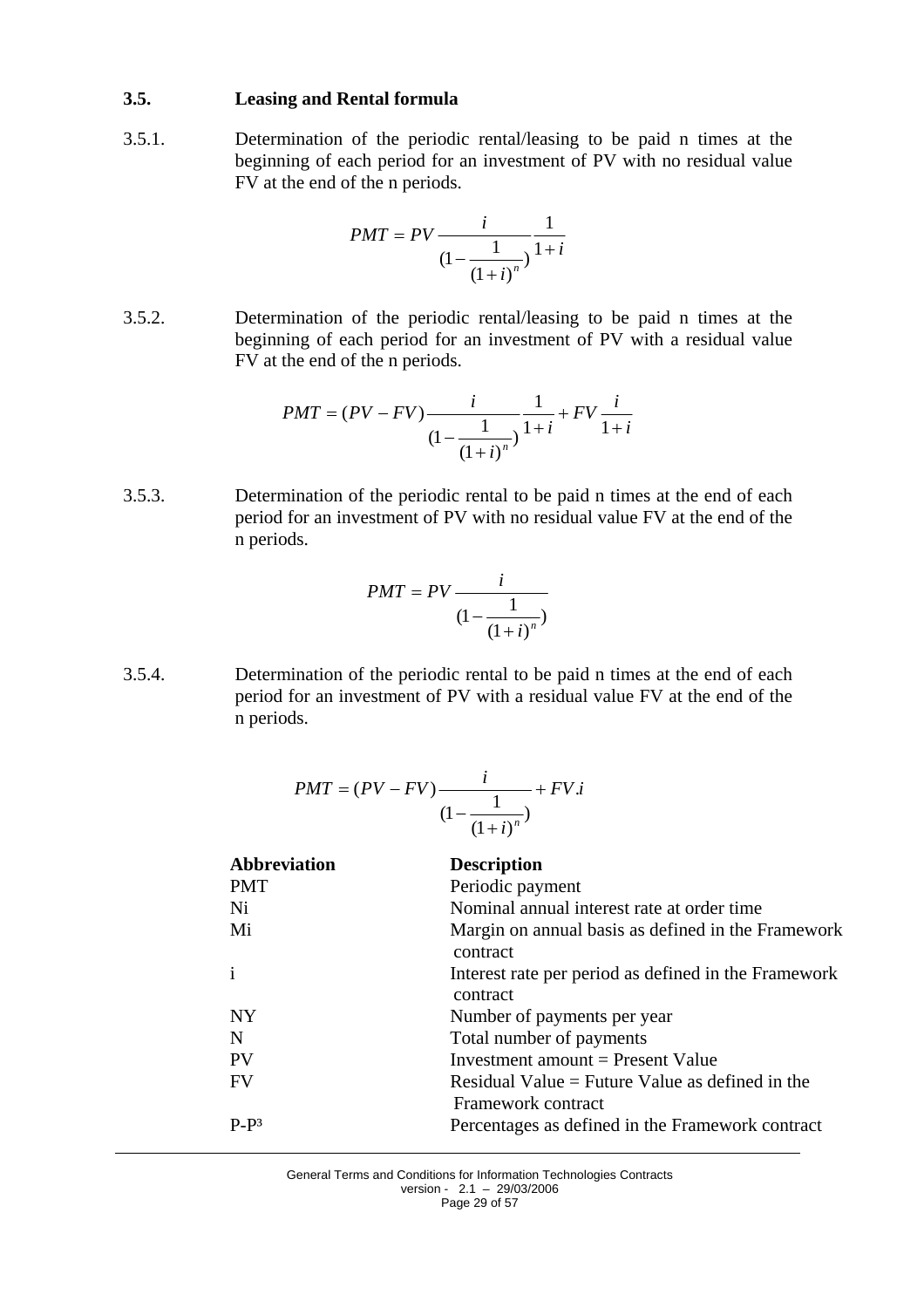3.5.5. Determination of the interest rate applicable for a term smaller than one year. For the calculation of the periodic interest rate applicable for a term smaller than one year, the formula is as follows:

$$
1 + Ni = (1 + i)^{NT} \text{ or } i = (1 + Ni)^{\frac{1}{NY}} - 1
$$

3.5.6. Determination of the residual value. The residual value to be used for the sole purpose of computing a rental is given for the different horizons:

| <b>Rental horizons</b> | <b>Residual value</b> |
|------------------------|-----------------------|
| 4 years                | P % of PV             |
| 3 years                | $P1$ % of PV          |
| 2 years                | $P^2$ % of PV         |
| vear                   | $P^3$ % of PV         |

### <span id="page-29-0"></span>**3.6. Termination of the Contract for rental and leasing of** *Complex Hardware products*

If one of the Parties terminate the Framework contract or Specific Contract on its own volition, the other party shall be compensated in accordance with the relative formula stated in 3.5 above.

### <span id="page-29-1"></span>**3.7. Withdrawal of rented or leased** *Complex hardware product*

Upon termination of a rental or leasing Specific Contract or Framework contract, the *Product* will be withdrawn by the Contractor at its own expense.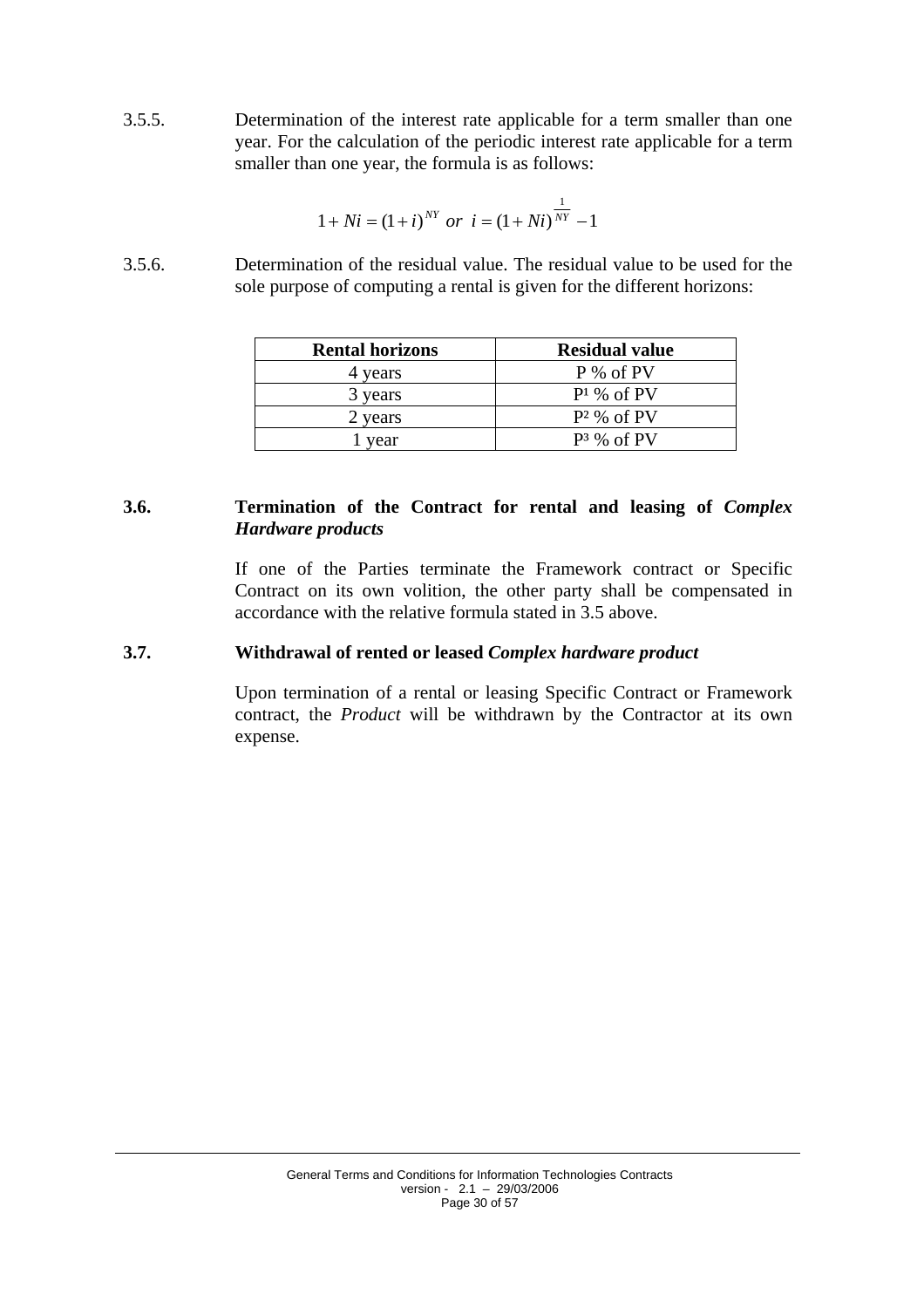## <span id="page-30-0"></span>**4. SPECIFIC PROVISIONS RELATING TO THE PURCHASE, RENTAL AND LEASING OF OTHER THAN COMPLEX HARDWARE PRODUCTS**

#### <span id="page-30-1"></span>**4.1. Configuration and delivery**

4.1.1. Configuration

In respect of each order:

- (1) the other than *Complex hardware products* shall be specified in the Specific Contract and its Annexes;
- (2) installation of other than *Complex hardware products*, including *Software*, shall be carried out in accordance with the specifications annexed to the Specific Contract or the relevant *Service level agreement*.

#### 4.1.2. Delivery

The *Delivery date* shall be set at maximum thirty (30) calendar days from the date of signature of the Specific Contract, unless a different term has been specified in the Special Conditions of the Framework contract or in the Specific Contract.

If the *Delivery date* is overrun by more than twenty-one (21) calendar days, the Commission shall be entitled to terminate the Specific Contract in question.

A failure regarding the *Delivery date* is considered as damage to the Commission as defined in Article II.4 of the General Conditions.

The place of delivery shall be specified in each Specific Contract. There may be more than one place of delivery in a Specific Contract*.*

At the time of delivery, the incoming *Products* may be subject to quantitative and qualitative checks by the Commission within five (5) working days. The receipt of each delivery of *Products* shall be then recorded in a *Consignment note* signed by the Commission. Such *Consignment note* will be established as stated in article II.1.1. of the general Conditions.

If no *Certificate of Conformity* has been issued at the end of the one moth acceptance period stated in Article II.1.1 and if no notification of faulty operation is pending, the Commission is considered as having accepted the other than *Complex hardware product.*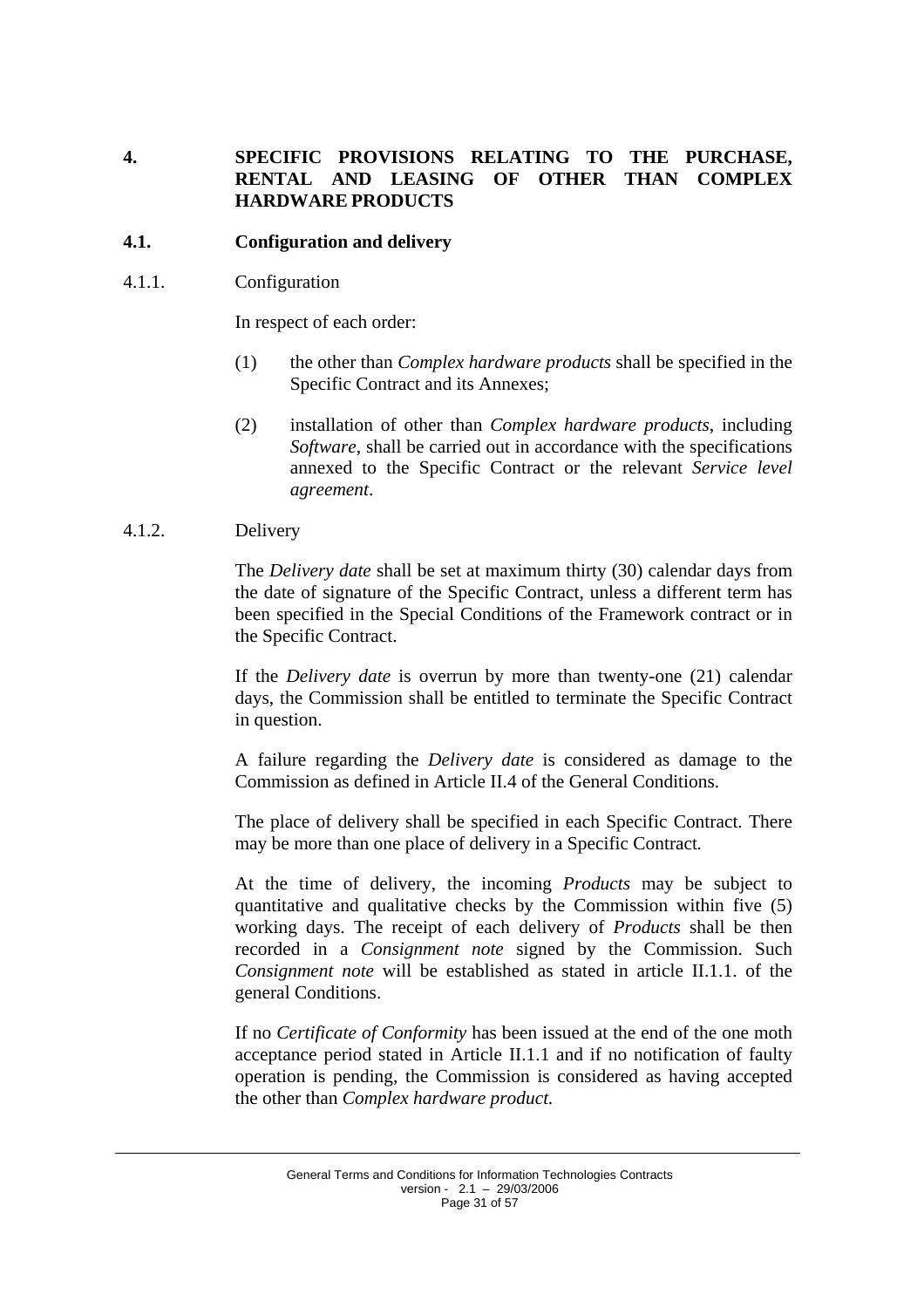Unless expressly requested by the Commission, partial delivery of an item of a Specific Contract is not allowed.

#### <span id="page-31-0"></span>**4.2. Guarantee specifications for other than** *Complex hardware products*

The Contractor shall guarantee all goods delivered in accordance with Article II.1.2 of the General Conditions.

When, under the terms of a Specific Contract, other than *Complex hardware products* are delivered on several dates, the guarantee period shall for all the components of the other than *Complex hardware products* expire with the end of the guarantee period of the final component of the other than *Complex hardware product* delivered in accordance with the Specific Contract.

During the two year guarantee period stated in Article II.1.2 of the General Conditions, the Contractor shall provide maintenance at its own and sole expense.

#### <span id="page-31-1"></span>**4.3. Leasing and Rental formula**

See 3.5 above

#### <span id="page-31-2"></span>**4.4. Termination of the Contract for rental and leasing of other than**  *Complex hardware products.*

If one of the Parties terminates the Framework contract or Specific Contract on its own volition, the other *Party* will be compensated in accordance with the formula stated in the Framework contract.

### <span id="page-31-3"></span>**4.5. Withdrawal of rented or leased other than** *Complex hardware product*

Upon termination of a rental or leasing Specific Contract or Framework contract, the *Products* will be withdrawn by the Contractor at its own expenses.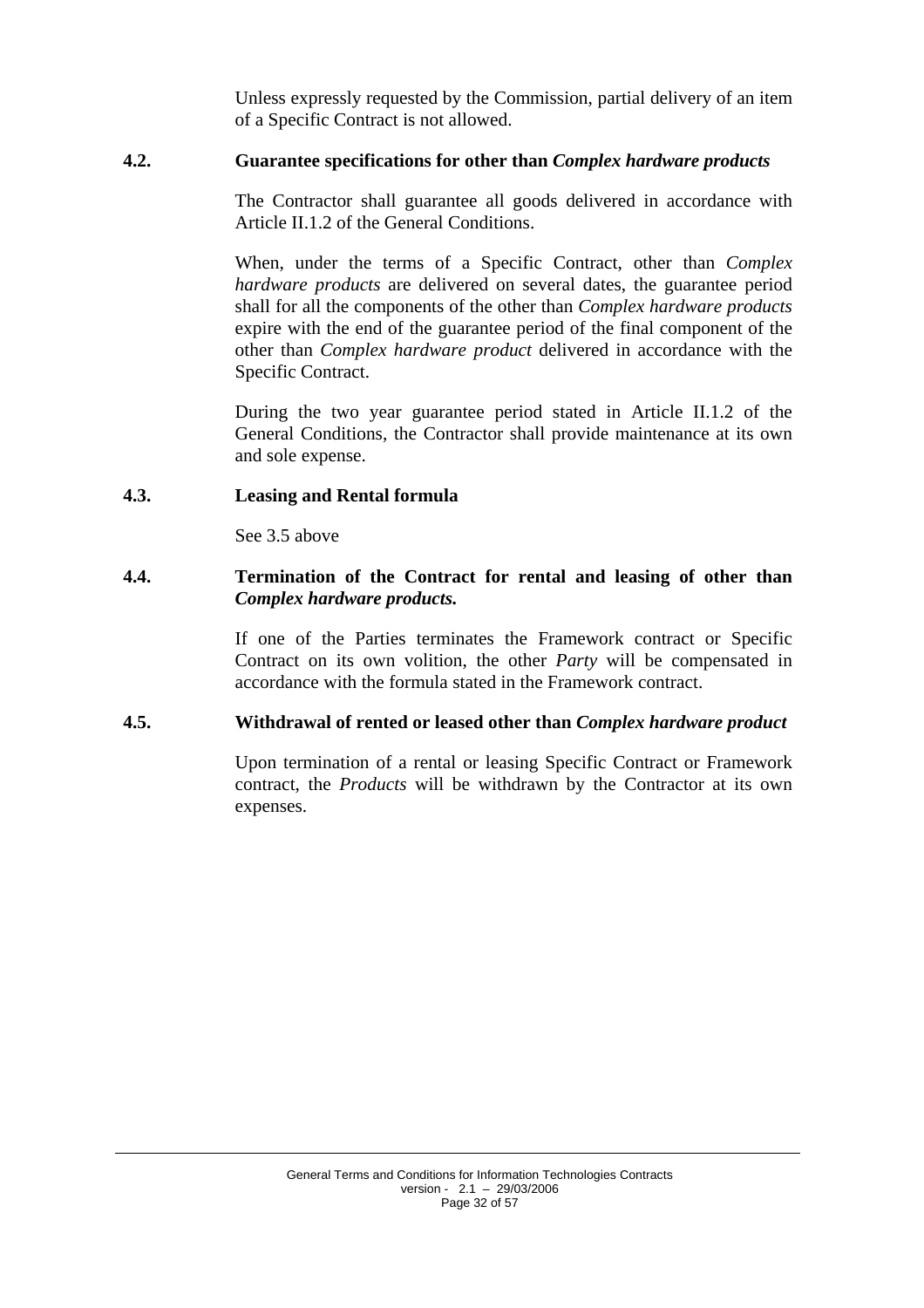## <span id="page-32-1"></span><span id="page-32-0"></span>**5. SPECIFIC PROVISIONS RELATING TO LICENSED SOFTWARE**

#### **5.1. Delivery - installation -** *Documentation*

5.1.1. The *Delivery date* of the *Software* shall be set at maximum ten (10) working days from the date of signature of the Specific Contract, unless a different term has been specified in the Framework contract or Specific Contract.

> A failure concerning the *Delivery date* is considered as a damage to the Commission, as defined in Article II.4 of the Framework contract. The Commission may decide to claim the payment of damages, under the provision stated in the Framework contract.

- 5.1.2. The Commission shall be permitted to request additional assistance from the Contractor to install the *Software* on the adequate hardware equipment and for training of its personnel at the time of production start-up. Those additional expenses shall be charged to the Commission at the prices mentioned in the Framework contract.
- 5.1.3. The Commission and the Contractor shall each designate in due time one person each in charge of decisions regarding the delivery and installation of the *Software*.
- 5.1.4. The manner in which the *Software* shall be delivered shall be agreed upon in the Framework contract or Specific Contract.

When it is agreed that the *Software* shall be delivered as material support, the *Software* shall be delivered on a machine-readable medium (diskette or other) reproducing the original *Software* kept in the Contractor's or the Commission's archives. It shall be sent with one copy of the *Documentation* per licensed copy unless agreed otherwise between the Parties. Any additional copy of the *Documentation* shall be invoiced to the Commission at the price shown in the Framework contract.

When it is agreed that the *Software* may be downloaded by the Commission, then the Specific Contract shall precisely indicate the location of the download area (such as from an area on the Contractor's website, from an FTP site, etc.) and provide the Commission, by a *Means of communication*, with the accurate and complete instructions, including access codes, enabling it to perform such downloads.

5.1.5. Delivery of the *Software* shall be recorded in a *Consignment note*, presented by the Contractor for signature by the Commission. In the event that the *Software* is downloaded, the Commission will issue the *Consignment note* based on the communication of the Contractor with the downloading instructions.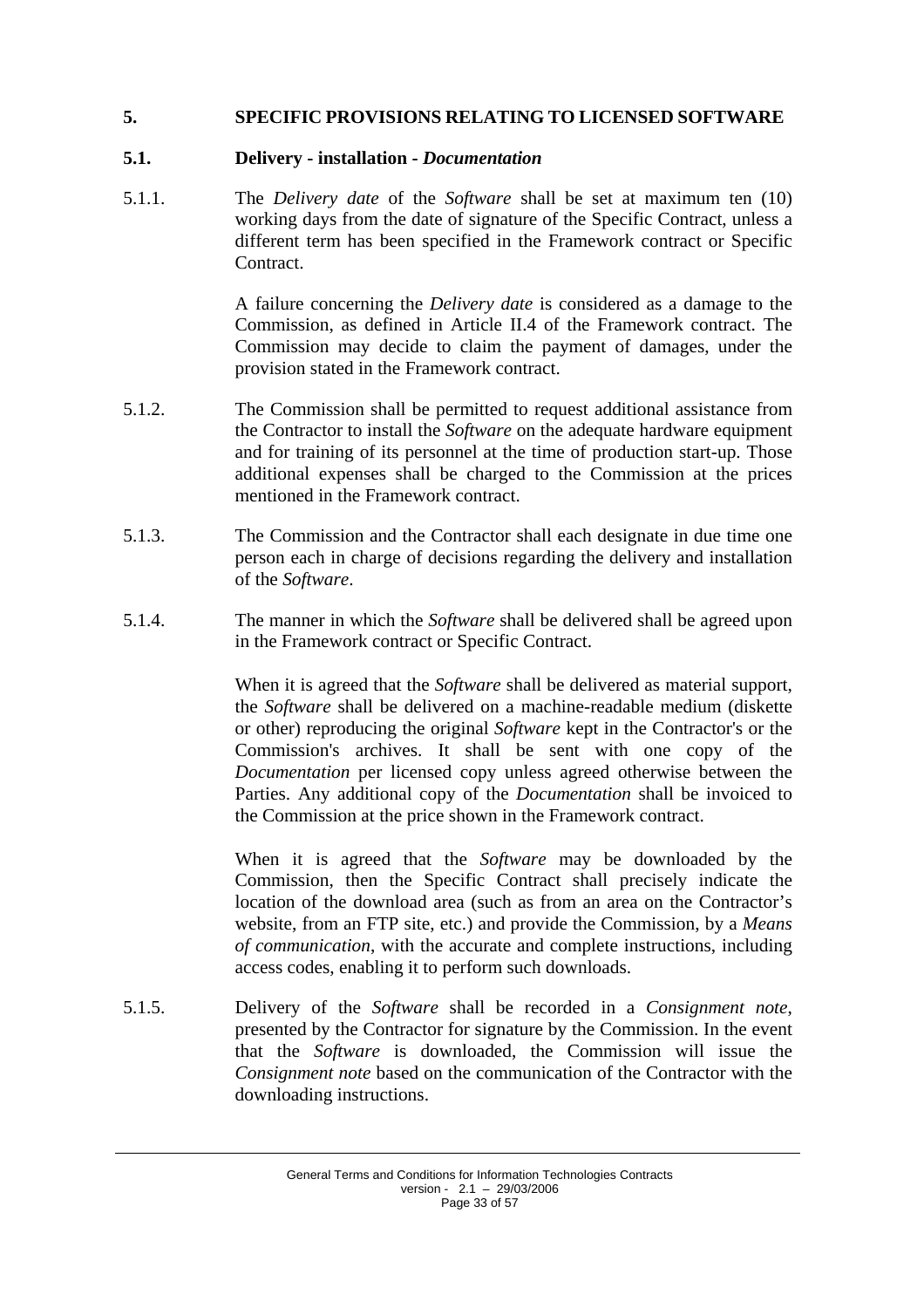- 5.1.6. If no *Certificate of Conformity* has been issued at the end of the one month acceptance period stated in Article II.1.1 and, if no notification of faulty operation is pending, the Commission is considered as having accepted the *Software.*
- 5.1.7. The Contractor authorises the Commission to reproduce the *Documentation* for any *Internal use* provided that any copyright indication in the *Documentation* is also reproduced.

## <span id="page-33-0"></span>**5.2. Trial - acceptance**

- 5.2.1. Upon request of the Commission the Contractor shall grant for each new licensed *Software* or each *New version* of the *Software* a one (1)-month trial period during which the *Software* shall be available for nonproductive use. Longer test periods and their conditions may be convened in the Framework contract or by Specific Contract.
- 5.2.2. The trial period shall begin on the day of the installation of the *Software* by the Contractor on the appropriate hardware equipment, or if the Commission does not require installation of the *Software* by the Contractor, fifteen (15) calendar days after signature of the *Consignment note.*
- 5.2.3. At the end of the trial period, acceptance of the *Software* shall only result from the signature, by both Parties, of the *Certificate of Conformity* as stated in Article II.1.1 of the General Conditions. If no *Certificate of Conformity* has been issued at the end of the trial period and, if no notification of faulty operation is pending, the Commission is considered as having accepted the *Software.*
- 5.2.4. At any moment during the trial period, the Commission may terminate the testing licence upon notification by a *Means of communication* with immediate effect if the *Software* does not perform and conform to its description, its specifications or its *Documentation*. Additional acquisitions of *Software* already tested by the Commission shall be accepted by signature of the *Consignment note*.

### <span id="page-33-1"></span>**5.3. Guarantee specifications for** *Software*

- 5.3.1. The Contractor shall guarantee all goods delivered in conformity with Article II.1.2 of the General Conditions.
- 5.3.2. The Contractor warrants that:
	- (1) the *Software* is in conformity with the *Documentation* supplied;
	- (2) the *Software* is capable of performing the functions described in the aforementioned *Documentation* and conform to the specifications described in the Framework contract or Specific Contract under consideration.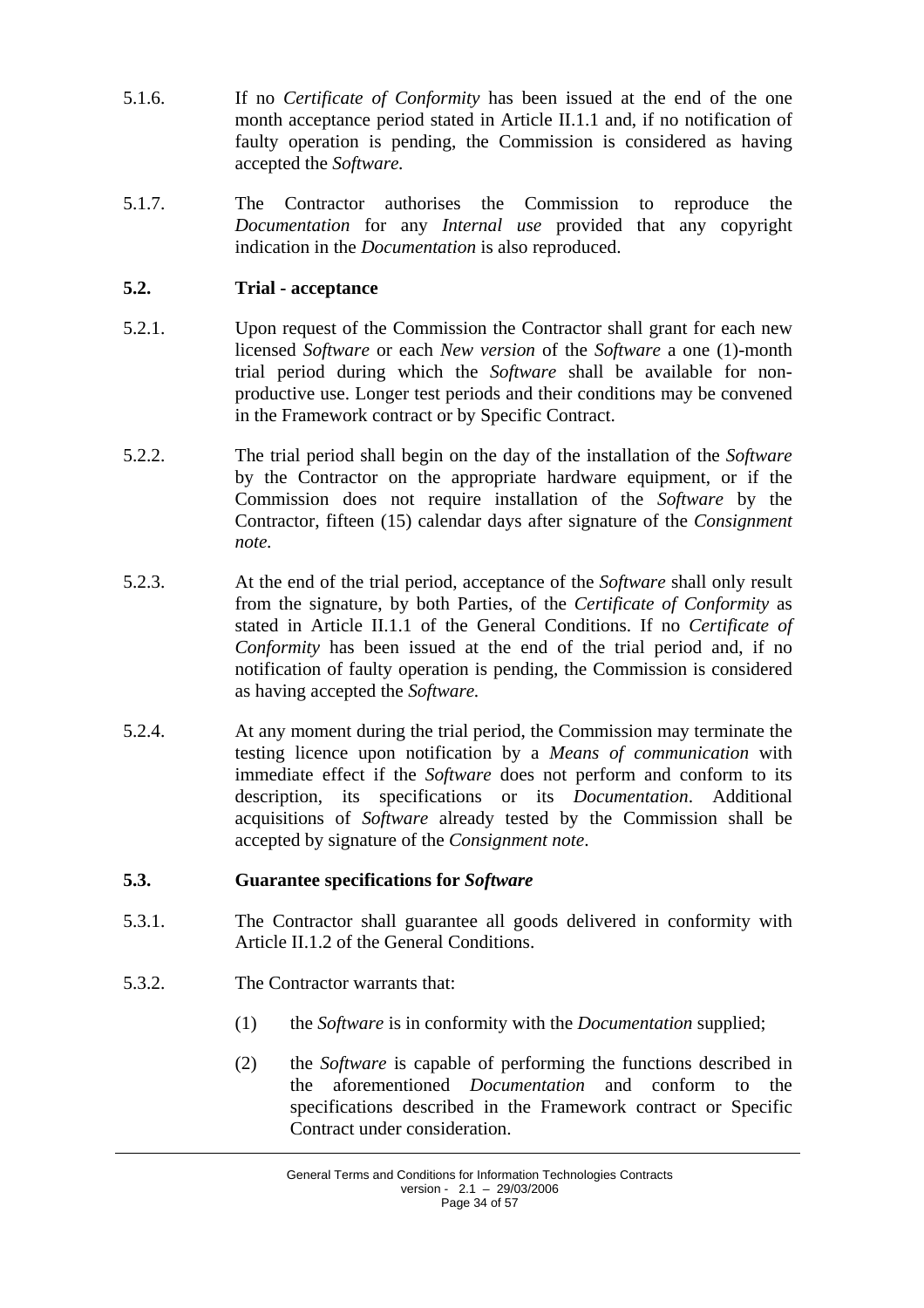- 5.3.3. The Contractor does not warrant that the *Software* will enable the Commission to achieve its target aims, productivity levels or time savings.
- 5.3.4. Guarantee period

During the two-year guarantee period stated in Article II.1.2 of the General Conditions, the Contractor shall provide maintenance at its own and sole expense.

- <span id="page-34-0"></span>**5.4. Use**
- 5.4.1. The Contractor hereby grants, and the Commission accepts, a nonexclusive licence to use the *Software*, under the conditions set hereunder.
- 5.4.2. The Commission may use the *Software* for its *Internal use*.
- 5.4.3. The Commission may acquire "floating licences" for use by external, service-providing companies working under contract on projects for the Commission. At the end of the project, the Commission shall reclaim these licences and may either add them to the existing licence scheme or reallocate them to another company.
- 5.4.4. The Commission undertakes not to reproduce the *Software* in part or in whole, except for the purposes of back-ups and archives, and after taking all the necessary precautions. Such copies shall remain the Contractor*'s* property.
- 5.4.5. The Parties may by Framework contract agree that the licence be an exclusive licence for the Commission to use the *Software*.
- 5.4.6. For the purpose of this Article III. 5.4., the *Software* shall be read as including its *Documentation.*

### <span id="page-34-1"></span>**5.5.** *Compatibility*

The Contractor guarantees to the Commission that at the date of signature of each Specific Contract the *Software* is compatible with all hardware or software described in the Specific Contract under consideration.

- <span id="page-34-2"></span>**5.6.** *Intellectual property rights* **concerning** *Software —* **confidentiality**
- 5.6.1. The *Intellectual property rights* attached to the *Software* and its *Documentation* shall remain the Contractor's exclusive property.
- 5.6.2. The Commission undertakes:
	- (1) to take all measures necessary vis-à-vis its end user personnel and persons having access to the *Software* and its *Documentation*, to ensure that the confidentiality of the *Software* is observed;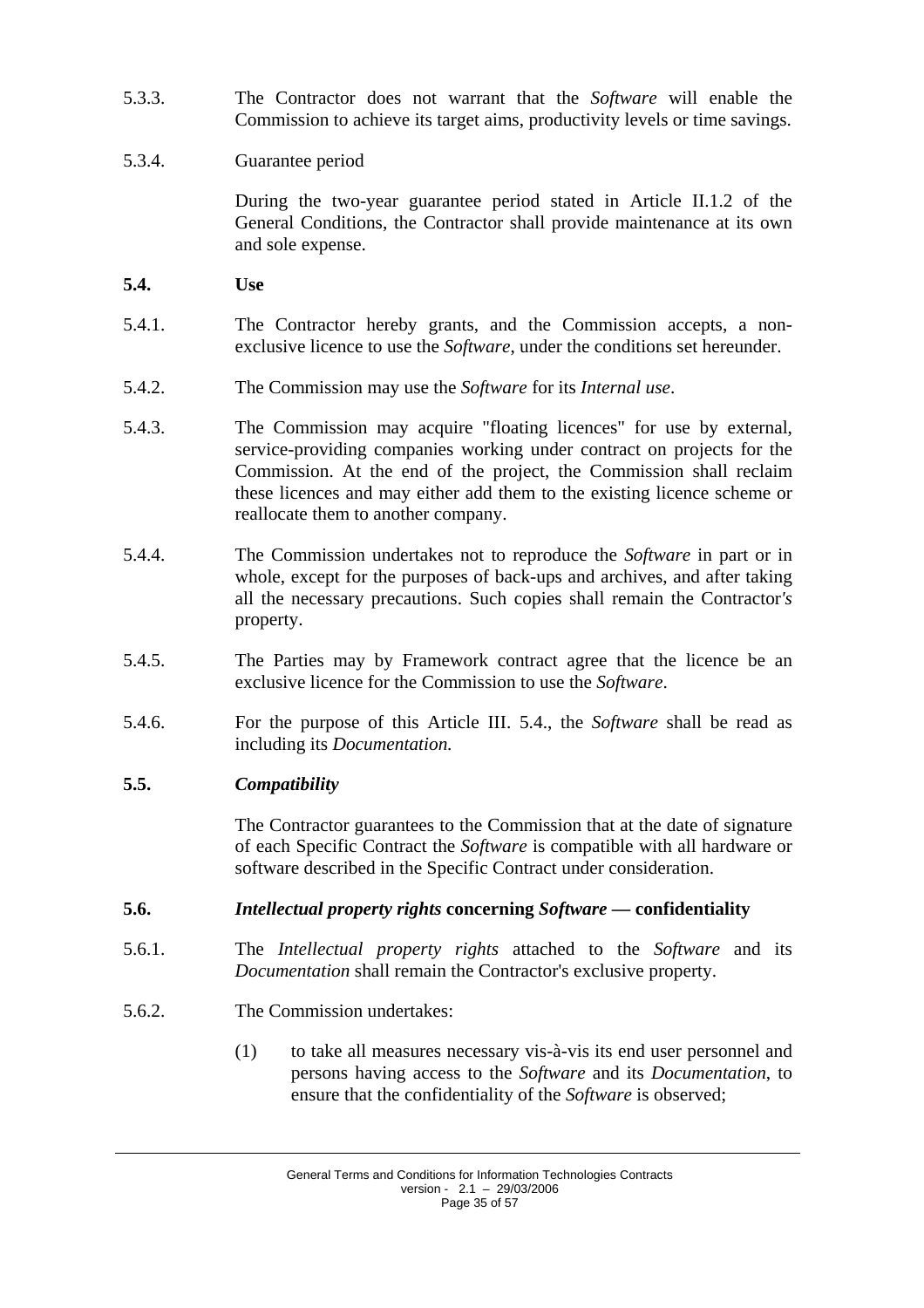- (2) not to pledge, assign, sub-license, transfer or lend, for payment or otherwise, the *Software* and its *Documentation* except in the manner set out under Article III.5.4;
- (3) to inform the Contractor immediately in the event of seizure, to protest against it and to take all necessary steps in order to safeguard the integrity of the Contractor*'s Intellectual property rights*.
- 5.6.3. In the event of unauthorised disclosure of confidential information by either party, the other party shall address it a warning by a *Means of Registered communication*, requesting the first party to confirm that it will no longer disclose the said information. If no satisfactory response is obtained within the requested time limit, the other party is entitled to terminate this Framework contract. The parties recognise that damages may not constitute sufficient compensation for the other party, who may require reparation by injunction or other relief judged appropriate or necessary by the appropriate court of law.

### <span id="page-35-0"></span>**5.7.** *Escrow rider*

- 5.7.1. Except as set forth in Article III.5.7.4., the Commission and the Contractor shall appoint by mutual agreement an *Escrow agent* who will provide appropriate safekeeping facilities for the *Product* and its *Documentation*. The *Escrow rider* shall be concluded between the Contractor, the *Escrow agent* and the Commission. The *Escrow rider* shall provide that the Contractor must deposit with the *Escrow agent* a copy of all necessary *Software* and *Documentation*, source code and that the Commission shall have access to this copy as provided under Article III.5.7.2.
- 5.7.2. The *Escrow rider* shall provide that if the Contractor discontinues the maintenance of the *Product*, the Commission may instruct the *Escrow agent* to deliver a copy of the actual source code for the *Product*s involved, including associated control statements required for operation, maintenance and use of the source code, each in programmer-readable form (collectively: "the Source code"), along with any associated *Documentation* including updates, to the relevant installation site. If the Commission receives the Source code in the manner provided hereunder, no additional fees shall be charged. Title to the Source code shall remain with the Contractor.
- 5.7.3. The Commission shall have the right at any time to contact the *Escrow agent* for the purpose of confirming the existence of the Source code and associated *Documentation* including updates thereto and for verification of the instructions to the *Escrow agent* to release the Source code under the circumstances specified under this Article.
- 5.7.4. The Contractor may propose to apply or to enter into a two-party escrow agreement with a third party escrow. In this case, the Contractor shall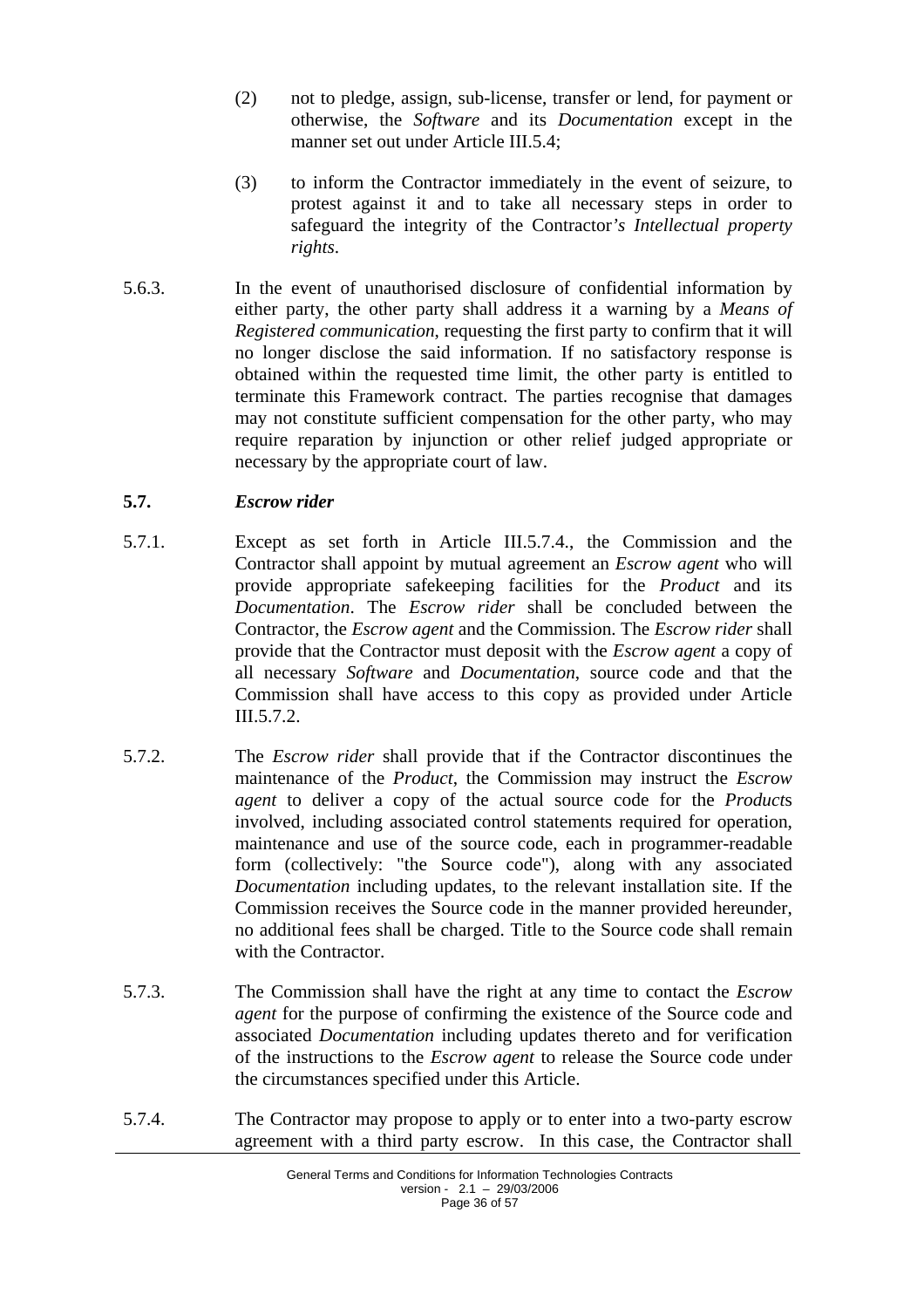provide, prior to applying or entering into such agreement, a copy of the proposed agreement to the Commission without charge and all fees in relation to it will be afforded by the Contractor. Should the Contractor fail to provide this copy, the Commission shall be entitled to claim execution of Article III.5.7.1.

- 5.7.5. When the Commission considers that the terms of the proposed escrow agreement offer sufficient guarantees to it, it will authorise the Contractor to apply or enter into such agreement with this third party escrow. If the Commission is not entirely satisfied, it may request additional guarantees before authorising the Contractor to enter into the agreement.
- 5.7.6. After having applied or entered into the authorised agreement, the Contractor shall notify the Commission in advance by a *Means of registered communication* and request its consent for the following:
	- the implementation of any change in the terms of this agreement,
	- its termination by the third party escrow,
	- its replacement by a new Contract,
	- a change in third party escrow, or any other change materially affecting the contractual guarantee offered to the Commission,

The Commission may offer its comments and may withhold its consent should it find that the change may result in the absence of the necessary guarantees of access to the Source code within the duration of the Framework contract.

- 5.7.7. In the event of the escrow agreement being terminated by the third party escrow, or its terms being changed such that the contractual guarantee is materially affected, the Contractor shall immediately notify the Commission of such fact by a *Means of registered communication*. The Contractor shall then seek a new escrow agreement meeting the requirements of this Article, subject to the Commission's consent prior to the signature of such agreement.
- 5.7.8. Should the Contractor fail to notify the Commission of any change in accordance with the present Article, the Commission shall be entitled to terminate the Framework contract at the Contractor's expense. The Commission shall also be entitled to seek damages and interest from the Contractor resulting from the Contractor's failure to fulfil its obligations under this Article.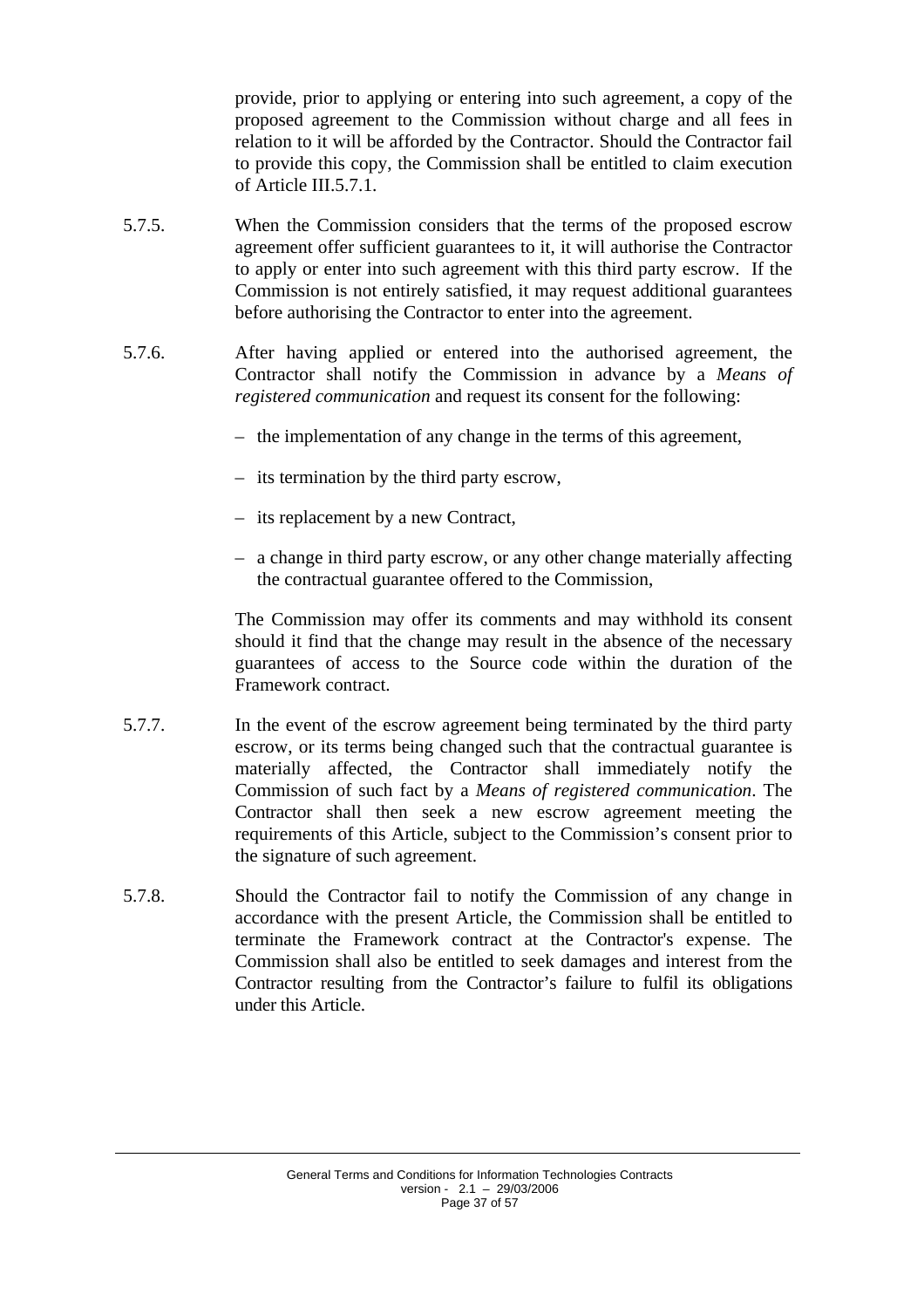## <span id="page-37-0"></span>**6. SPECIFIC PROVISIONS RELATING TO HARDWARE AND SOFTWARE MAINTENANCE**

#### <span id="page-37-1"></span>**6.1. Common provisions**

- 6.1.1. Contractual maintenance shall commence on the day after expiry of the guarantee period applying to the *Product*s delivered, unless another date is specified in the Framework contract or Specific Contract.
- 6.1.2. The Contractor shall at all times comply with the quality standards and the maintenance security rules contained in the Framework contract.
- 6.1.3. The maintenance shall be provided during *Normal working hours* on *Normal working days*. The Commission may require the Contractor to offer maintenance outside these times (*Extended working hours*), provided that there is an explicit provision in the Framework contract or Specific Contract stating the applicable rates in this case.
- 6.1.4. Maintenance is deemed to comprise all operations necessary to maintain a *Product* in perfect working order, or to restore a defective *Product* or one of its components to perfect working order, inclusive of the costs of travelling, parts and labour.
- 6.1.5. The provisions on *Informatics Services* consisting of maintenance apply to maintenance of both *Software* and *Hardware*, except where it is apparent from the provision that only one type of *Product* is concerned.

### <span id="page-37-2"></span>**6.2. One –shot repair of** *Hardware*

Where the Framework contract does not explicitly cover maintenance of *Hardware*, the Contractor agrees to perform one-shot repairs to *Hardware* at the Commission's request. In response to such a request, the Contractor shall prepare without delay an estimate of the price of the repair and a timetable for its execution. The estimate and the timetable shall be provided free of charge to the Commission, regardless of whether or not the repair is executed. If the Commission accepts the estimate and timetable, an order shall be signed between the Parties. The Contractor shall not start to repair until it has received the relevant order signed by the Commission. It is explicitly agreed that all other conditions of the Framework contract shall also apply to a one-shot repair.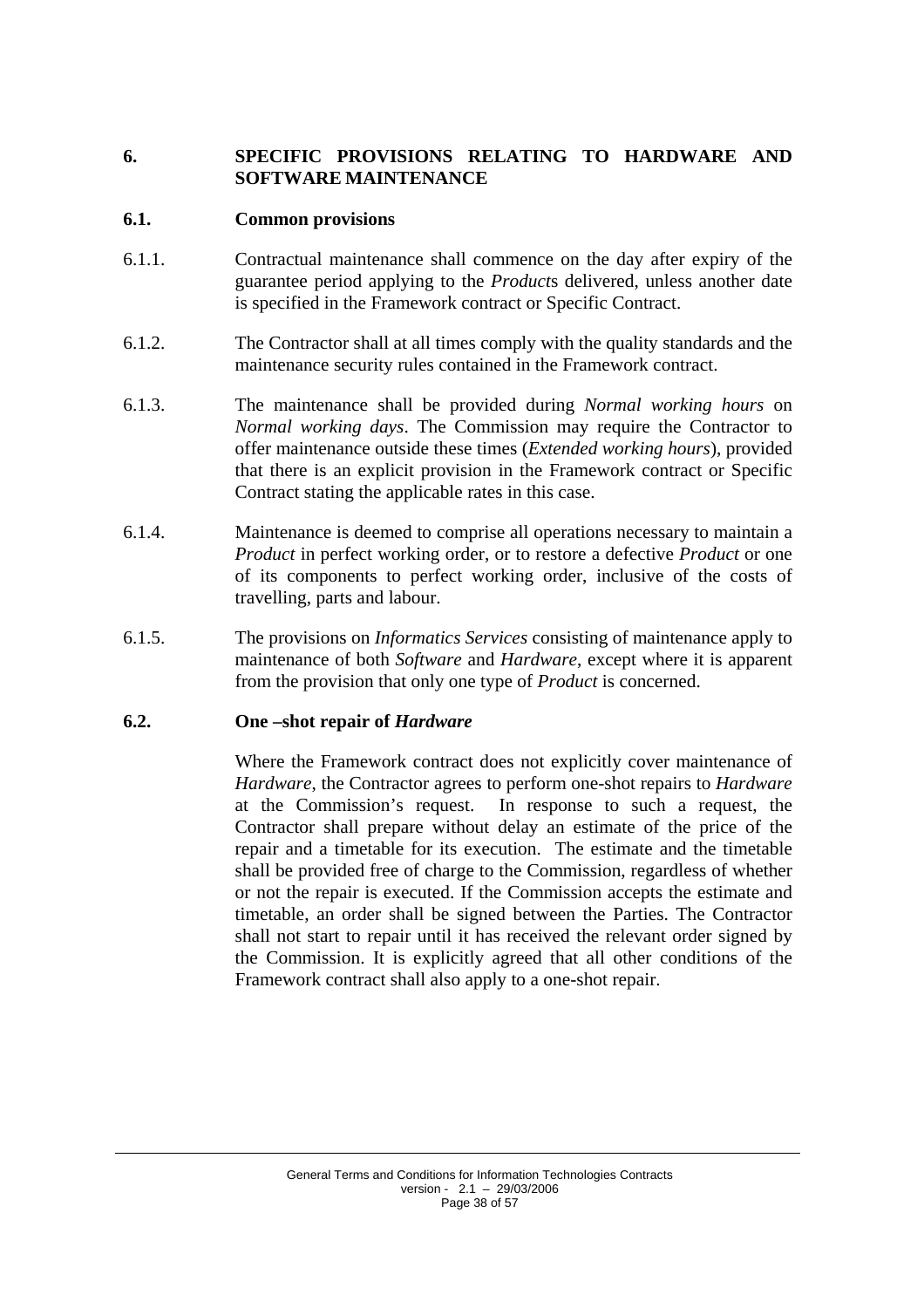### <span id="page-38-0"></span>**6.3. Maintenance**

### 6.3.1. Terms

The Contractor undertakes to maintain the *Product*s covered by this Framework contract in perfect working order.

In order to do this, the Contractor shall at all times have a stock of spare parts or shall obtain the necessary parts at its own and sole expense.

The Contractor shall provide maintenance service on site within four (4) hours at the Commission's request. This time limit is reduced to two (2) hours in the case of a blocked server. These time limits may be within either *Normal* or *Extended working hours*, depending on the choice made in accordance with Article III.6.1.3.

If the Contractor is of the opinion that a repair will not be possible within the maximum repair time from its arrival, it shall make a substitute *Product* available to the Commission for the duration of the repair.

Repairs, *Extension*s and modifications to the *System* shall be carried out only by the Contractor or the firms authorised by it.

Preventive maintenance operations shall be scheduled periodically, by agreement between the Commission and the Contractor.

The Contractor shall carry out corrective maintenance involving debugging, repair or replacement of faulty *Product*s at the Commission's request. The Contractor undertakes, during these operations, to comply with the Commission's current central service desk action procedure when the failure occurs, as is described in Annex I.

The Contractor will formally close each maintenance operation. At the same time it will supply the information needed to measure the quality of the service and the *Product*s against the standards laid down in the Framework contract. Where computer security has been affected it will submit a report.

The Contractor shall compile a monthly management report giving the following particulars of corrective maintenance carried out, without prejudice to the relative *Service Level Agreement*:

- (1) a list of outstanding problems, with the cause and the expected date of resolution;
- (2) an analysis of problems encountered by type of failure and *Product*;
- (3) various statistics as requested by the Commission to enable it to produce an internal audit report.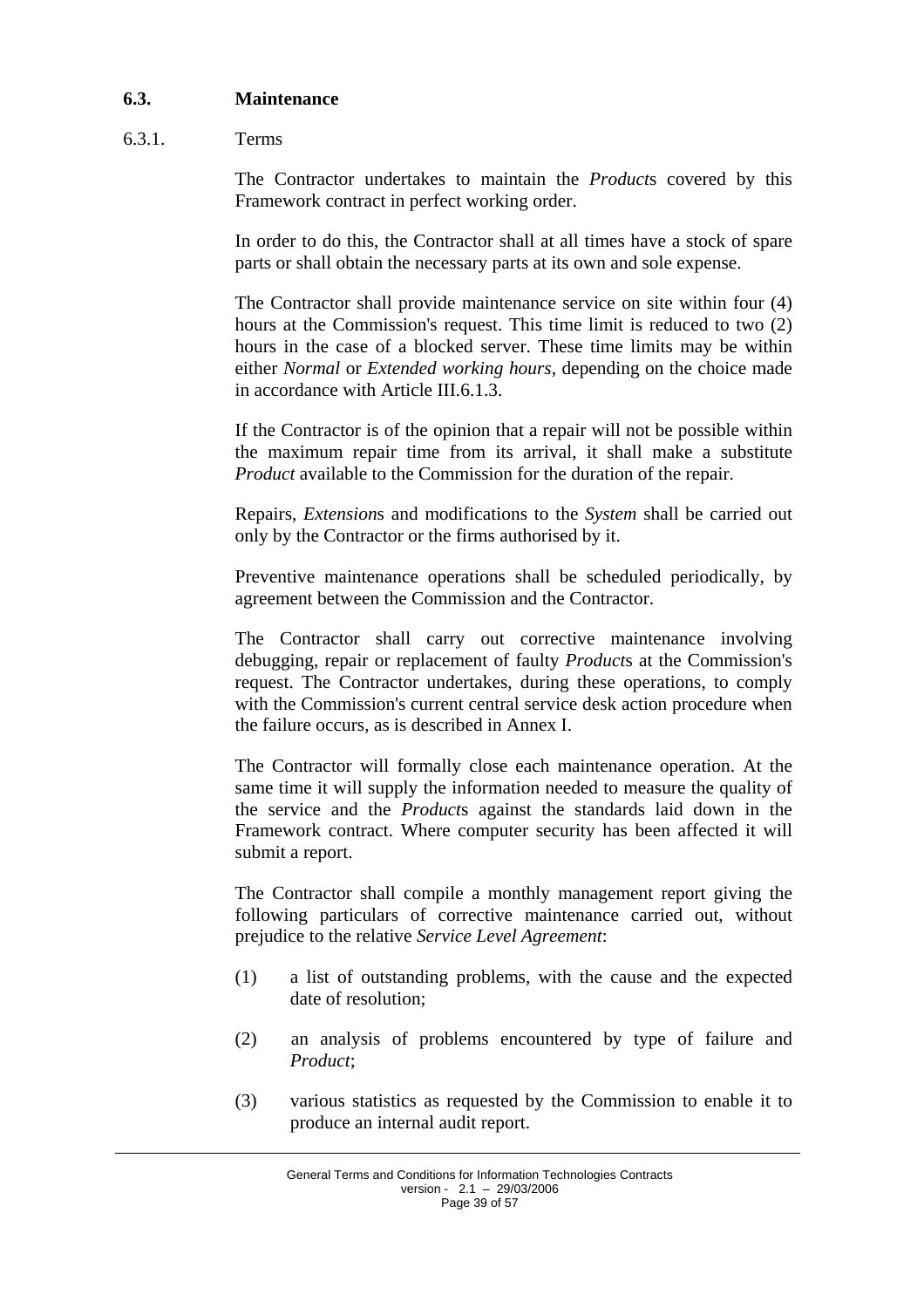### 6.3.2. *Hardware*

On the part of the Commission, hardware maintenance shall involve the obligation to use the *Products* as specified in the *Documentation* and the installation requirements, and not to alter or repair them itself*.* 

On the part of the Contractor, without prejudice to the relative *Service level agreement*, corrective hardware maintenance shall involve:

- (1) diagnosing the cause of failures affecting *Products* or *Systems*, whether they are due to its *Products* or not;
- (2) correcting faults as rapidly as possible;
- (3) replacing components, printed circuits and electronic units that prove defective in the course of normal use, and effecting any alterations deemed necessary by it to improve operation of the *Systems*;
- (4) acting as the link with its own central maintenance departments;
- (5) reprogramming or replacing *Software* in the event of error;
- (6) providing "hot–line" support to resolve urgent problems and *System* failures;
- (7) providing drivers for correct function of *Hardware products*.

Maintenance shall not include the complete repair of all or part of any *Hardware products* that are no longer functional as a result of everyday wear and tear. If the Commission decides not to carry out the restoration proposed by the Contractor, the *Hardware products* in question will be withdrawn from the Framework contract.

#### 6.3.3. *Software*

On the part of the Commission, without prejudice to the relative *Service level agreement*, *Software* maintenance shall involve:

- (1) preparing and sending the Contractor all documents and additional information at its disposal which the Contractor might reasonably request in order to detect and correct errors;
- (2) testing and accepting, when it is reasonable to do so, *New versions* or *New release*s of *Software*, as proposed by the Contractor. One year after the date of such an acceptance, the Contractor is no longer required to provide maintenance for previous versions or releases of *Software* and any dependent *Products*;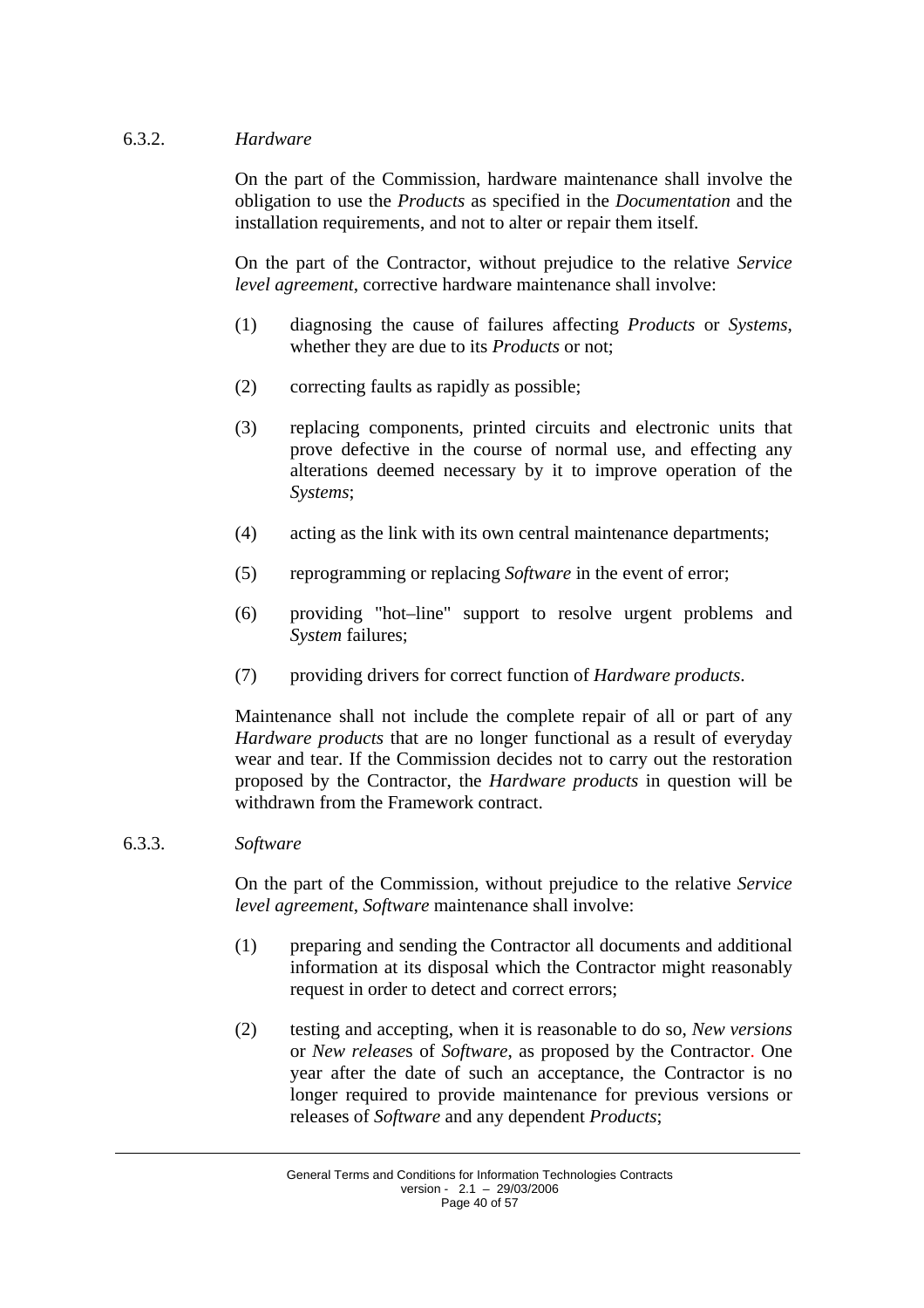(3) installing any preventive corrections provided by the Contractor as long as it is agreed that such corrections are necessary.

On the part of the Contractor, without prejudice to the relative *Service level agreement Software* maintenance shall involve:

- (1) diagnosing errors or faults encountered by the Contractor or the Commission in the content of the *Software* and making any necessary corrections; the Contractor shall effect corrections only if the error can be reproduced or if the Commission provides the Contractor with sufficient information from which the error can be diagnosed;
- (2) providing the Commission with successive *Software* versions and releases and the relevant reference *Documentation*; installing *New releases and New versions* free of charge on the existing hardware at the Commission*'s* request; where necessary, adapting *Products* and/or information *Systems* that were using the previous version of the *Software*, free of charge;
- (3) effecting all the *Software* corrections (including patches) needed to ensure that the *Systems* operate as specified in the *Documentation* within thirty (30) *Normal working days* of receipt of a notification by a *Means of communication* from the Commission giving details of a problem;
- (4) rewriting the *Software* where necessary so as to correct all known problems or faults diagnosed by the Contractor;
- (5) providing telephone support for the Commission during *Normal working hours* to advise it on the use of *Software*;
- (6) providing "hot–line" support to resolve urgent problems and *System* failures.
- 6.3.4. The Contractor undertakes to provide the Commission, upon request, with any remote maintenance service, which it operates or intends to set up. The remote maintenance service must comply with the rules set out in the Framework contract. All terminal connection, utilisation and communication charges shall be borne by the Contractor.
- 6.3.5. Responsibility for diagnosis

The Contractor has sole responsibility for diagnosing and determining the origin of failures affecting all or part of the *System* or *Products*. As part of this obligation, the Contractor shall, in the event of a diagnosis error, reimburse any costs incurred by the Commission as a result of needless corrective action carried out by another supplier.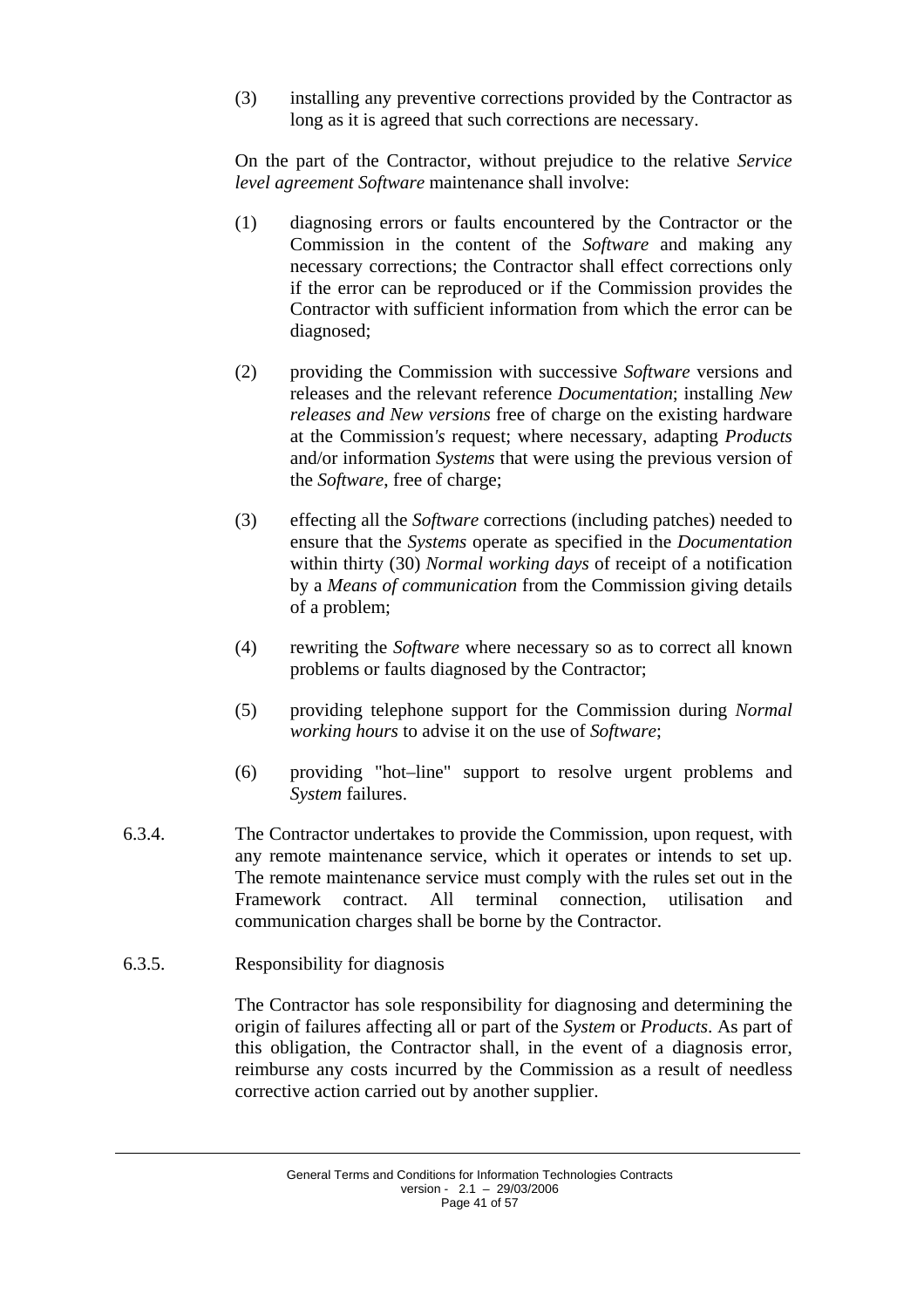- 6.3.6. The expenses due to an intervention of the Contractor necessitated by a serious error of the Commission, recognised as such by the Commission, shall be borne by the Commission, according to the conditions and prices in the Framework contract.
- 6.3.7. Technical modifications by the Contractor

The Contractor may propose modifications on its own initiative. It will implement them, with the Commission's consent, at times agreed by both Parties. These modifications may not entail any additional cost to the Commission or cause any deterioration in performance or loss of function.

6.3.8. Equipment

Test equipment, tools, documents, programs and files kept on the Commission's premises for maintenance purposes shall remain the property of the Contractor and shall be insured by the Contractor.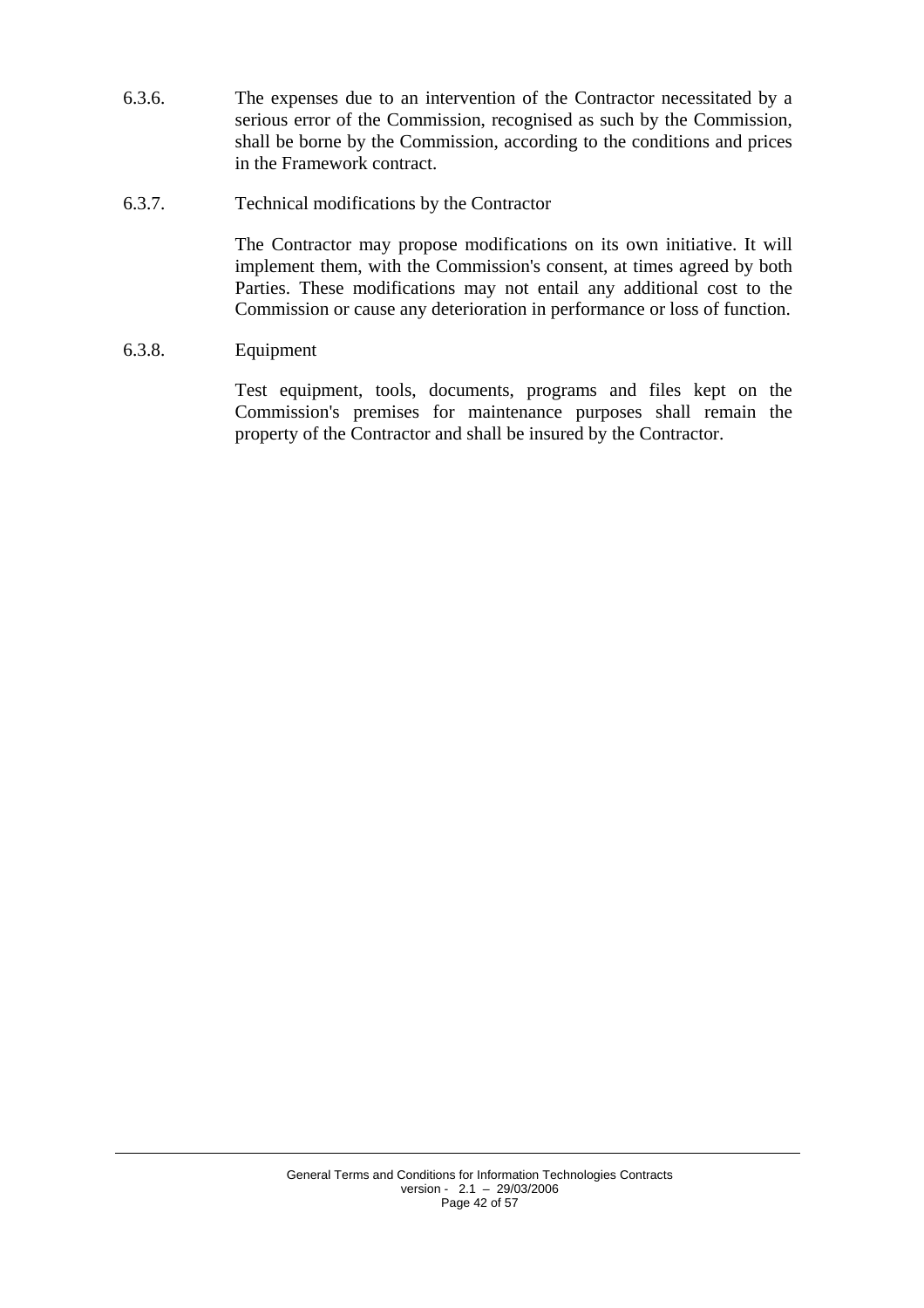## <span id="page-42-0"></span>**7. SPECIFIC PROVISIONS RELATING TO ALL INFORMATICS SERVICES**

### <span id="page-42-1"></span>**7.1. Types of** *Services*

- 7.1.1. Unless the Framework contract specifies to the contrary, *Informatics services* shall be provided, both *Intra muros* and *Extra muros*, during the Commission's *Normal working hours* on *Normal working days*.
- 7.1.2. Training relating to the use of the *Product*s

Training shall be provided at the sites of the Commission in Brussels or Luxembourg. Training shall be addressed to users of the *Product* and to the technicians responsible for support within the Commission. The number of participants for each course shall be determined by mutual agreement between the Parties at the time of signature of the Specific Contract. Training and course materials must be available in at least English and French.

When training is provided on Commission premises, the infrastructure necessary to the courses (buildings, data-processing equipment, video equipment etc.), the administrative organisation of the courses (planning, notifications, and evaluation) and the reproduction of course documentation shall be provided by the Commission**.**

7.1.3. Consultancy relating to the use of the *Product*s

Consultancy *Informatics Services* consist of transmitting know-how for the use of the *Products* covered by the Framework contract. They may be provided in Brussels and Luxembourg.

7.1.4. Technical *Documentation* of the *Products*

These *Informatics Services* shall relate to the drafting of any technical *Documentation* in relation to the *Products* covered by the Framework contract. They may be provided in Brussels and Luxembourg.

Technical *Documentation* shall be available in, at least, English and French. It shall be intended for users, both experienced and inexperienced, and for the Commission's technicians responsible for support or maintenance. The Contractor shall produce the *Documentation* on the basis of the content and structure specifications notified to it by the Commission. Reproduction of *Documentation* shall not form part of the service.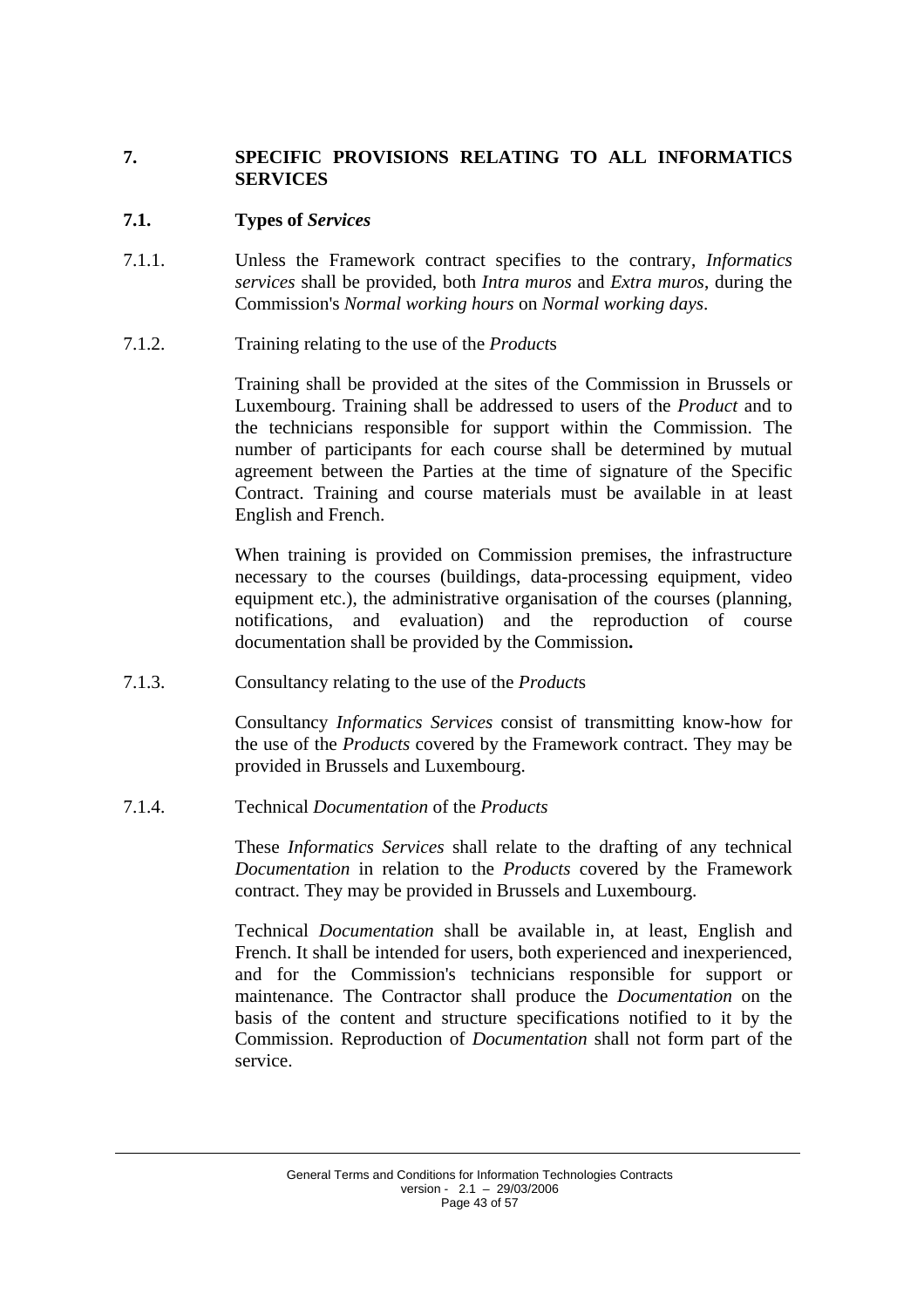## 7.1.5. Integration work

This type of service not being covered by a maintenance Specific Contract aims at ensuring the correct operation of the Contractor's Products in an evolving multi-manufacturer environment. Informatics Services are performed on the basis of integration specifications communicated by the Commission. They may be provided on site in Brussels, Luxembourg, Dublin and Strasbourg.

7.1.6. Informatics engineering and maintenance

Informatics engineering consists of building and implementing projects of data-processing infrastructure (system software, telecommunications networks etc.) and maintenance on the basis of specifications provided by the Commission. Work may be provided on site in Brussels, Luxembourg, Dublin and Strasbourg.

7.1.7. *Software* development, maintenance and related activities

This consists of Software development, maintenance and related activities (e.g. studies, consultancy, documentation, quality assurance etc.) using the standard Commission Informatics Architecture, on the basis of specifications provided by the Commission. Details of work to be carried out will form part of the Specific Contract. Work may be provided on site in Brussels and Luxembourg.

## 7.1.8. Removals

Removals consist of transferring any *Products* from one specified place to the other, whether or not within the same building or city; they can take place during *Normal* or *Extended working hours*.

7.1.9. Logistics

Logistics includes but is not limited to, inventory, counting, equipment tagging, security labelling, just-in-time delivery, unpacking and installation in end-user's office.

### <span id="page-43-0"></span>**7.2. Time-and-means Contracts**

- 7.2.1. *Informatics Services* shall be provided on a time-and-means basis when the Parties agree in the Specific Contract that a specified daily sum is to be paid for a given number of days in return for the provision of the means to perform the *Informatics Services*. In all cases, the Specific Contract shall state the purpose of the provision of the *Services*; this may involve an obligation for the Contractor to achieve a specific result.
- 7.2.2. At the request of the Commission, the Contractor shall supply all the necessary personal information regarding the staff providing the service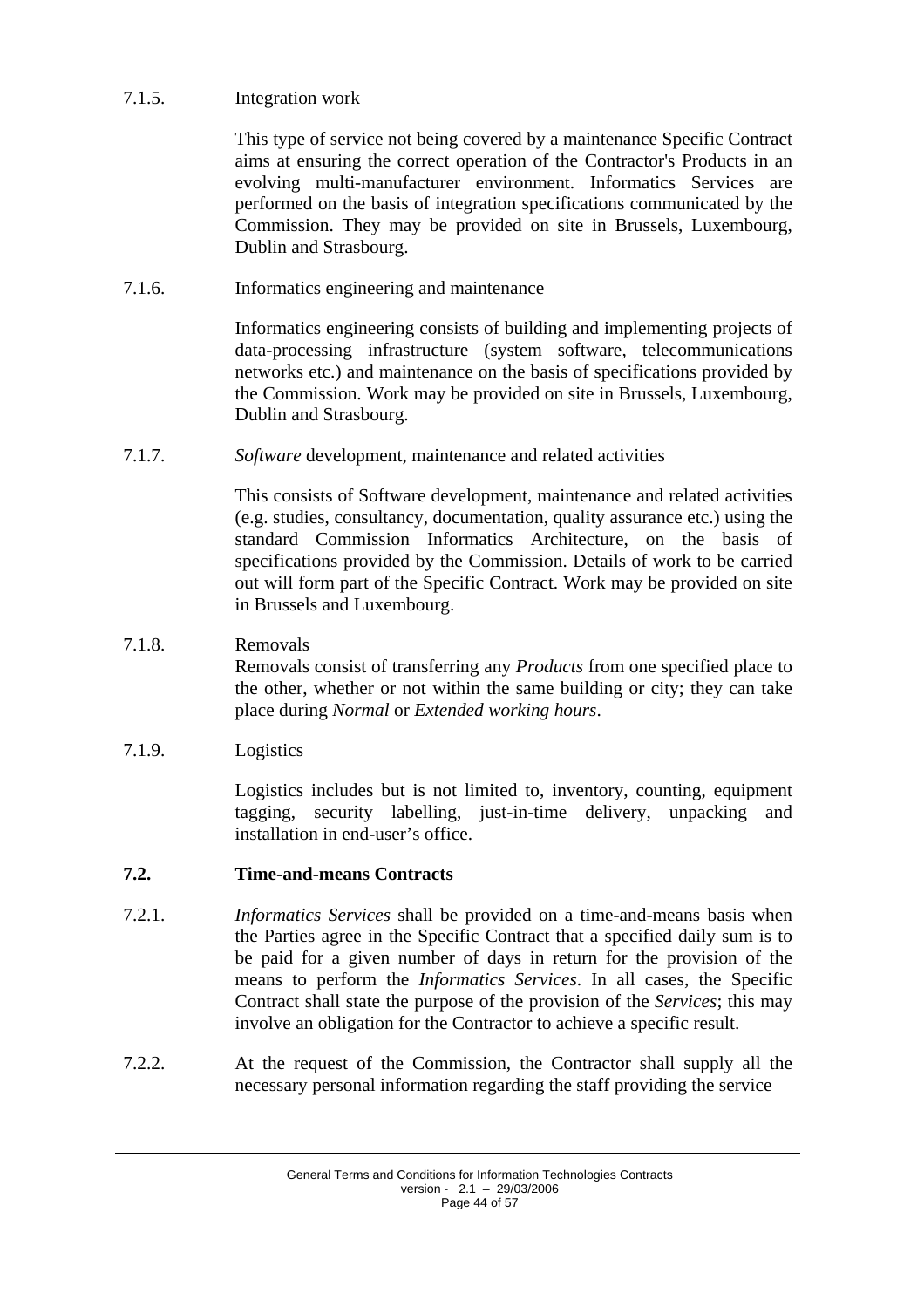7.2.3. Every day during which *Services* are provided, the Contractor or its staff shall record the time worked. The records shall be set up in the manner defined by the Commission's technical representative named in the Specific Contract. At the end of each month, the Contractor or its staff shall complete and sign the attendance sheet proposed by the Commission and forward it to the Commission's technical representative who shall be in charge of checking the consistency between the daily records and the monthly attendance sheet.

## <span id="page-44-0"></span>**7.3. Quoted time-and-means Contracts.**

- 7.3.1. The "Quoted Time & Means" method may be used for service providers outside the Commission premises.
- 7.3.2. For Quoted Time & Means projects, the work will be ordered for a total number of days and will be divided into various sub-tasks (or "quoted time & means").
- 7.3.3. The Commission will provide the Contractor with a detailed description of each sub-task. The Contractor will then send the Commission an estimate of the number of days needed to carry out the sub-task and the expected Delivery date.
- 7.3.4. Once the estimate has been accepted by the Commission, only the number of days indicated in the estimate will be chargeable.
- 7.3.5. The invoicing, approved by the Commission, will be carried out on the basis of each sub-task accepted and signed for by the Commission using a specific form.

### <span id="page-44-1"></span>**7.4. Fixed-price Contracts**

- 7.4.1. *Informatics Services* shall be provided at a fixed price when the Parties agree in the Specific Contract that an overall sum, which must be justified using the agreed daily rates in the Framework contract, is to be paid following express acceptance of the work by the Commission.
- 7.4.2. The work shall be undertaken by the Contractor in accordance with the specifications set out in the Specific Contract. The specifications shall comprise in particular a description of the work, the timetable, reports, standards, reference manuals and details of the results and deliverables required.
- 7.4.3. Each result and deliverable shall be subject to acceptance by the Commission, in order to ensure conformity with the specifications. The acceptance period will run up to a maximum of seventy-five (75) *Normal working days* from the day of signature of a *Consignment note*. During this acceptance period, the Commission may notify any defaults in the result or deliverable to the Contractor by a *Means of communication*. As from the date of such notification, the running of the acceptance period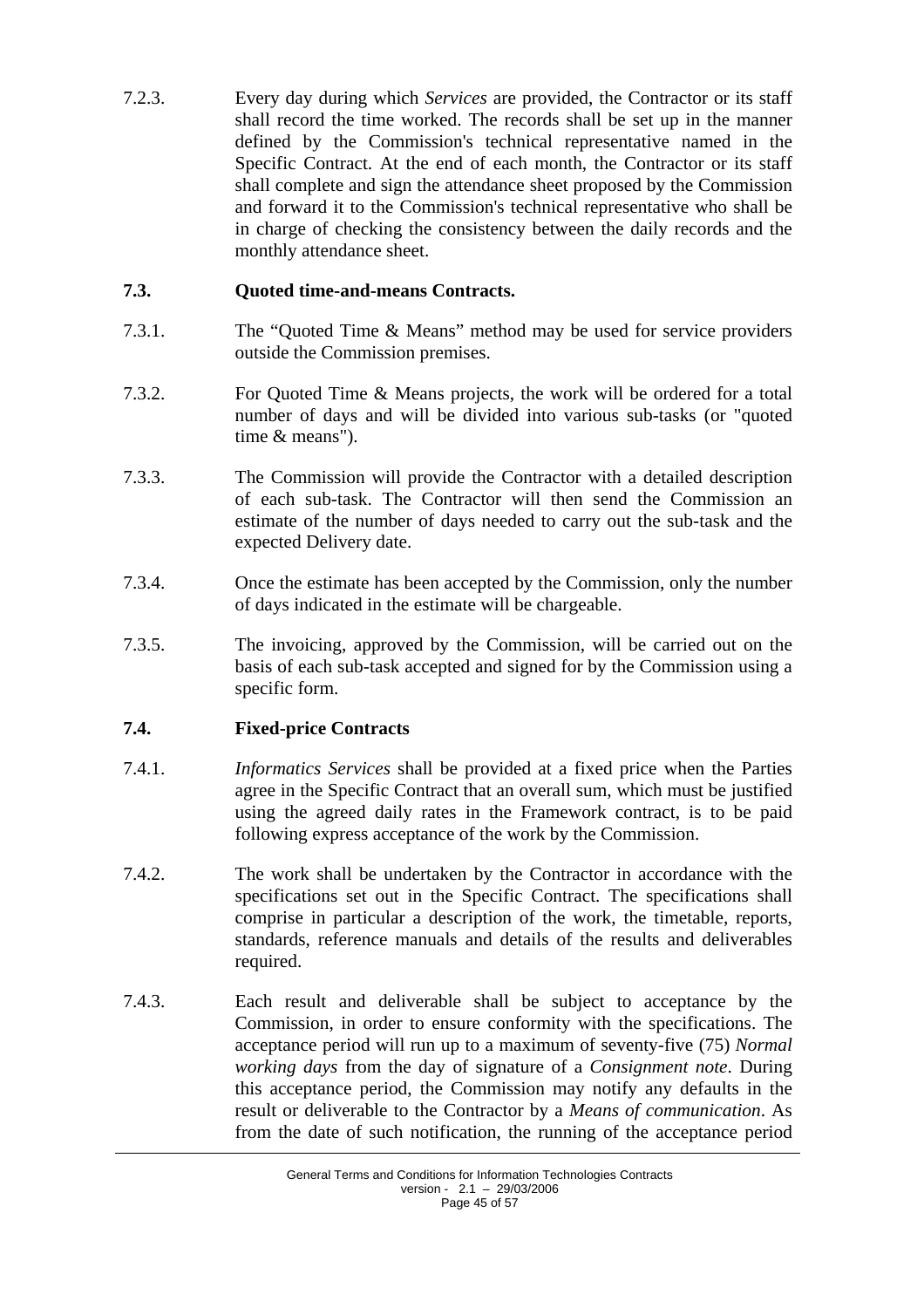will be suspended up to the date on which the Contractor notifies by a *Means of communication* that it has remedied the notified default, which date will reinitiate the acceptance period for the rest of the seventy-five (75) *Normal working days* period, with a guaranteed minimum period of twenty-five (25) *Normal working days* after the last notification by the Contractor that it has remedied a default. Upon successful expiration of the acceptance period, the Commission will sign a *Certificate of Conformity* as stated in Article II.1.1 for each delivered result or deliverable. If no *Certificate of Conformity* has been issued at the end of the acceptance period and no default is pending, the Commission is considered as having accepted.

## <span id="page-45-0"></span>**7.5. Stability of** *Services*

- 7.5.1. Prior to any Specific Contract, the Commission and the Contractor shall exchange the information needed for the *Informatics Services* to be provided. Throughout the term of the Framework contract they shall maintain the required level of information and make it available to the other party for the purpose of providing the *Informatics Services*. The updating of information shall not give rise to any payment.
- 7.5.2. In accordance with Article II.1.3 of the General Conditions, throughout the term of the Framework contract the Contractor shall ensure that a stable service is maintained as required for the proper implementation of the Specific Contracts.
- 7.5.3. When a change of staff or *Informatics Services* is unavoidable there should be a ten-day period of adjustment when both the replacement and original personnel should work side by side for training and transfer of relevant information. The costs of this period of adjustment shall be borne by the Contractor.

In no event shall the Contractor be able to plead a change of staff as a reason for not meeting any of its obligations, in particular with regard to deadlines and quality.

For all tasks with a low degree of substitutability, for example project coordination, studies and development, the Contractor shall ensure that staff are changed only in the event of "force majeure". The Commission must be notified in advance of any staff changes and reserves the right to refuse them.

7.5.4. In the case of a time-and-means Framework contract, the Commission must be notified in advance of staff changes and reserves the right to refuse them. The Contractor agrees to organise these changes at no extra cost for the Commission and to provide for a transition period necessary for the outgoing staff to duly instruct and train the incoming staff.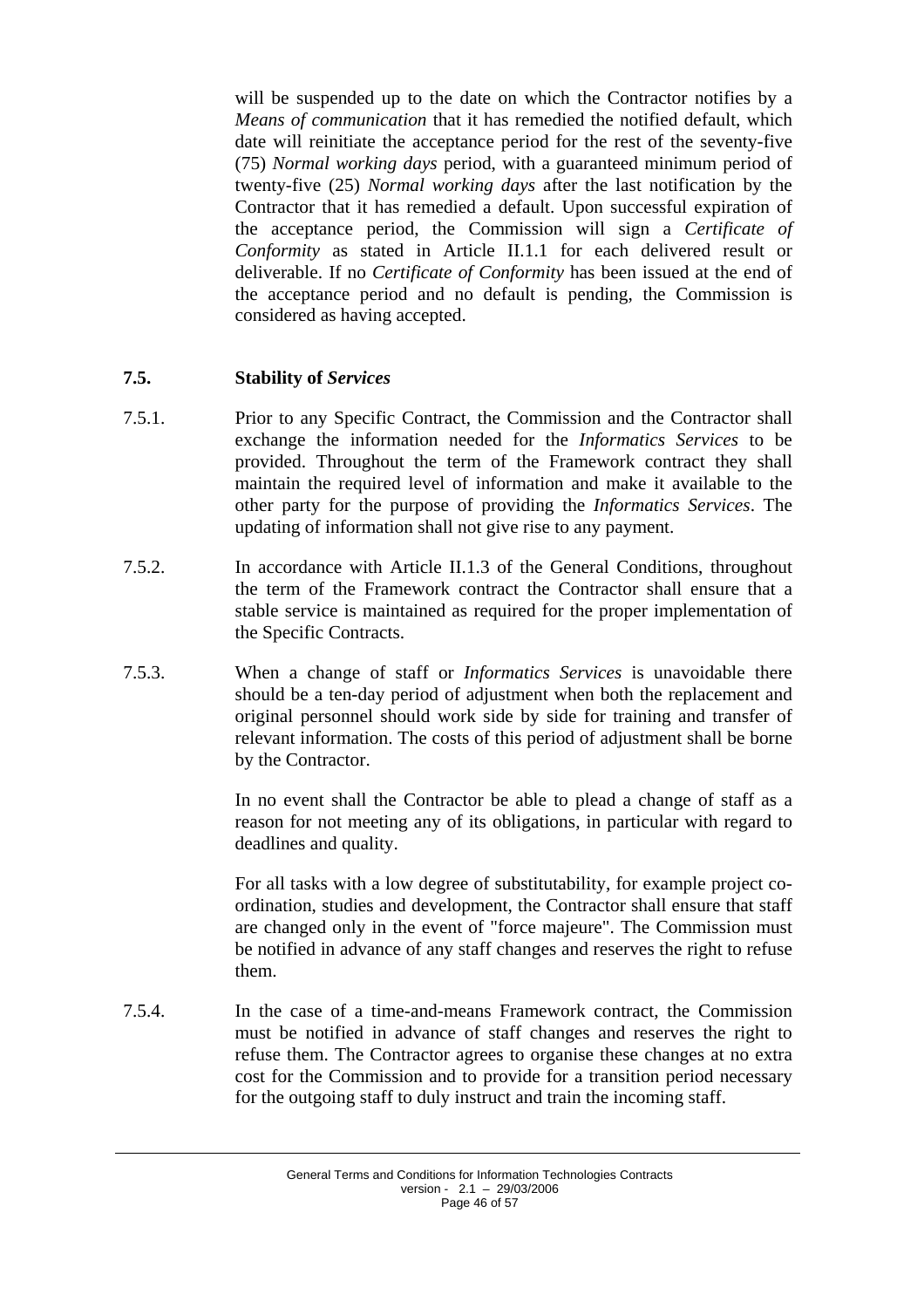## <span id="page-46-0"></span>**7.6. Timetable**

- 7.6.1. The timetable for the performance of the *Informatics Services* shall be laid down in each Specific Contract.
- 7.6.2. The Contractor shall propose a full and detailed timetable for *Software* development or related tasks. If such a timetable cannot be prepared for projects of longer duration, the Parties shall first fix a provisional timetable. The final timetable shall be fixed at a date stated in the Specific Contract.
- 7.6.3. The time needed by the Contractor to install and prepare *Software* or a *System* for operation shall be stated in the Specific Contract. If no time is specified, the period shall be fifteen (15) calendar days.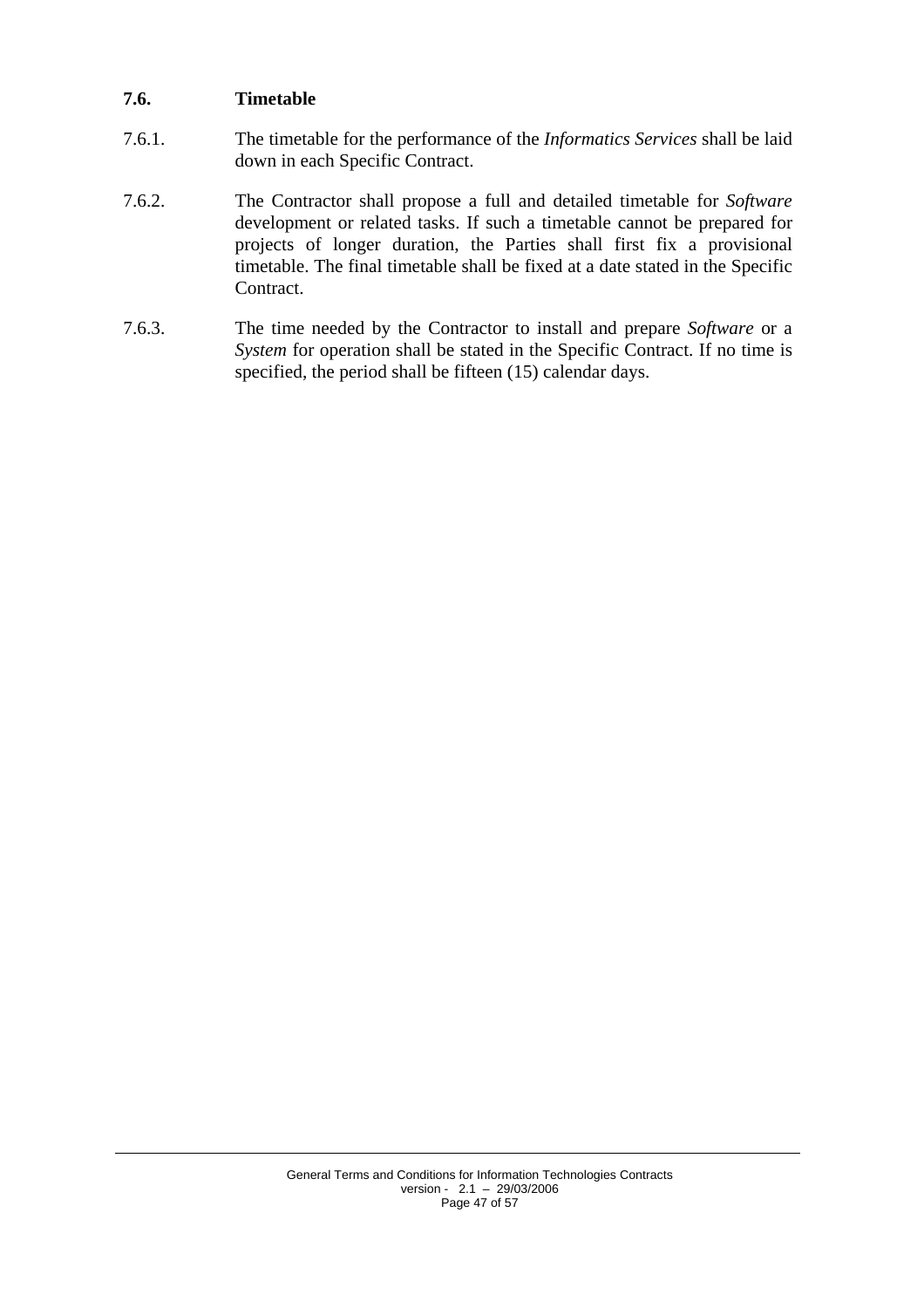### <span id="page-47-0"></span>**8. SPECIFIC PROVISIONS RELATING TO DEVELOPMENT AND MAINTENANCE OF COMMISSIONED SOFTWARE**

#### <span id="page-47-1"></span>**8.1. Compliance with technical specifications**

When providing *Services* of development or maintenance of *Commissioned software* to the Commission, the Contractor undertakes, in addition to the general quality requirements as specified in the Framework contract, to observe inter alia the latest version of the Commission*'s* document "Informatics Architecture".

Except where expressly stated, the present Article III.8 shall also apply to the development and maintenance of a *System* commissioned by the Commission.

#### <span id="page-47-2"></span>**8.2. Acceptance**

- 8.2.1. The *Commissioned software* shall be developed in accordance with its specifications as agreed upon under the Specific Contract, and the maintenance *Services* shall be provided in accordance with the conditions specified in the Specific Contract.
- 8.2.2. Delivery of the *Commissioned software*, or as the case may be, its different versions, shall be recorded in a *Consignment note* in accordance with Article II.1.1, presented by the Contractor for signature by the Commission.

#### 8.2.3. Acceptance period

The acceptance period will run up to a maximum of seventy-five (75) *Normal working days* from the day of signature of the *Consignment note*. During this acceptance period, the Commission shall notify any defaults in the *Commissioned software* to the Contractor by a *Means of registered communication*. As from the date of such notification, the running of the acceptance period will be suspended up to the date on which the Contractor notifies by a *Means of registered communication* that it has remedied the notified default, which date will reinitiate the acceptance period for the rest of the seventy-five (75) *Normal working days* period, with a guaranteed minimum period of twenty-five (25) *Normal working days* after the last notification by the Contractor that it has remedied a default.

### 8.2.4. The *Certificate of Conformity*

Upon the expiry of the acceptance period, acceptance of the *Commissioned software* will be recorded in a *Certificate of Conformity*, as stated in Article II.1.1 of the General Conditions, which shall indicate inter alia any reservations the Commission may have regarding the *Commissioned software*. If no *Certificate of Conformity* has been issued at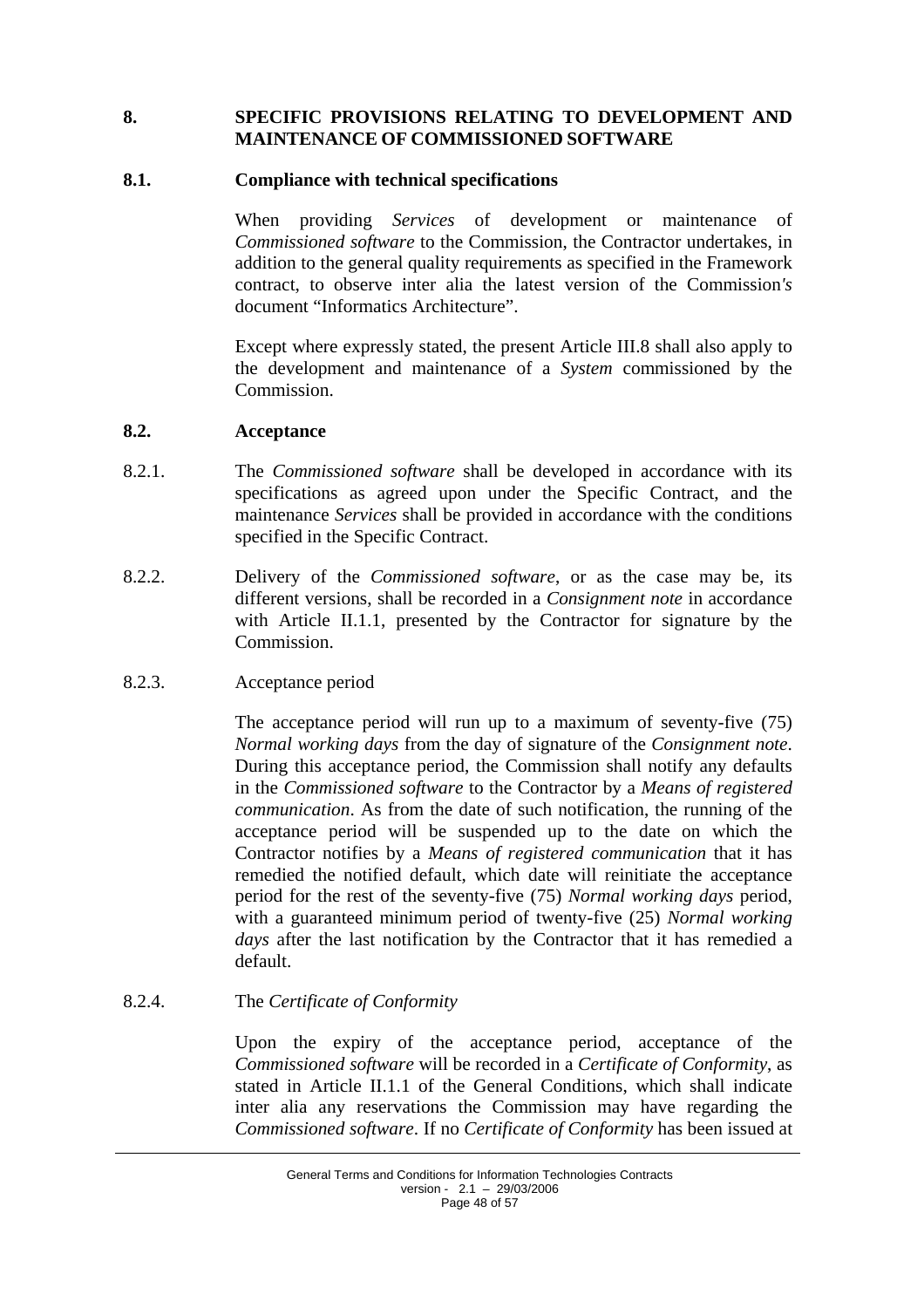the end of the acceptance period and, if no notification of faulty operation is pending, the Commission is considered as having accepted the *Software.*

- 8.2.5. If, after three (3) attempts at acceptance, the *Commissioned software* still fails to meet the terms of the Framework contract, the Commission shall have the following options:
	- (1) to require the Contractor to supply, without charge, a replacement or additional set of *Software*;
	- (2) to accept and retain part of the *Commissioned software*, at a reduced price agreed between the Commission and the Contractor;
	- (3) to refuse the *Commissioned software* and cancel the Framework contract or Specific Contract on reimbursement of any sums unduly paid.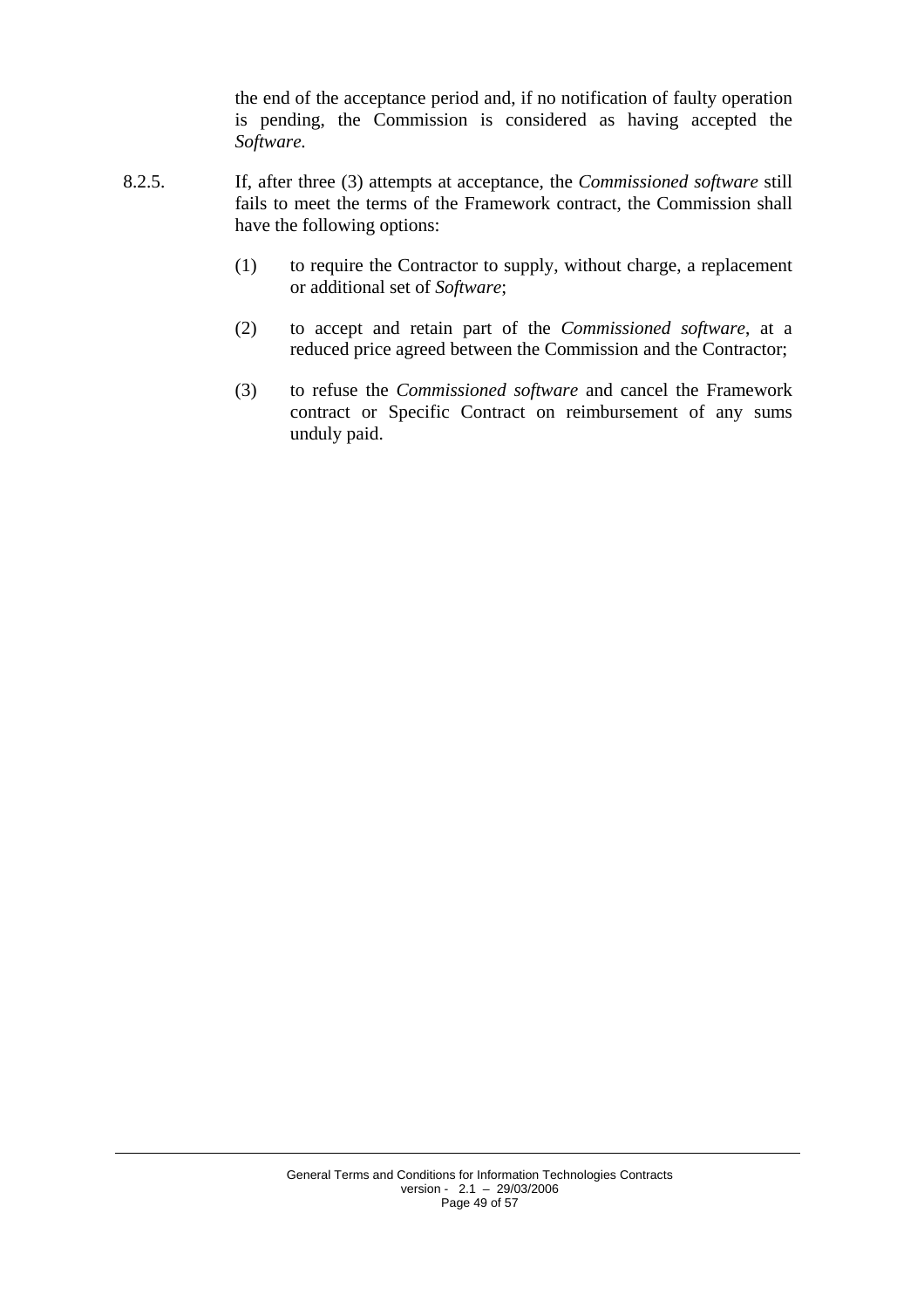8.2.6. The *Certificates of conformity* shall be annexed to the corresponding Specific Contract.

## <span id="page-49-0"></span>**8.3. Guarantee of proper operation of** *Commissioned software*

- 8.3.1. Except in the case of hidden defects, for which its liability shall be of unlimited duration, the Contractor shall guarantee the proper operation of *Commissioned software* in conformity with Article II.1.2 of the General Conditions. It shall be held responsible for the immediate repair, at its own expense, of any breakdowns that occur during the guarantee period, unless it can prove that such breakdowns have occurred for reasons other than mistakes made in performance of the service, or other than manufacturing or design errors in that portion of the work for which it was responsible.
- 8.3.2. The Commission shall notify by a *Means of communication* the Contractor of the type and scale of any failure as soon as it occurs. If the Contractor does not repair the *Commissioned software* without delay, the Commission may have it repaired by a third party, on the responsibility and at the own and sole expense of the Contractor.
- 8.3.3. The Parties shall jointly define and duly record in minutes the major problems that might affect the *Commissioned software*.
- 8.3.4. The duration of the guarantee shall be extended by the period which elapses between the notification of a major problem to the Contractor duly sent by the Commission during the stated guarantee period and the date at which the Commission accepts the corrected work.

## <span id="page-49-1"></span>**8.4.** *Intellectual property rights* **and ownership of source code**

- 8.4.1. Pursuant to the relevant article of the General Conditions, the Contractor hereby assigns to the Commission, which accepts, all *Intellectual property rights* on the *Commissioned software*, for the entire world, for the entire duration of the *Intellectual property rights* involved, and on an exclusive and definite manner.
- 8.4.2. The Commission shall become the owner of source code, results, *Documentation* and sets of tests that correspond to payments already made, except when the same relate to pre-existing *Software*. Further to Article III.2.3.4 of the General Terms and Conditions, the use of preexisting *Software* shall be subject to the Commission's prior written consent.
- 8.4.3. The Commission shall have the right to disseminate and distribute a *Commissioned software* to third Parties, even if it contains pre-existing *Software*, subject to observance of any licence terms in respect of third party *Software*.

### <span id="page-49-2"></span>**8.5. User manuals and** *Documentation*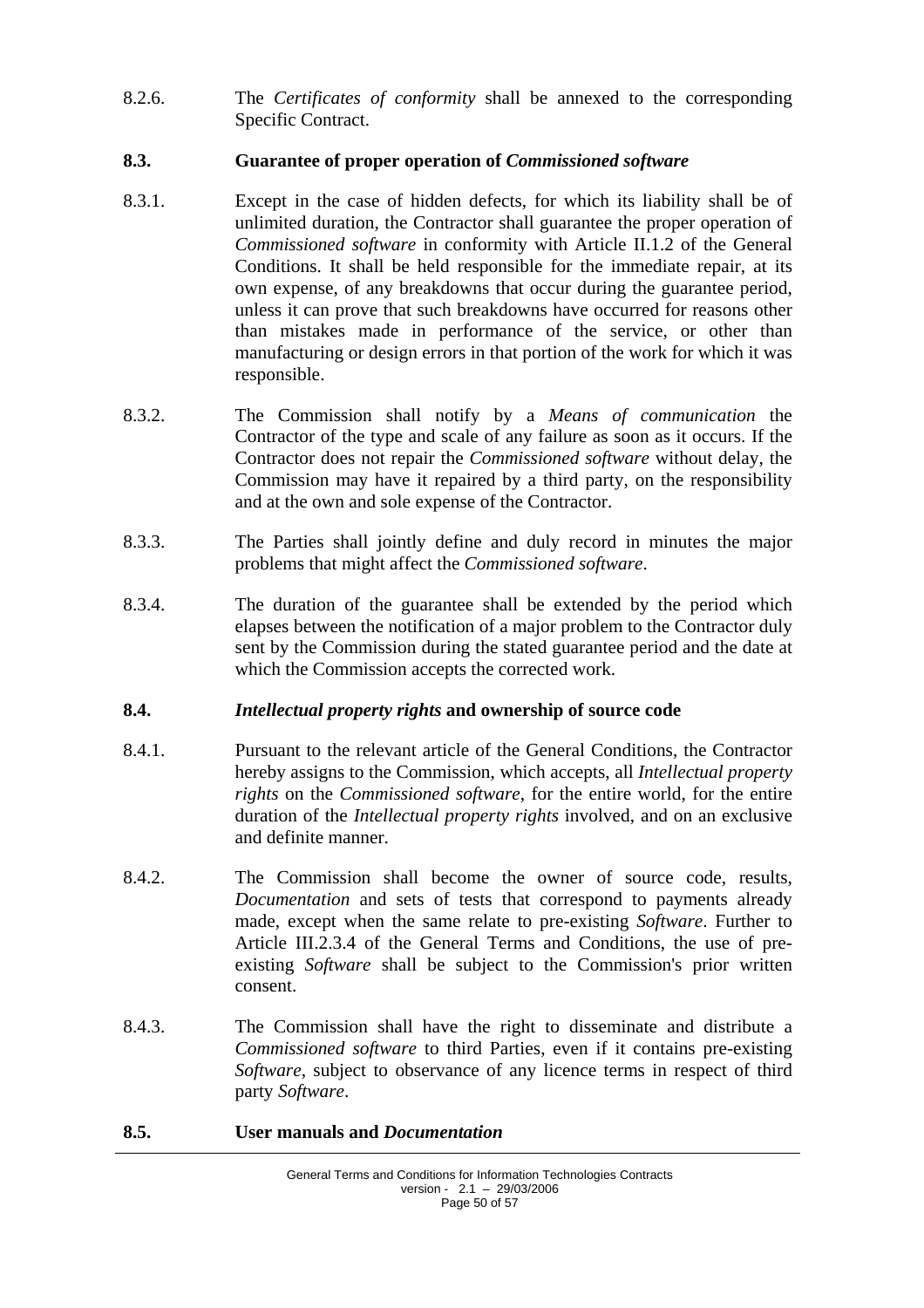- 8.5.1. The Contractor shall prepare the manuals and Documentation needed for the appropriate and proper operation of the Commissioned software and shall make them available to the Commission. It shall comply with the provisions under Article III.10 in preparing such manuals and **Documentation**
- 8.5.2. The material shall as a rule comprise:
	- (1) an installation manual;
	- (2) a "Getting Started" manual;
	- (3) an administration manual;
	- (4) a user manual;
	- (5) implementation *Documentation*.
- 8.5.3. The manuals and the *Documentation* shall be in the file format of a word processing *Software* used by the Commission and prepared so that they may be published on the Commission's intranet.
- 8.5.4. The user manuals and the *Documentation* shall be supplied in at least English and French, unless otherwise agreed.
- 8.5.5. The Contractor shall update and, if necessary, replace at a reasonable cost the user manuals and *Documentation* files for the maximum length of the Framework contract.

### <span id="page-50-0"></span>**8.6. Interfaces and** *Compatibility*

- 8.6.1. Where the Specific Contract mentions interfaces that need to be observed, the Contractor shall not modify such interfaces without the Commission's written agreement. Such agreement shall not be unreasonably withheld.
- 8.6.2. Where the *Commissioned software* supplied utilises *Software* from a third party and where that *Software* is updated, the Contractor shall adapt the *Commissioned software* in accordance with terms jointly agreed.
- 8.6.3. The Contractor shall ensure that all the *Commissioned software* supplied under the Framework contract is compatible and operates by means of interfaces with all other *Software* specified in the Framework contract.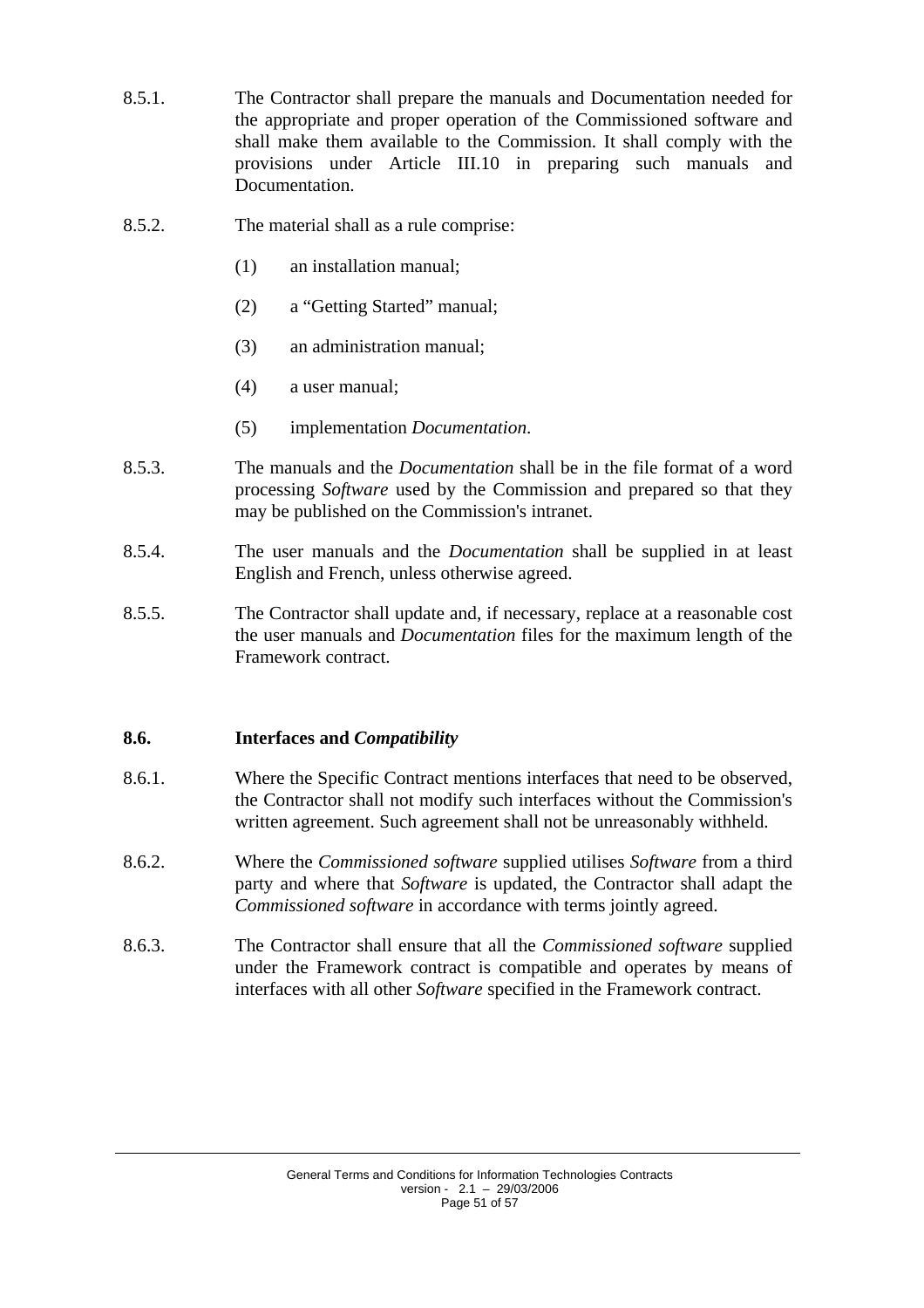### <span id="page-51-0"></span>**9. SPECIFIC PROVISIONS RELATING TO TRAINING ORGANISED FOR THE COMMISSION**

### <span id="page-51-1"></span>**9.1. Instructors**

Instructors shall be proposed to the Commission on the basis of their professional experience and their ability to provide the *Services*. Instructors accepted shall appear on the Commission's authorised list. The Commission must be notified in advance of staff changes and reserves the right to refuse them.

## <span id="page-51-2"></span>**9.2. Organisation of courses**

- 9.2.1. The Parties shall draw up a schedule of courses and preparatory measures for a period of several months, normally six (6) months. The schedule shall outline the content of the courses and measures their duration, the dates on which they are to take place, the intended instructors, the number of participants, and the cost.
- 9.2.2. The Parties shall make a final decision on all the data no later than four (4) weeks prior to the date on which training is to take place. The Contractor shall then specify, at the latest, the timetables for the courses and undertakes to adhere to it. If the schedule is disrupted by one or other party, that party shall endeavour to find an equivalent solution.
- 9.2.3. When an instructor is not available, a course may be cancelled or postponed no later than ten working days prior to its commencement. If three courses have been cancelled or postponed without meeting these conditions, the Commission shall be entitled to terminate the Framework contract pursuant to the provisions under Article II.12.

### <span id="page-51-3"></span>**9.3. Instructor's manual**

The Contractor shall comply with the Commission's standard practice as regards:

- (1) the preparation and holding of courses;
- (2) administrative regulations;
- (3) health and safety regulations.

## <span id="page-51-4"></span>**9.4. Provision of training** *Software*

- 9.4.1. Training *Software* that has been developed specifically for the Commission shall be owned in full by the Commission.
- 9.4.2. The provision of training software shall be covered by a site licence, whose terms shall be consistent with the nature and subject of the training.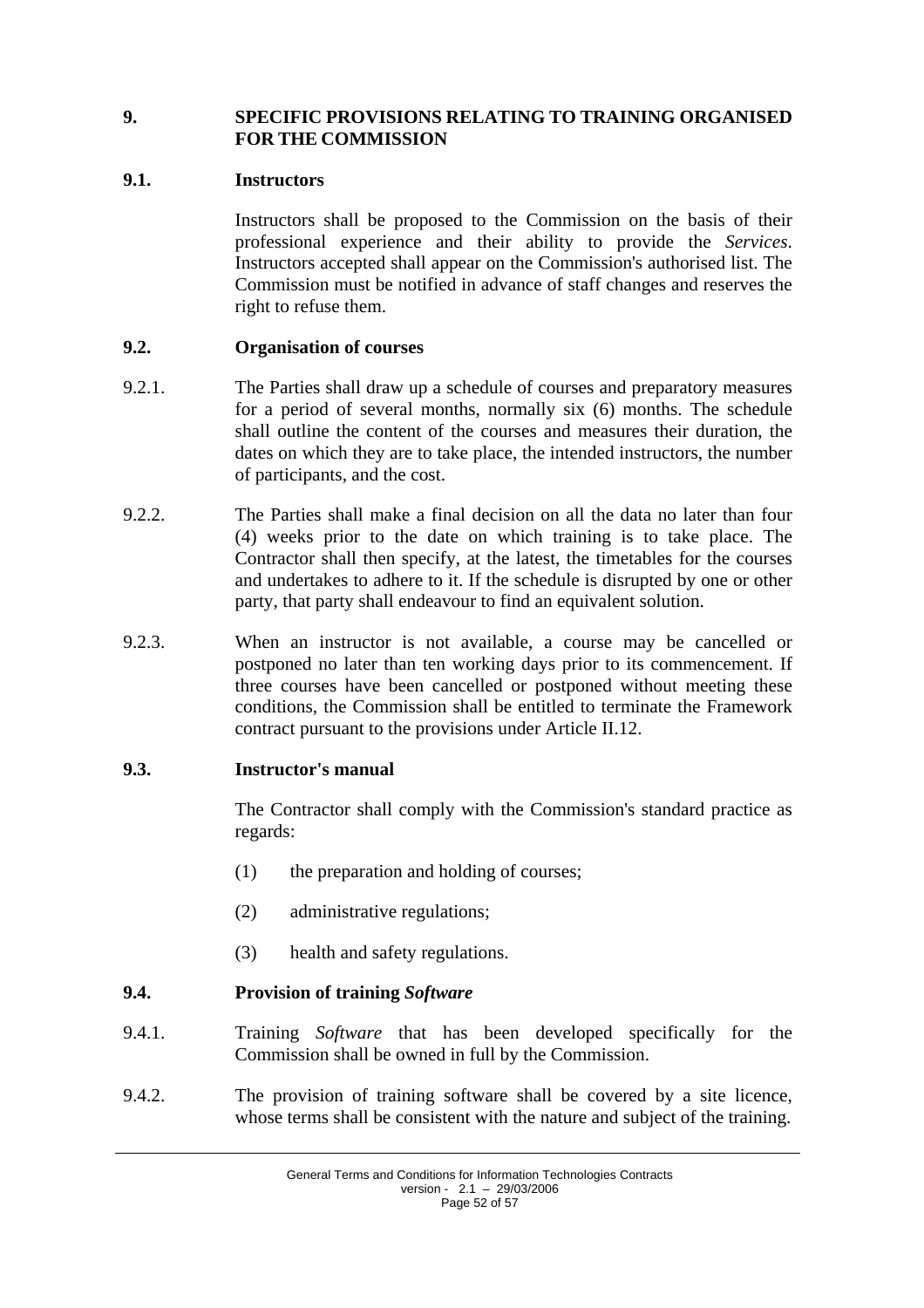### <span id="page-52-0"></span>**10. SPECIFIC PROVISIONS RELATING TO DOCUMENTATION PRODUCED FOR THE COMMISSION**

- 10.1.1. The *Intellectual property rights* in the *Documentation* that has been developed specifically for the Commission shall rest exclusively with the Commission.
- 10.1.2. The provision of reference *Documentation* shall be covered by a site licence, the terms of which shall be consistent with the nature and subject of the *Documentation*.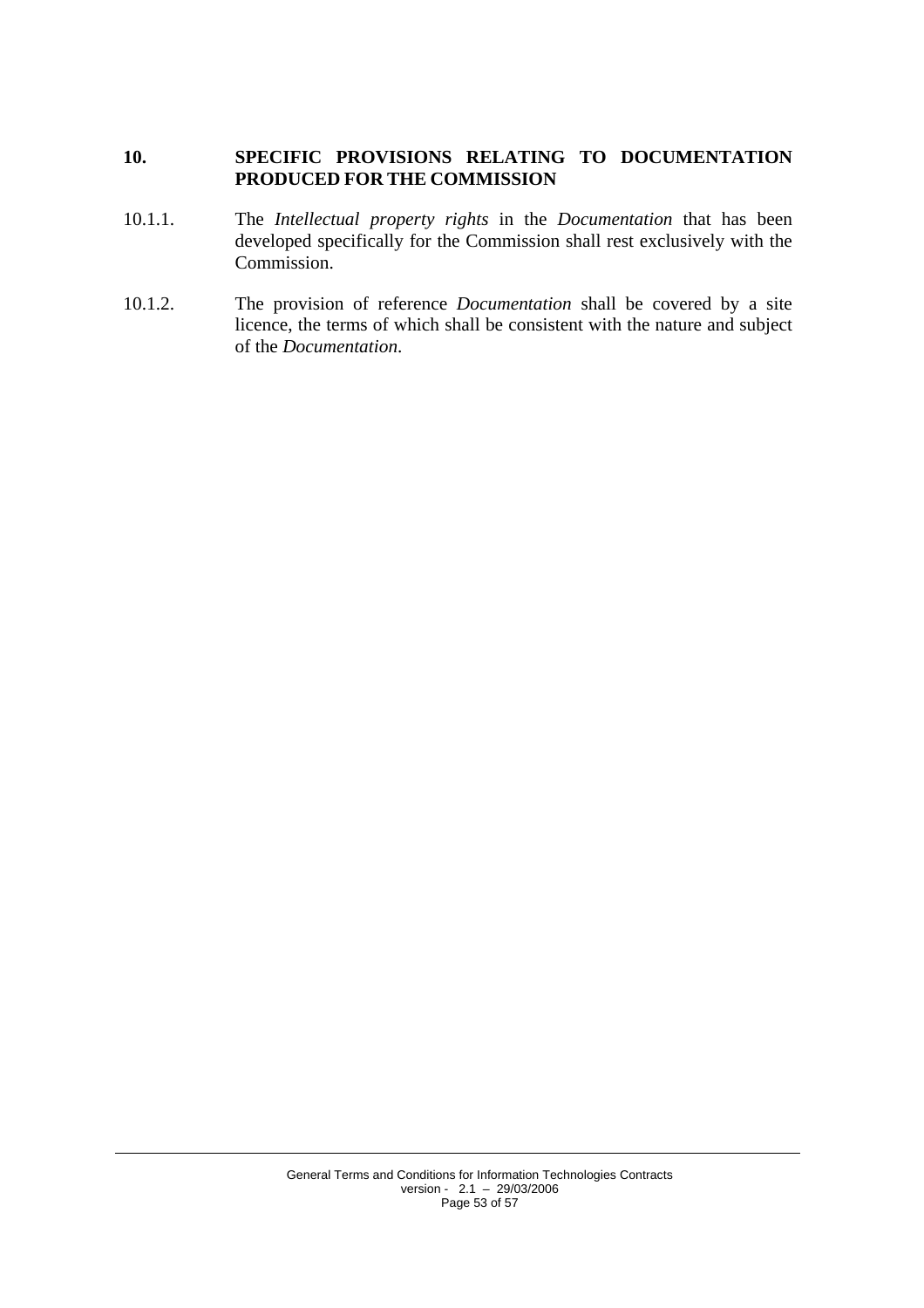## **ANNEX I:**

# **CENTRAL SERVICE DESK ACTION PROCEDURE**

<span id="page-53-0"></span>The Commission*'s* Central Service Desk (SDC) also known as Central Call Dispatch, is responsible for handling and dispatching all service requests relating to office equipment and computers and telecommunications services. The SDC does not itself resolve problems: it is a central point for their receipt, registration and onward transmission to the appropriate internal or external support unit. It is also responsible for monitoring and follow-up of the service supplied.

The term *Service requests* covers both request for assistance and requests for corrective action: requests of the latter kind are denominated *incidents*. An incident may later be reclassified as a *problem*, indicating that resolution requires some long-term action (e.g. a *Software* bug or hardware design problem) or as a *known error*, meaning that a solution is available and awaiting implementation by agreement.

- (1) Requests shall be notified by the SDC to the Contractor's Service Desk (CSD) by telephone or any other agreed means immediately after assignment of the request.
- (2) The SDC always confirms in writing each request addressed to the CSD, giving all relevant details.
- (3) The CSD shall confirm receipt of a request to the SDC by returning its own reference number.
- (4) Each telephone communication between the SDC and the CSD shall be confirmed immediately by fax, email or, where the CSD has access, by direct entry into the Commission's SDC database.
- (5) The CSD shall deal only with requests that have been sent by the SDC. The Contractor shall immediately provide to the SDC full details of any request received from any other source within the Commission.
- (6) Each action on a request shall be notified to the SDC. A report shall be sent immediately by the CSD indicating the action's nature, starting date and time and probable duration. If the request has not been resolved, the reasons shall be given, along with an estimated date and time for resolution.
- (7) Should an action require contact within a DG and the responsible person at the DG be unavailable, the Contractor shall report this to the SDC as soon as possible.
- (8) Completion of a request that has been satisfied shall be notified as soon as possible by the CSD to the SDC. Mention shall be made of the cause, the date and time the action started, its duration in minutes, and any other relevant details. The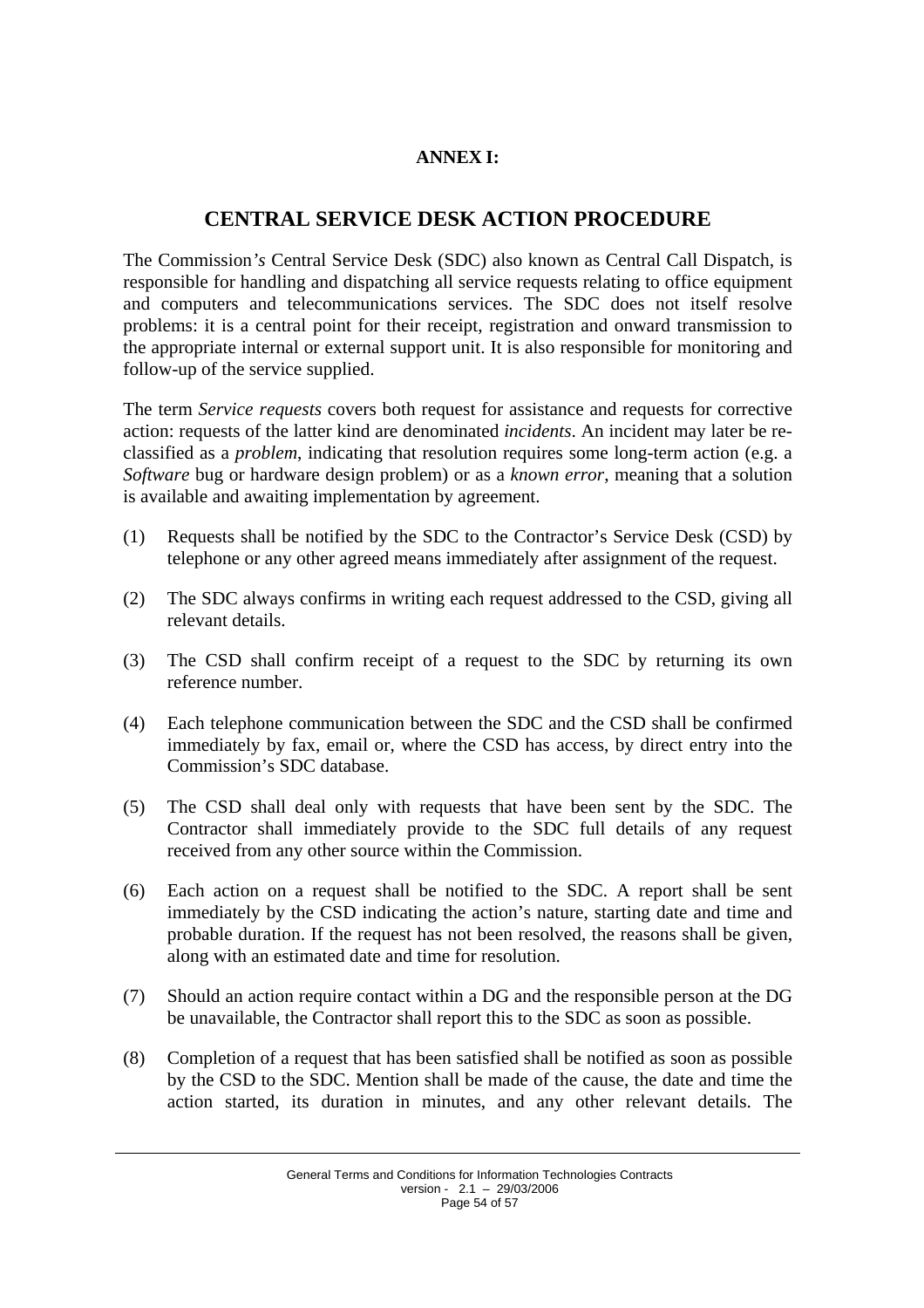Contractor shall be responsible for the accuracy of the information he supplies. The reporting user shall be notified immediately by the person carrying out the action.

- (9) The resolution time given by the Contractor shall be accepted by the SDC if it is no more than 24 hours prior to receipt of the complete closure by fax or email. Otherwise its arrival time at the SDC will be taken as resolution time.
- (10) A request shall be closed by the SDC if the DG concerned explicitly accepts the results of the action. If it does not, the request shall remain open for one week. If the DG does not indicate its rejection during this period, the request shall automatically be closed definitively.
- (11) Where a Framework contract defines service quality requirements for incident handling and/or service requests performance, the Contractor's performance with respect to these requirements shall be calculated on the basis of the information recorded in the Commission's SDC database.

Unless otherwise specified in the Framework contract, quality requirements shall in general be based on two elements: 'response time' and 'resolution time'

Response time shall be defined as the period between:

- the time of assignment of a service request by the SDC to the CSD, and
- the commencement of the diagnostic or repair work by the Contractor's qualified representative at the location indicated in the report or, if attendance at the incident location is not required, the commencement of by telephone or other agreed means.

Resolution time shall be defined as the time between:

- the time of assignment of a service request by the SDC to the CSD, and the notification of completion of the action to the SDC (see paragraphs 8 and 9 above), or the re-classification or re-assignment of the incident.
- repeated incidents of the same type applying to the same item over a short period may be cumulated for purposes of calculating the resolution time.

The clock stops running:

- outside the defined hours of cover
- if access to the contact person or equipment cannot be effected. In this case the SDC shall be notified immediately and the grounds for the delay explained
- if by agreement with the reporting user, an appointment is made for the beginning of the action. The clock shall restart at the time of the appointment.
- (12) On request, the Contractor shall be sent a daily or weekly summary of all open requests by the SDC.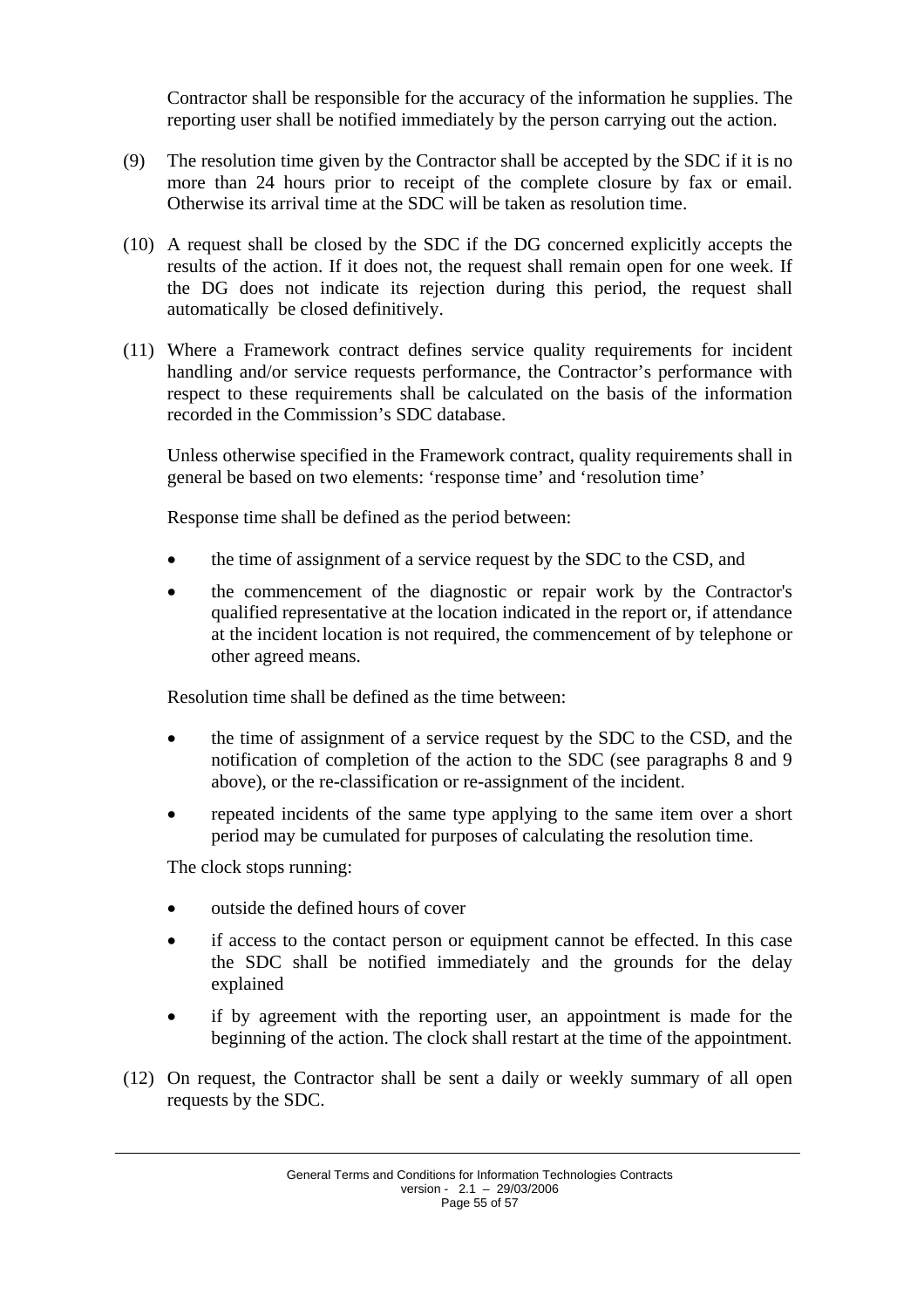## <span id="page-55-0"></span>**ANNEX II: TEMPLATE OF DECLARATION OF CONFIDENTIALITY**



EUROPEAN COMMISSION

# **DECLARATION OF CONFIDENTIALITY**

The Commission and the Contractor

having signed a Framework contract, number on ...

and a Specific Contract, number on ...

For carrying out work governed by these agreements I, the undersigned, declare that I have read and shall comply with the security and confidentiality rules laid down in:

- Articles I.8 of the Special Conditions, II.16 of the General Conditions and III.2.2 of the General terms and conditions for Information Technologies contracts
- Article 5 of the Commission decision on protection of information systems [C(95) 1510 23/11/95].
- Article 23 of Regulation (EC) No 45/2001 of the European Parliament and of the Council of 18 December 2000 on the protection of individuals with regard to the processing of personal data by the Community institutions and bodies and on the free movement of such data (OJ L8, 12.1.2001, p. 1).

Date and place:

*[signature]*

NAME